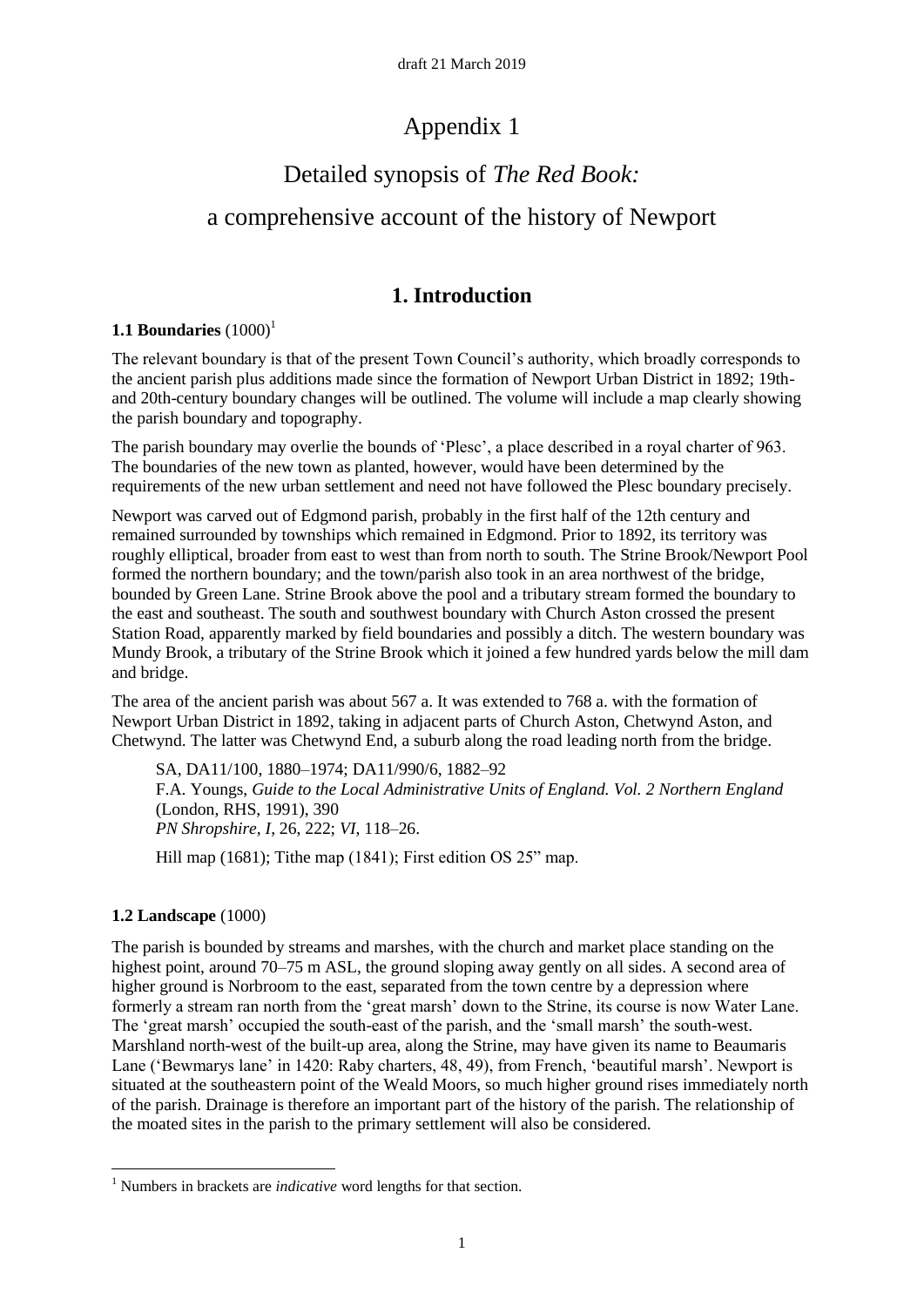### Prentice, *History of Newport*, 1–10; Hill map (1681); Tithe map (1841); fieldwork

### **1.3 Communications** (3500**)**

#### *Roads* (1000)

Roman roads in the area are relevant to the origins of settlement at the location of the medieval 'new town' and its place in the pre-modern road network. The Roman road linking Whitchurch and Watling Street (Margary 19) passed about 2 miles to the east. The main north–south road through Newport and the bridge that carried it over the Strine brook are evidently crucial in the town's history. Assuming it was *not* a Roman road (HER, 01387), the chronology must be that, at some post-Roman time, the Whitchurch–Watling Street road changed course: after a river crossing at Shakeford near Higher Heath (Hinstock parish), it turned south to form the main road through what is now Newport, before crossing Watling Street and continuing southeastwards. As Prentice observes, the question is 'Did the road make the settlement, or the settlement the road?'(p. 10).

The route was turnpiked by statute of 1759 as the Chester–Birmingham road, with designated sections from Whitchurch to Newport and from Newport to Stonnall (Staffs.). Having been for centuries the main land route from London to Chester and North Wales, and ports for Liverpool and Ireland, by 1830 it was bypassed by Telford's London–Holyhead road. Disturnpiked, in 1879 it was declared a main road. Designated as part of the A41 trunk road from London to Birkenhead in 1935, since 1985 a bypass has taken the A41 to the east of the town and the section through Newport renumbered as the B5062. Within the town, southwards from the bridge, the road is named: Lower Bar, High Street, Upper Bar, and Station Road.

Other main roads lead from Newport towards Shrewsbury, Wellington, Eccleshall, and Stafford. The Shrewsbury road may be an ancient ridgeway, following the high ground of the Weald Moors. It was an important route by the early 13th century, when King John ordered the road verges on Haughmond hill to be cleared (forming a *trencheia*) for the safety of travellers, and it was 'magna strata' in 1232 (*Close Rolls, Henry III*, [1232], 9); it was turnpiked in 17--. The Wellington road also passed through a *trencheia* in a wooded area (Trench, par. Eyton upon the Weald Moors); it was turnpiked in 1763, disturnpiked in 1867 and designated a main road in 1879 (*VCH Salop*, XI, 'Wellington: Communications', notes 16–21).

The road eastwards to Stafford is less ancient. A northerly route via Forton to Eccleshall, and thence Stafford, was turnpiked in the 1760s and remained an important route north-east from Newport. The more direct Newport–Gnosall–Stafford turnpike was established in 1793 (33 Geo. III, c.153), but initially it probably branched off the Forton road. The present Stafford Road, joining the High Street beside the town hall and running down to Water Lane, was originally a lane leading to Marsh Lane and the backs of the High Street burgages, known as Backhouse Lane by the 16th century (SA, NB/E/2/9), later Bakehouse Lane (Tithe map; *Shrews. Chron.*, 5 Mar. 1841, 1). East of Water Lane, Stafford Road overlies field boundaries and is no earlier than 1793, being described as the new Newport–Stafford road in 1804 (SA, NTM 6/4/10). This remains the main road to Stafford, now designated A518.

Turnpike Trust, Trustees' minute book, 1822–67: SA, DA11/966/1/1 Newport Highway District: Quarter Sessions orders, 1862–; SA, DA23/998/1 Tithe map, 1841; newspapers

#### *Bridges* (500)

The history of the bridge over the Strine is related to that of the mill (the mill dam formed the bridge) and later the canal (see Horton, Buildings). In 1749 the lords of the manor and the corporation of Newport conveyed the waste that was formerly 'The Strine or Newport Pool' and 'the Flags' adjacent to trustees 'for repairing the Stone Bridge or Pool Dam at Newport' with any surplus to be applied to repairing the streets and the market house. The bridge was rebuilt in 1773 by public subscription and partly rebuilt in 1813. In 1830–33 the Birmingham and Liverpool Junction Railway Canal Navigation purchased the trust's land for construction of the canal and rebuilt the bridge, although the Bridge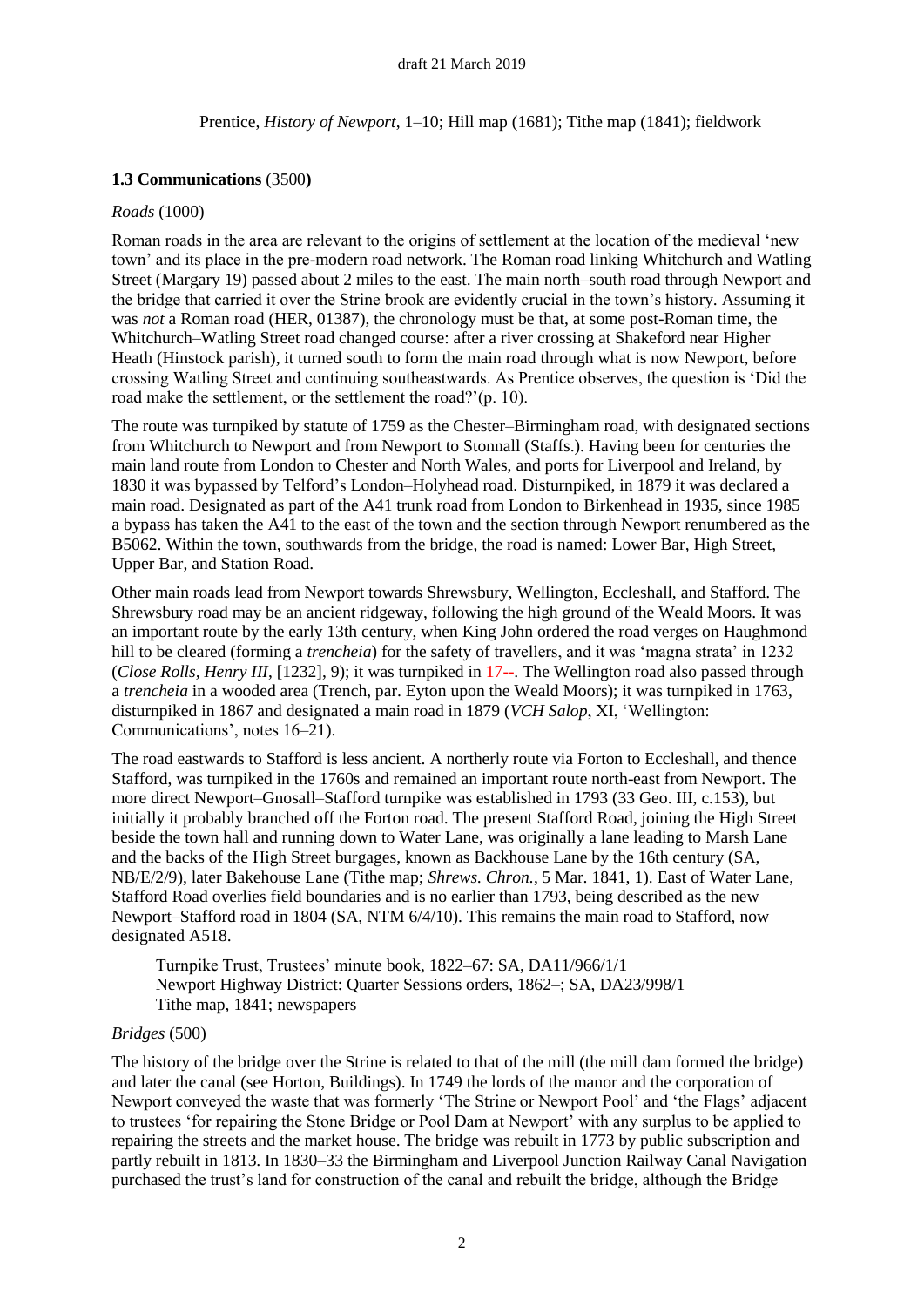Trust continued maintaining it and installed gas lighting. Pursuant to the act of 1854 creating the Town and Marsh Trust, the Bridge Trust merged with the latter and the final balance of its funds was transferred to the Town and Marsh Trust in 1857 [also mention in 'Local Government']

1749 deed: SA, 6000/19376 Newport Bridge Trust, accounts and minutes 1790–1857: SA, 8919 *Charity Commission Report*, 431 Newport Marsh and Newport Bridge Charities, petition and scheme of administration, 1852– 1854: TNA, TS 18/782; SA, NTM/6/6/9/1

*Canal* (500)

The Newport branch of the Birmingham to Liverpool (later, Shropshire Union) canal, was constructed  $1830 - 2$ 

Plans 1826: SA, DP306; 8919

- Plan of route branching off Birmingham–Liverpool Junction Canal at Norbury. Surveyor: D. Houghton: SRO, D615/M/9/14
- Plan of the proposed Newport Branch of the Birmingham and Liverpool Junction Canal with the Collateral Branches or Railways...1826: Institute of Chartered Engineers (ICE), MCDR233

Canal company minutes: TNA, RAIL 623, RAIL 808

*Railway* (500)

The Birmingham and Liverpool Canal Company constructed the railway to Newport, a station on the Wellington–Stafford line, opened 1846, closed 1967.

Contract for erection of goods warehouses, offices and stables at Shrewsbury and Newport, on Shrewsbury and Stafford line, 22 Aug. 1849: TNA, RAIL 623/54

Land plan for proposed railway from Wellington to Newport, c. 1846: TNA, RAIL 623/56 Shifnal, Newport and Norton Bridge Railway, 29 Nov. 1862: SA, DP426 [did this ever operate?]

Photographs of station: SA, PH/N/8/12–

V. Mitchell and K. Smith, *Country Railway Routes. Stafford to Wellington, Including the Coalport Branch* (Midhurst, W. Sussex, 2014)

NHS, acc. 219–22 (and others)

*Carriers; Public road transport* (1000)

Trade directories and newspapers provide information on 19th–20th century carrying services; transcripts of directories and other material: NHS acc. 74, 325, 464, 944, 1502. Census records of occupations should also be checked. Pre-1800, information may appear from e.g. parish registers, probate inventories, business accounts.

#### **1.4 Population** (750)

Population figures are sporadically available, pre-1800, mostly counting households rather than individuals, and in the case of taxation records not comprehensive. For Newport, the earliest is the 'lay subsidy' of 1327, when 37 households were assessed to have moveable property worth more than 10 shillings, but this says nothing of the number of less well-off households. Similarly: poll tax 1381, lay subsidy 1525, diocesan survey 1563. Finally, figures from assessments for the hearth tax of 1673 (count of households with at least one hearth) may be compared with the ecclesiastical 'Compton' census of 1676 (count of individual adults: 745 in Newport).

Changes in population (births, mortality) can also be estimated by numerical analysis of the Newport parish registers, which start from 1572.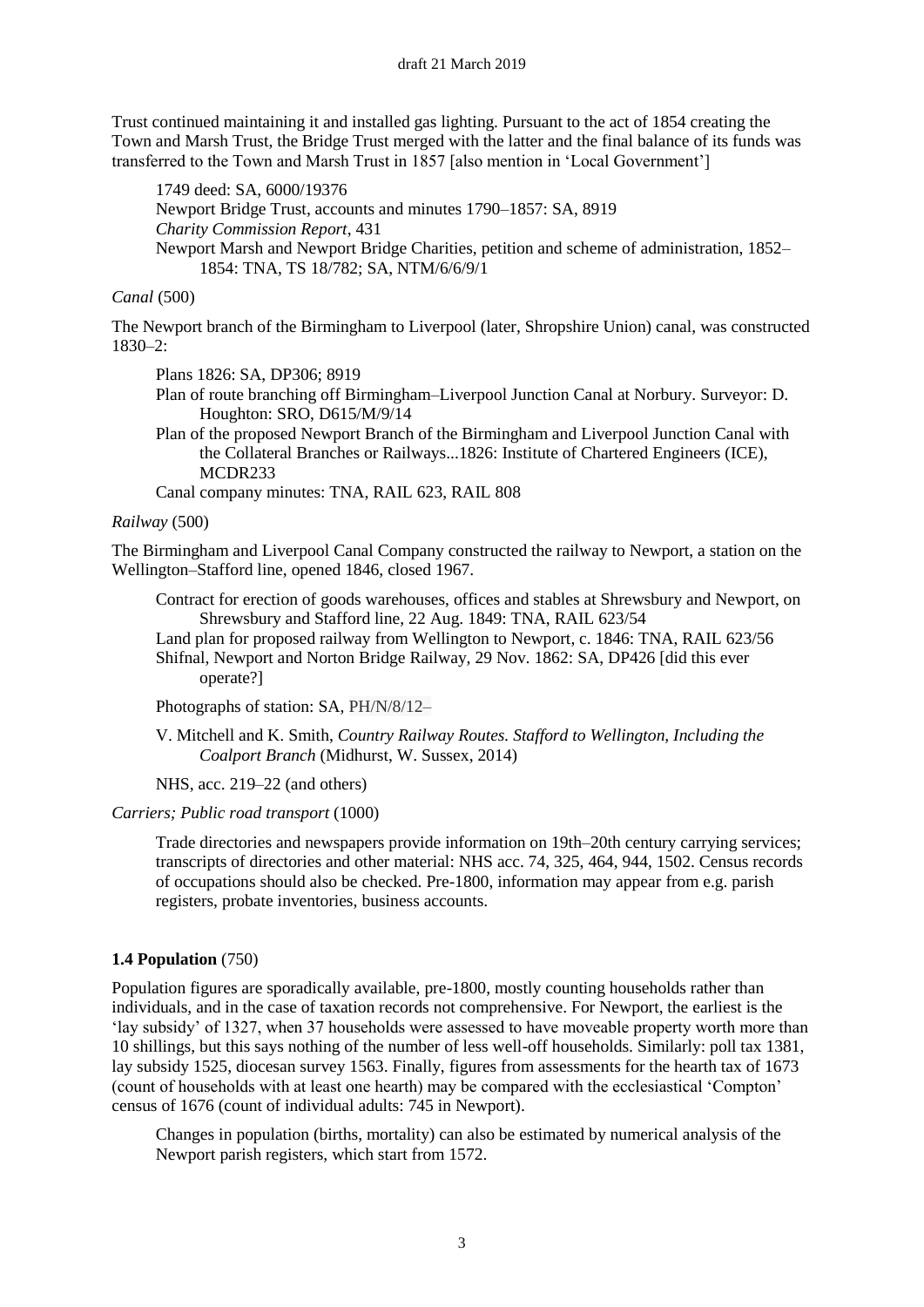- *The Shropshire Lay Subsidy Roll of 1 Edward III, 1327*, ed. H. M. Auden and W. G. D. Fletcher (reprinted from *TSHAS*: Oswestry, 1907), 172–3
- *The Poll Taxes of 1377, 1379 and 1381. Part 2 Lincolnshire-Westmorland*, ed. C. C. Fenwick (Oxford, 2001), pp.
- *Shropshire Taxes in the Reign of Henry VIII*, ed. M. A. Faraday (Walton-on-Thames, Surrey, 2015), 73–4
- Return of households, Coventry and Lichfield diocese, 1563: BL, Harley MS 594, fols. 160-2
- *Shropshire Hearth Tax Roll of 1672*, ed. W. Watkins-Pitchford, Shropshire Archaeological and Parish Register Society (1949), pp.
- *The Compton Census of 1676: A Critical Edition*, ed. A. Whiteman (Oxford, 1986), pp. 00-00; 'The religious census of Shropshire in 1676', ed. W. G. D. Fletcher, *TSAS*, ser. 2, 1 (1889), 75-92

Census reports, 1801–

### **1.5 Settlement** (500)

There is archaeological evidence of human habitation in the Newport area for all periods from the Mesolithic era. Data can be collected from the Portable Antiquities Scheme (Dr Peter Reavill, Finds Liaison Officer), Shropshire HER, and NHS collection of artefacts and records of local finds.

- *Prehistoric*: R. Middleton and M.D. Watson, 'A flint assemblage from Newport', *TSAHS* 73 (1998) 64–7 but see now the work of Peter Reavill.
- *Roman*: There is substantial evidence of Roman activity in and around the town (e.g. HER 31611) and see *Roads*, above.
- *Anglo-Saxon*: If 'Plesc' was in the same location as Newport, then the Anglo-Saxon charter is evidence for the existence of an Anglo-Saxon estate by 963.

#### **1.6 Buildings and townscapes** (3000)

Here we will review the evidence of standing buildings for the medieval character of the town, the tradition of vernacular building with a consideration of the more significant houses and the evidence in both the standing buildings and the documentary sources for a rebuilding of Newport in the late eighteenth century which gives the town its current character. Much of the lower class housing was contained in the yards at the rear of the buildings fringing the high street within the constraints of the medieval burgage system. In the later nineteenth century building tended to take place on the fringes of the town leaving the central core mostly unaltered. the later twentieth century has brought more substantial changes, with the demolition of some properties in the historic core of the town and their replacement with buildings of little architectural merit, the building of industrial premises and latterly supermarkets to the east of the historic core and the massive expansion of suburban housing.

[Total for this section, 9,750]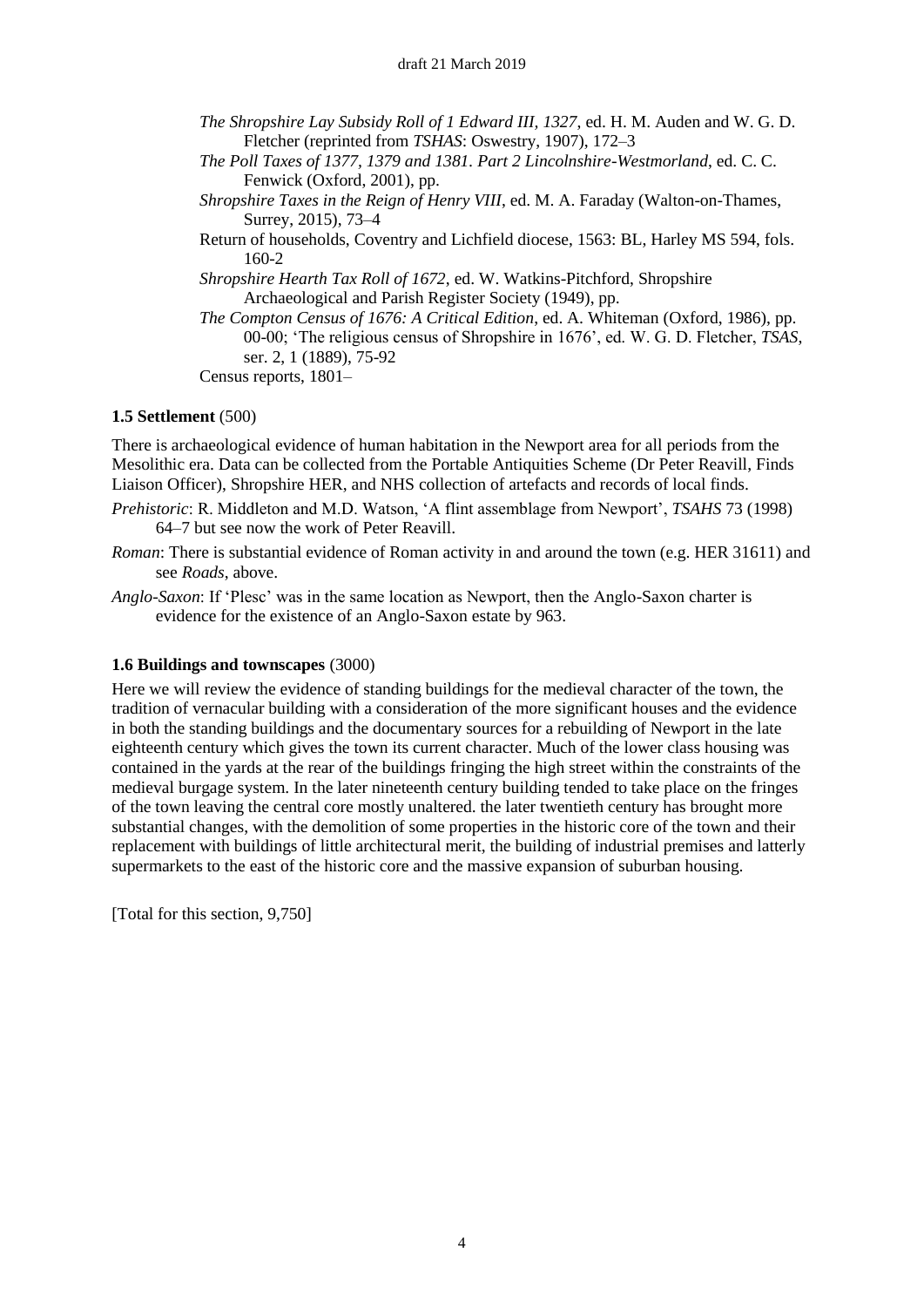## **2. Newport Town**

### **2.1 Origins, Growth and Development** (3000)

### *Medieval town, 11th–16th centuries*<sup>2</sup>

Newport is a Norman planned town, named in contemporary Latin documents as *Novus Burgus* ('new town') but apparently called Newport ('new market town') in English by *c*.1200. It may have been founded by Roger de Montgomery and then developed by the crown, being held as royal demesne from 1100 to 1223, or it may have been newly planted by Henry I.

The north-south route, the mill and bridge over the Strine, and the church and market place, are the key factors in Newport's urban development. The extensive laying-out of burgage plots along the High Street is an important topic.

#### *Early modern town, 16th-19th centuries*

Municipal improvements: foundation of the grammar school and almshouses; (re)building of the market hall and butter cross; enclosure of the great marsh and work of the Marsh Trustees. The town was still mainly laid out along the main street.

Great fire in 1665: account in parish register and in the unusually detailed royal brief issued: BL, MS 2075, ff. 108-12.

#### *Modern town, 19th century-present*

Major changes to the townscape, especially in the second quarter of the 19th century, were driven by developments in transportation: the (late) arrival of the canal and railway at opposite ends of the town. The effects of the by-passing of Newport by the London-Holyhead road should be explored (see 1.3 above). Also the development of the great marsh.

In the 20th century, large developments on the former marsh of industry and new schools; suburban housing built over the former agricultural land.

Trade directories; tithe apportionment; newspapers; town planning documents; planning applications; photographs and postcards

#### **2.2 Government and Politics**

#### 2.2.1 *Newport manor (ownership)* (1,000)

'Plesc' and (Church) Aston were royal demesne in 963 when King Edgar granted them as *boc-land* to his thegn (*minister*), Wulfric.<sup>3</sup> By 1066 they were held by Leofwine *cilt* (?the noble) within his large estate of Edgmond.

Title to the manor of Edgmond from 1066, and of Newport from when it was first conveyed as a separate estate in 1358, is traced in 'VCH Newport', ed. Cox, 8, 30.

2.2.2. *Manorial government (courts and officers)* (500)

Manor court rolls

Jurisdiction over felons and forfeiture of their goods, ?1671: BL, Add. MS 46457

2.2.3. *The Borough* (4000)

Report of the Commission on Municipal Boroughs in England and Wales, 1835 M. Beresford, *New Towns of the Middle Ages* (London, 1967), 65-6, 482 W.M. Beresford and H.P.R. Finberg, *English Medieval Boroughs: A Handlist* (1973), 152

Origins and charter

**.** 

 $2$  The chronological divisions adopted for this and the following sections are left deliberately vague. They can be refined once the relevant important dates appear from the research.

<sup>&</sup>lt;sup>3</sup> Possibly the Mercian magnate Wulfric Spot, who may also have held Longford: 'VCH Newport', ed. Cox, 24; *ODNB*, 'Wulfric Spot (d. 1002x4)'.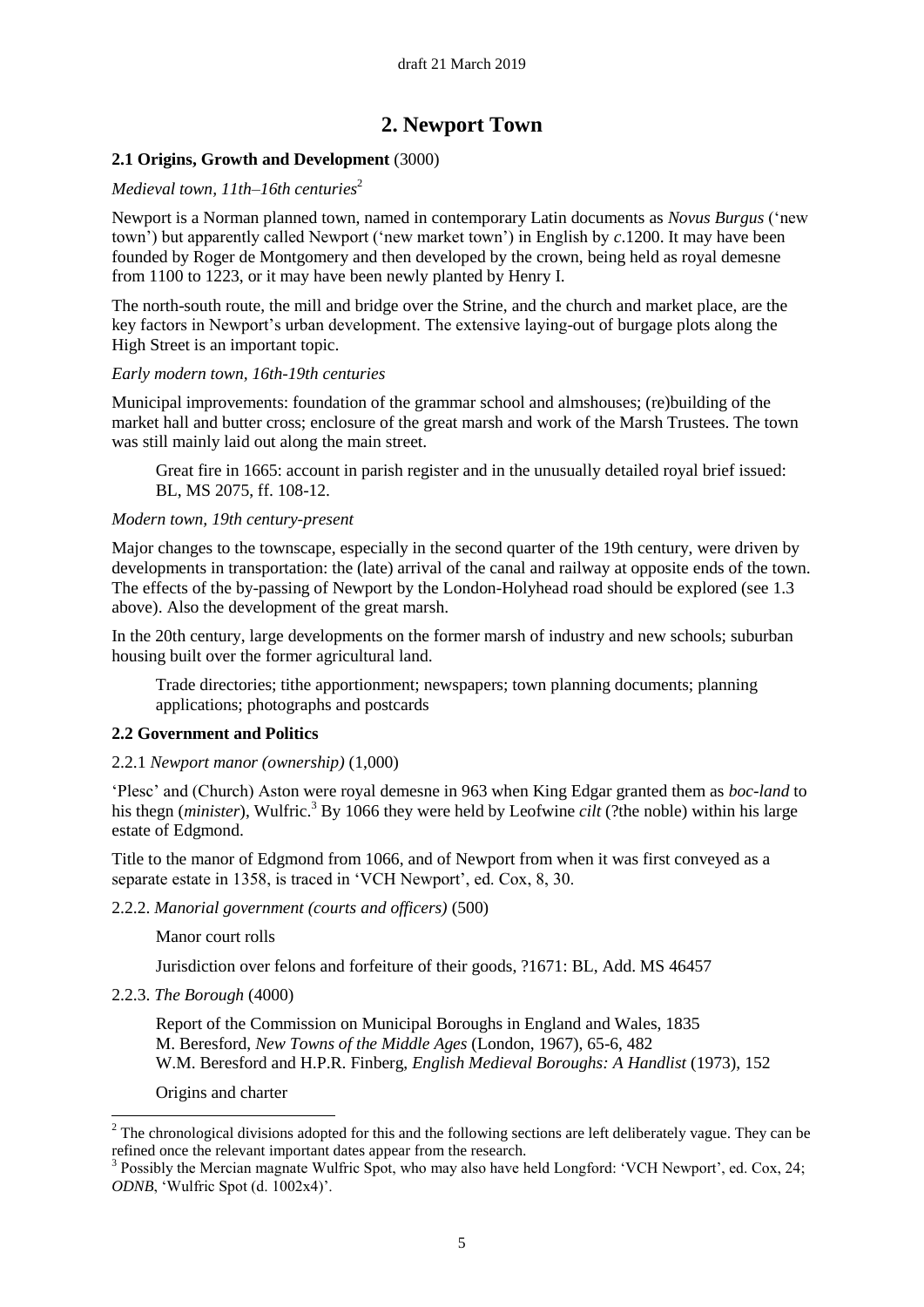The burgesses claimed to have had their customs and liberties during the reign of Henry I (1100-1135), but Newport is first mentioned in 1160, when the town paid 20*s*. as a 'gift' to the crown, and then in Henry II's charter of *c*.1163x1166 (see Appendix) which confirmed the (unspecified) customs and liberties of the king's burgesses of *Novus Burgus*. After successive royal confirmations, the final borough charter, and the only original one still extant, was granted by James I in 1604: SA, NB/A/1.

Eyton, *Antiq. Shrops.*, XI, 129-43

#### Extent

The borough was the same in extent as the parish.

Borough officers

The (high) steward, deputy steward and bailiffs. See Borough Minute books, 1668-1886: SA, NB/B

Seal, plate and insignia: none known of.

Courts

There appears to be a single surviving borough court book.

Borough Court Book of Newport, 1707-9: SA, 327/10/3

Finance

Property

The great marsh, Norbroom field, …

Abolition of the corporation under the Municipal Corporations Act 1883.

- 2.2.4. *The Bridge Trustees* (7500)
- 2.2.5. *The Town and Marsh Trustees* (2000)
- 2.2.6. *Newport Market Company* (1858) (750)
- 2.2.7. *Post-1894 Local government* (2000)

Newport (Salop) Urban District Council Act, 1929: TNA, ED 31/403

- 2.2.8. *Post-1974 Local government* (1,000)
- 2.2.9. *Parochial government* (1,000)
- 2.2.10. *Civic buildings* (2000)
- 2.3. *Public services and utilities* (4,000)

Police

Fire

Water, sewerage, and refuse

Water supply: SA, 1101/CXIV, 1876

'The surgeons of Newport' in Miles, *Newport People*, 133-48

Streets (paving, lighting, etc.)

Post, telegraph , and telephone

Gas and electricity: private gas production: SA, 1101/IX (5), 1831.

Total for this section 21,250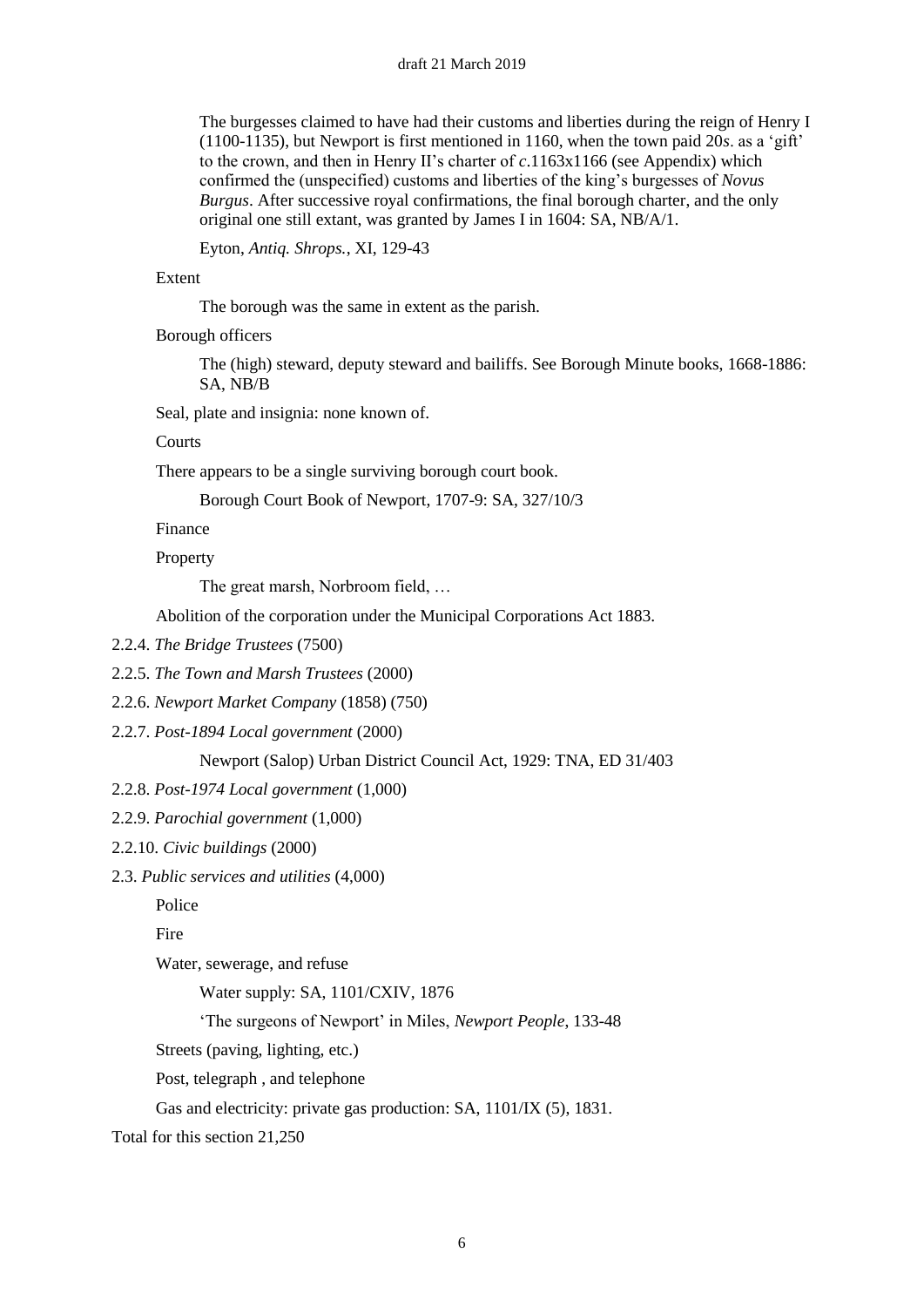## **3. Economic History**

## **3.1 Agriculture** (1500)

Middle Ages: the parish had a single open or common field, Norbroom, to the east of the town. Date of enclosure? Livestock were pastured on the lower-lying meadows and marshes that surrounded the town. The survival of the open field and its enclosure will be considered as will the enclosure of the Great Marsh.

In 1840, just 40 a. of the parish land (that was subject to tithes) was cultivated as arable, and 404 a. was meadows and pastures: Tithe apportionment.

National Archives, Tithe file, IR 18/8213; MAF 68, Agricultural Census returns (1867-1990) (selected years); MAF 32/632/129 National Farm Survey for Newport (1941).

#### **3.2 Mills** (750)

#### *Watermills* (500)

Domesday Book records a mill and fishery in Edgmond manor, worth 10*s*. in 1086, this was probably at (the future) Newport. In 1198 Alexander of Newport, keeper of the king's fishery, held a mill in serjeanty tenure, again, presumably this was Newport mill (*Book of Fees*, 7). See Horton, Buildings.

Lease of mill etc. granted by lord of the manor, 1573: BL, Add Ch. 73139 Newport mill(s) 16th-18th century: SA, 6000/19347-54, 19358, 19360, 19383-93, 19478; SRO 593/E/6/26

### *Windmills* (250)

A windmill was erected in 1796 at the end of Broomfield Road by the Marsh Trustees, motivated by dissatisfaction with the monopoly of the watermills, but it was a financial failure, demolished in 1902.

> *Charity Commission Report* 'The Old Mill at Newport', engraving from a drawing by C.W.S. Dixon. Late 19th century: NHS. photograph of derelict windmill, probably 1894: NHS

#### **3.3 Fisheries** (250)

The fishery was clearly relevant to the town's origins (e.g. the iconography of the town seal), but as its heyday was in the Middle Ages there is almost no information on its operations. The fishery was the pool created by the mill dam on the Strine brook, so some of its history will be covered under *Watermills*.

#### **3.4 Trade and Industry**

3.4.1. *Markets and fairs* (2000)

Lord of the manor's right to market and fair tolls, 1563: BL, Add. Ch. 73138 Evasion of market tolls, 1589-1638: BL, Add. MS 46458, ff. 92, 94, 95, 155-8 Toll book for market and fairs, 1633-4: SA, P207/V/1/44 Newport Smithfield Act for providing a Market House and Market Place and other buildings for public accommodation in the town of Newport ... 1858: SA, P207/V/2/8 Newport Market Company, 1858-1888: SA, 1101/CI Newport Market Company and new market house, 1861: SA, NTM/6/5/1 Local Board erecting stalls in the street, 1880s: *First Report of the Royal Commission on Market Rights and Tolls* (London, 1889), 183. M. Miles, *Newport (Shropshire) Market and Trading Company 1858-1993*. Artefacts of early modern market regulation: T. W. Picken, 'A Relic of Newport's Old Corporation', ms note describes a copper bowl inscribed with the words 'Ancient Newport Toll Metre': NHS acc. 145, 1616. Brass weight: NHS acc. 9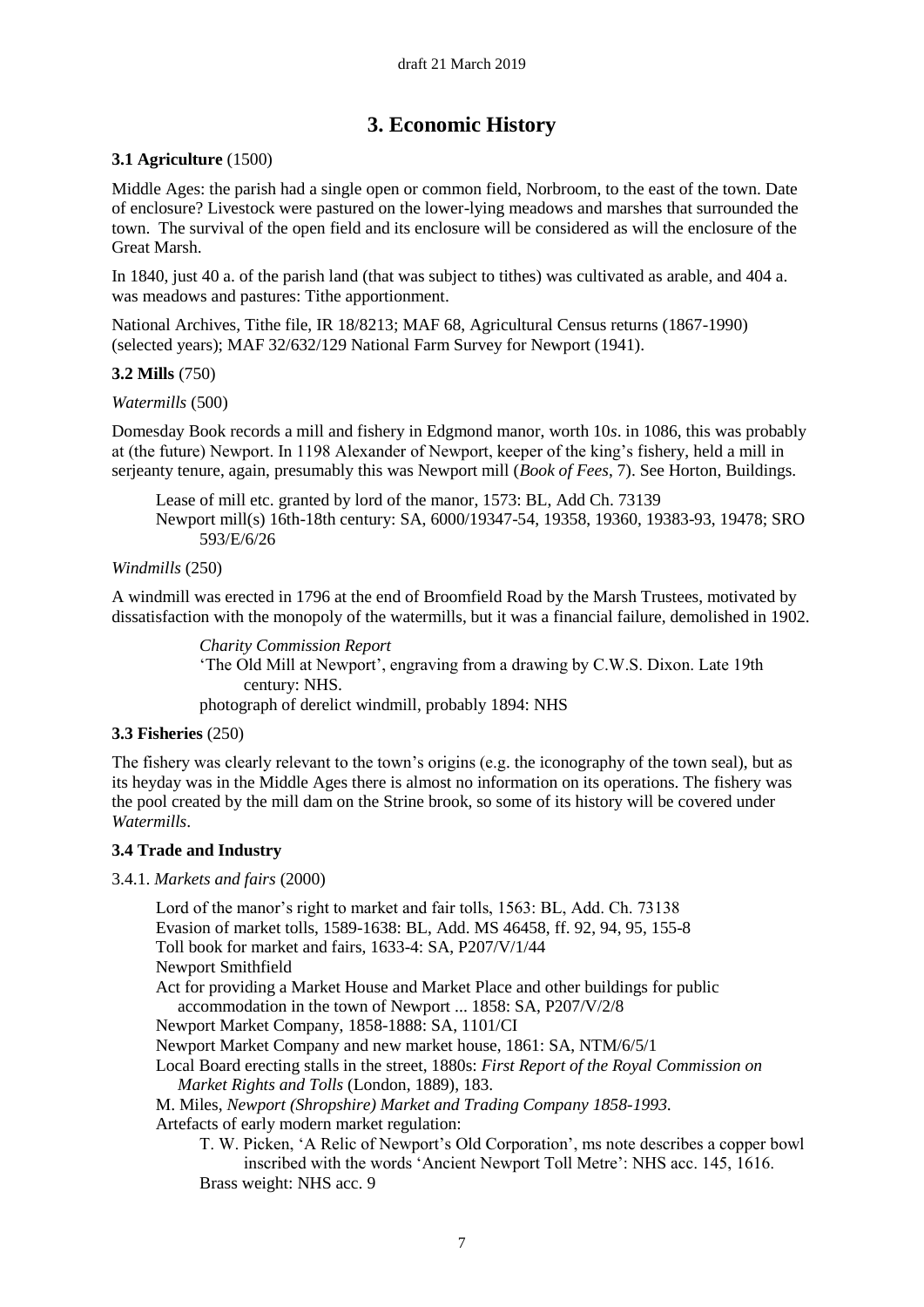- Standard measures: two bushel measures; a variety of measures including a gallon measure dated 1671 [bought by the town and on display in The Guildhall] and one 7 lb and one 56 lb weight; a bushel measure on an oak chest [the chest is on display at the Guildhall] All formerly in possession of C. W. S. Dixon, acquired with title to the manor of Newport, *c*.1900: photographs in SA, 6000/19416.
- 3.4.2. *Crafts and trades* (1500)

Inventory evidence in the seventeenth-early eighteenth century; any parish register evidence; census after 1801.

3.4.3. *Manufacturing* (1000)

'The Underhills' in Miles, *Newport People*, 207-19 'Audco and jobs' in Miles, *Newport People*, 218-36

3.4.4. *Transport services* (500)

[includes: stage coaches, carrying operations on the canal but see 1.3 above]

- 3.4.5. *Retailing* (1000)
- 3.4.6. *Visitor economy* (500)

Coaching inns: numerous on the High Street, and the Royal Victoria Hotel.

3.4.7. *Financial services: banking* (1000)

Newport Savings bank founded 1816: finally became part of TSB. Records at Lloyds Bank Archives; TNA, NDO 20/52, papers on the amalgamation of the Newport savings bank with Salop and Welshpool Savings Bank, 1918-19. Other banks active in the town.

3.4.8. *Legal profession* (1,000)

Annual law List from 1800: surviving business records of individual Newport Solicitors.

For all topics within this chapter, important sources are:

*Newport Advertiser*; other newspapers, e.g. *Wellington Journal*; trade directories; census returns; NHS archive, especially photographs.

Total for this section 11,000 words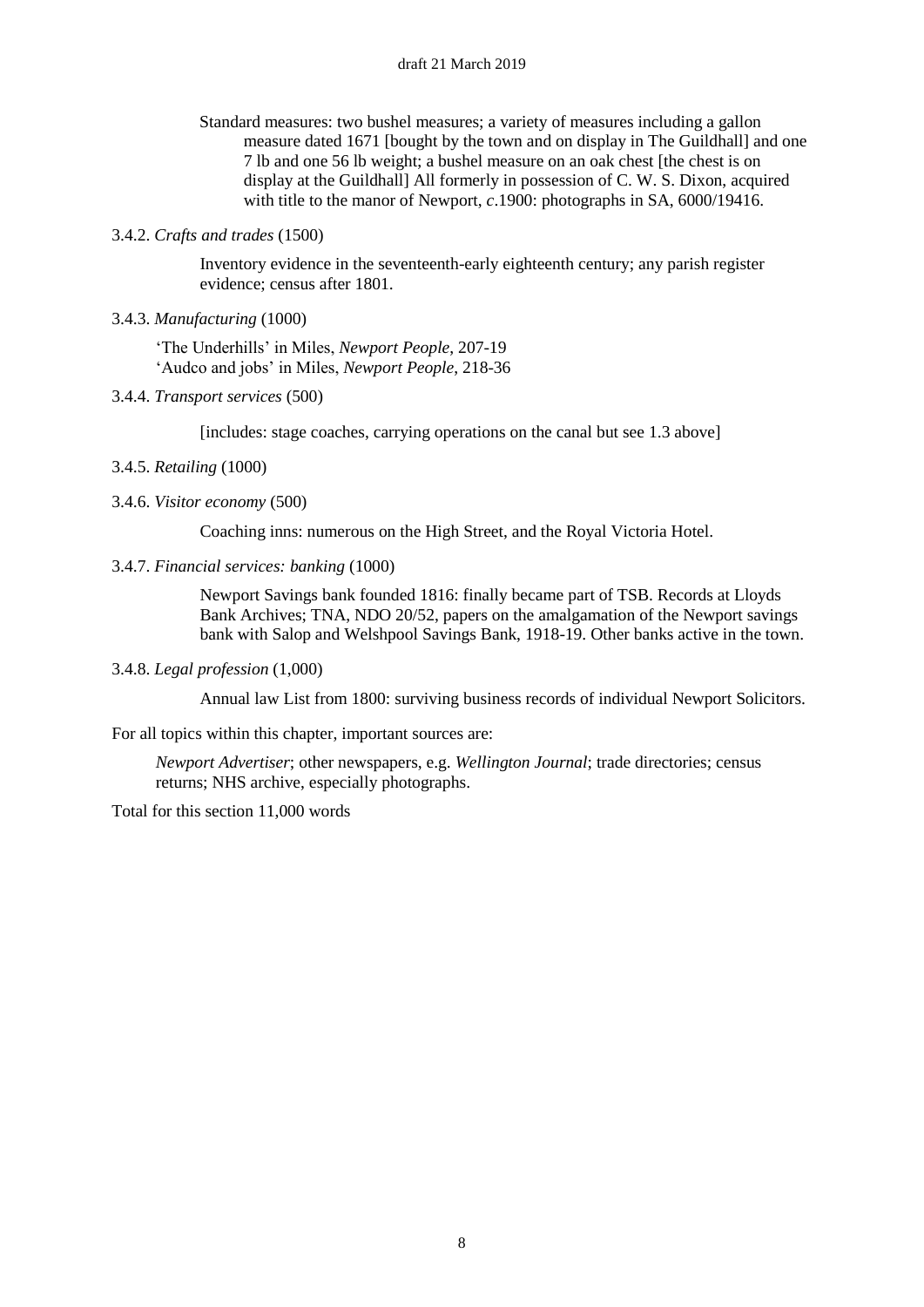## **4. Social History**

#### **4.1 Social Structure** (incl. families such as Boughey) (1000)

To include analysis of the distribution of wealth from the lay subsidies, Hearth Tax etc; prominent merchants and landowners (see sources under 1.4 above); 'The Bougheys of Aqualate', in Miles, *Newport People*, 26-60.

#### **4.2 Social Welfare**

4.2.1. *Medical provision: practitioners and hospitals* (1000)

Higgins family, 1795-1886: SA, 1101/XVIII Newport Nursing Association and Mary Roddam Nursing Home, 1907-1948: SA,  $3670/NA/1-7$ 

'The surgeons of Newport', in Miles, *Newport People*, 133-48 'Mary Roddam and district nursing', in Miles, *Newport People*, 149-57 Royal College of Surgeons, Lives Online: livesonline.rcseng.ac.uk/biogs Boughey Hospital erected 1930.

#### 4.2.2. *Poor relief*

4.2.2.1. The Old Poor Law (500)

Few seventeenth- or eighteenth-century parochial poor law records are presently known to survive except for an overseers' account book for 1704-26 (SA, P207/L/1/1). Figures for expenditure for various years before 1834 can be obtained from the parliamentary papers. To include discussion of the stocking manufactory launched by the Marsh Trustees in 1790.

#### 4.2.2.2. Newport Union (1500)

Minutes and accounts in SA, PL 00*.* The workhouse was erected in 1856.

'The poor of Newport', in Miles, *Newport People*, 63-90 L. Smith, *Refuges of Last Resort: Shropshire Workhouses and the People Who Ran Them*, *TSAHS*, 82 (2007), esp. 64-9

4.2.3. *Charities for the poor* (other than borough lands) (1000)

*Charity Commission Report* (1821); TNA, CHAR 2. A painted board listing charities hangs beneath the tower in the parish church. 'William John Fieldhouse' in Miles, *Newport People*, 130-2

#### 4.2.4. *Almshouses* (500)

Newport has two sets of almshouses. The first were established *c*.1442 in the churchyard and rebuilt in 183- on Vineyard Road. The second formed part of the benefaction of William Adams, were constructed at the gates to Adams' grammar school where they remain in use.

Commission for Charitable Uses, inquiry held at Newport, 1632: TNA, C 93/13/25; copy dated 1733: SA, IMG1312-1324 includes deeds, 15th-17th centuries *Charity Commission Report*, 412-25 S. Watts, *Shropshire Almshouses* (Logaston, 2010).

#### **4.3 Community Life**

4.3.1. *Law and order* (incl. crime and riots) (500)

A new lock-up/police house (still extant with date stone) was built on Stafford Road in 1847.

'The Newport Patrole' in Miles, *Newport People*, 91-8 The Newport Association for the Prosecution of Felons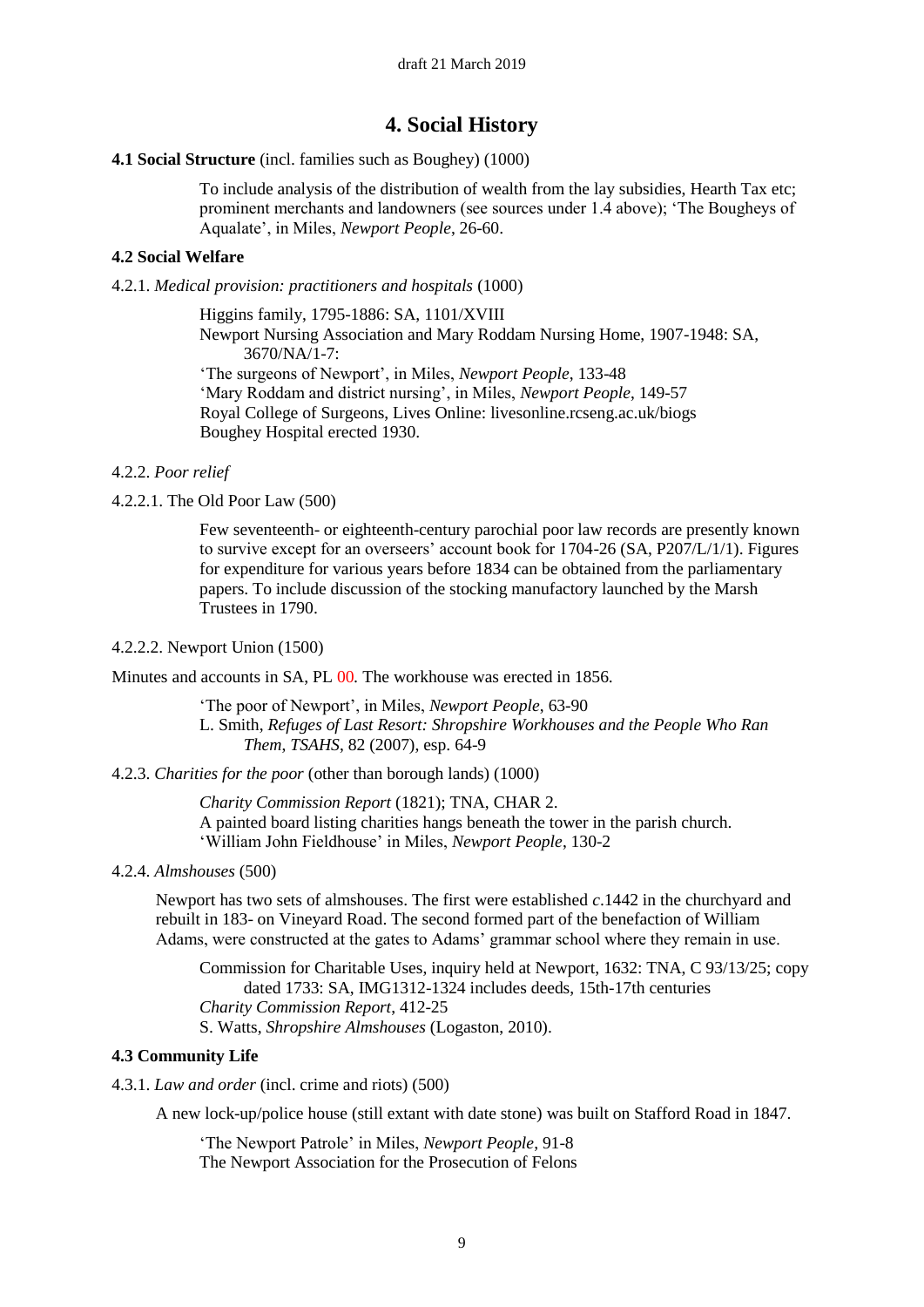SA, PS1/18: Newport Petty Sessional Division, created 1836, in 1955 merged with Wellington to form Wrekin Division. Sessions were held in the town hall every alternate Tuesday morning. Extensive minute books, court registers etc. mostly post 1900.

4.3.2. *Inns and public houses* (500)

As both a stop on the London-Chester road and a market town, Newport had many inns and public houses.

Quarter Sessions, Registers of Licensed Houses, 19th-20th centuries Trade directories; newspapers; title deeds 'Inn Focus - The Swan', in *Newport People & Places* (NHS, 1990), 12-13 'The Royal Victoria Hotel', in *Newport People & Places II* (NHS, 1990), 10-12 M. Miles, *The Inns and Outs of Newport's Pubs: A History of a Shropshire Market Town*  (Newport, 2007)

4.3.3. *Benefit and friendly societies* (500)

Several recorded in orders of Shrewsbury Quarter Sessions, 1794-1843: SA, QS.

4.3.4. *Recreation* (incl. parks) (1000)

Victoria Park; Norbroom Park

4.3.5. *Cultural life* (libraries, cinemas, theatres, concerts etc.) (1000)

Theatre: licence issued by Quarter Sessions, 1802, 1814, 1828 Assembly room above market house, 1858- Newport Public Circulating Library, opened 1829: SA, P207/V/2/6 Literary Institute: Printed letter regarding the establishment of the Newport Literary and Social Club: SA, P207/V/2/10; 'A History of the Newport Literary and Social Institute 1883- 1938' by R.G. Pugh: SA, P207/V/4/2/5; see Horton, Buildings Newspaper: *Newport Advertiser* (1855-), see Miles, *Newport People*, 188-92, 197-201

4.3.6. *Societies and events* (incl. festivals) (1000)

Newport Show, 1931-1957: SA, 3670/NS/1-10 Music festival (1940s -): SA, P207/V/2/3

4.3.7. *Sport* (1000)

Racecourse, 1839-69: SA, 1101/CXVI. Rugby, football and cricket clubs: search *Newport Advertiser* Cycling: Newport Nocturne

#### 4.3.8. *Allotments* (250)

4.3.9. *Cemeteries* (500)

Newport Burial Board, 1856-1954: SA, DA11/207-209

#### **4.4. Education** (5,500)

*Educational charities*

Provision by medieval college of St Mary

*Schools*

The English School, the town's original grammar school,

*Charity Commission Report*, 409-12; *Staffordshire Advertiser*, 5 December 1846, 3.

Adams's Grammar School

With a fairly recent and authoritative monograph, the grammar school can be treated briefly here, including updating the VCH account published in 1969.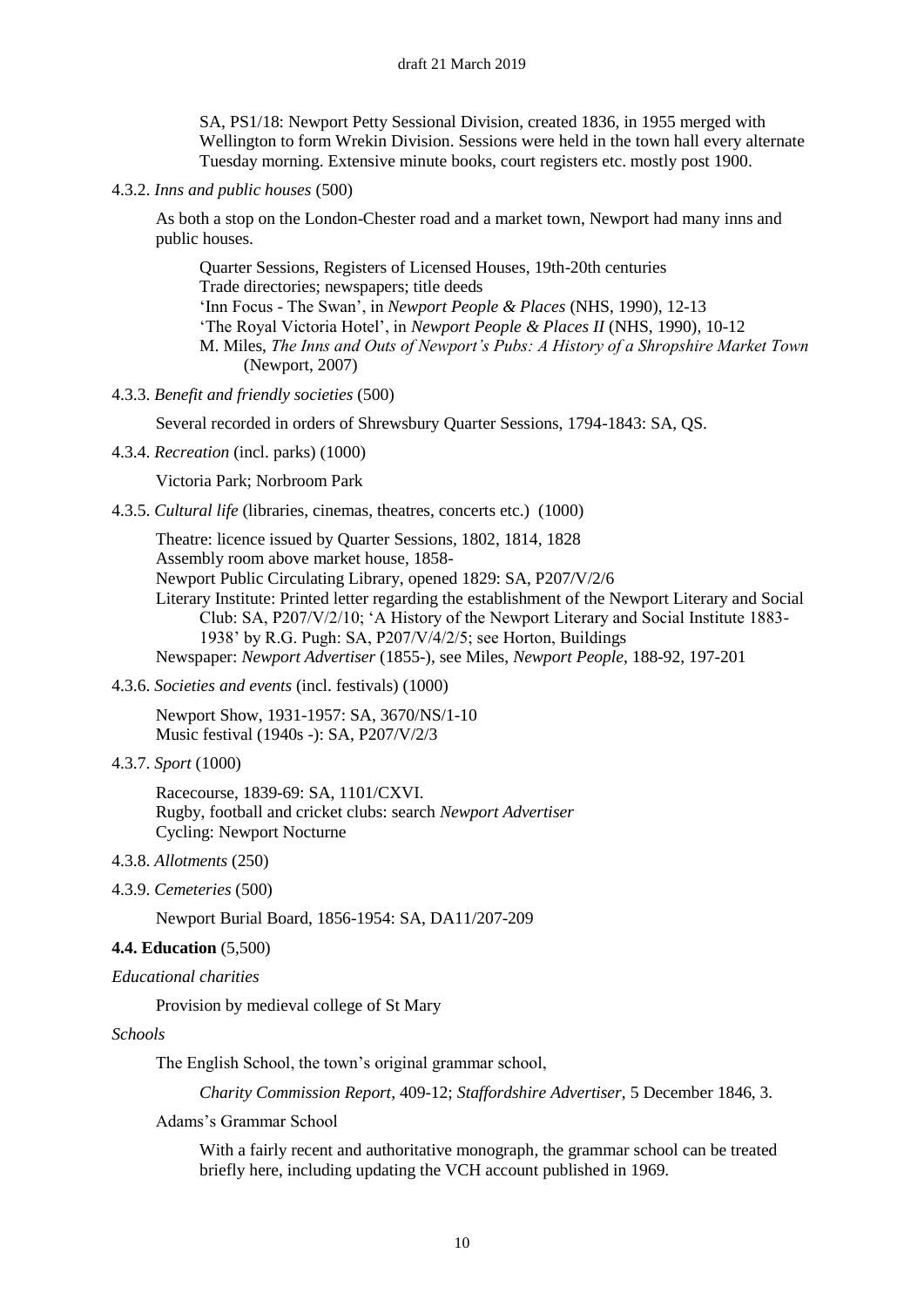Taylor, D. and R. Taylor, *Mr Adams Free Grammar School* (Chichester, 2002) VCH Salop, xxx 'Tom Collins' [headmaster] in Miles, *Newport People*, 158-74

#### Charity subscription schools

Newport National School: SA, ED1564/231-5: plans for new schools and master's house; 1872-1905: TNA, ED 49/6378

#### Private schools

e.g. Mrs Lewis's school at Old Hall, Newport: *Staffordshire Advertiser*. 6 July 1822, 1: 'Sarah Jane Mills and Merevale', in Miles, *Newport People*, 175-85

#### Post-1880

Infants School, 1949-1969: TNA, ED 161/11284

National School, 1903-68:

School building application: TNA, ED 103/107/44, p. 863; SA, ED2699/41; SA, P207/R/1; TNA, ED 6/54; 1898-1914: ED 21/148681919-35: TNA, ED 21/38420; 1936; TNA, ED 21/59964; TNA, ED 49/6378

Secondary Schools Digest files: County Schools, 1953-82: TNA, ED 162/1637

- County High School for Girls: single-sex grammar, 11-18. Opened 1919, replacing Merevale School. 'Mervale' (*sic*) County School for Girls, 1903-21: TNA, ED 35/2124; ED 35/5771-5; ED 109/4973-4; ED 109/9051/6 Last Ofsted report ?2007. In 2007, on roll: 257 in school, 104 in sixth-form
- Burton Borough School: mixed comprehensive, non-selective, ages 11-18. The school opened in 1957 (as secondary modern) and in September 2004 it was designated a Specialist Arts College, but in 2018 was simply a 'community school'. Latest Ofsted report is 2018: 1060 on roll.
- Newport Roman Catholic School: 1900-62: TNA, ED 161/11347; SA, ED2699/41/28; 1909-18: TNA, ED 21/14869; 1926-33: TNA, ED 21/38421; 1936-9: TNA, ED 21/59965

**4.5. Housing** (2,500)

Total for this section, c. 19,200 words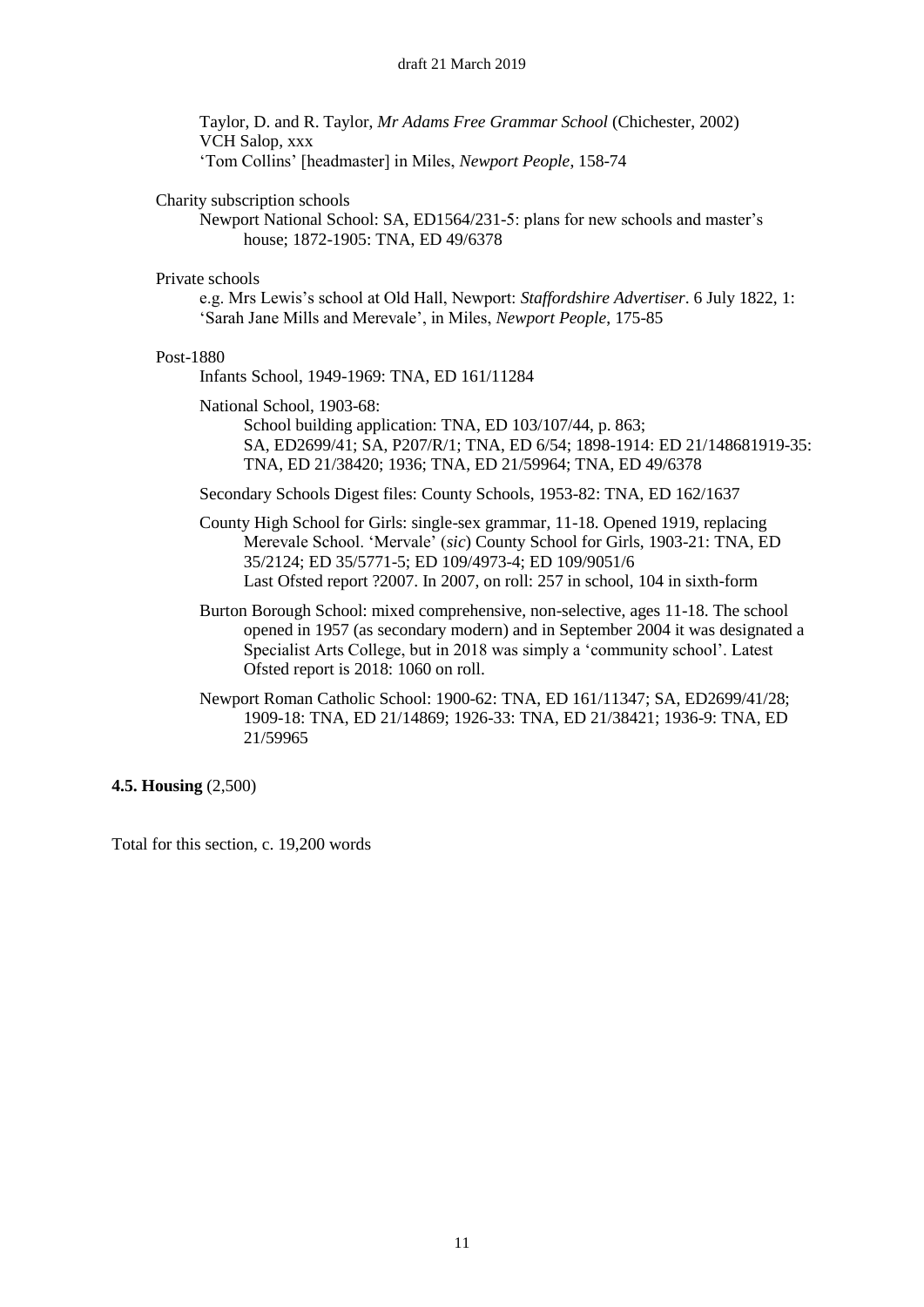## **5. Religious History**

## **5.1 The Established Church**

5.1.1. *Church origins and parochial organisation* (500)

The *hina gemære* of the Anglo-Saxon charter bounds may indicate the presence of a religious community in the mid 10th century but the evidence is too ambiguous to be relied upon: *PN Shropshire*, VI, 121-2.

The church of St Nicholas was probably founded as an integral element of the new town, and was initially a chapelry of Edgmond parish church. Edgmond church with its appurtenant chapels was given to Shrewsbury abbey, probably by the abbey's founder, Roger de Montgomery (*d*. 1094), and certainly by 1121. Richard, priest of Newport, attested a charter for the abbey 1135x*c*.1139, and Newport church was named among the abbey's possessions 1149x1159, indicating that it attained parochial status, independent of Edgmond, between 1121 and 1159.

*Cartulary of Shrewsbury Abbey*, ed. U. Rees, nos. 20, 32, 327-9; *English Episcopal Acta, 14, Coventry and Lichfield 1072-1159*, ed. M. J. Franklin (1997), nos. 36, 69; *English Episcopal Acta, 16. Coventry and Lichfield 1160-1182*, ed. M. J. Franklin (1998), no. 92; *Letters and Charters of Henry II*, no. 2480. On origins, cf. 'VCH Newport', ed. Cox, 31.

5.1.2 *Church Fabric, building history* (2,500)

to include stained glass, bells, organ etc. Churchwarden's accounts run from 1695 to 1937, apparently continuously but there seem to be no vestry minutes. For the documentation of successive rebuildings of the church, see p. 00 above.

5.1.3. *Advowson* (500)

'VCH Newport', ed. Cox, 31.

5.1.4. *Endowment* including value of living (500)

Glebe and tithes

*Glebe Terriers of Shropshire*, ed. Watts, vol. 2, 41-4; 'VCH Newport', ed. Cox, 31. Rectory house

'VCH Newport', ed. Cox, 31, but needs more on the architectural history of the College House.

5.1.5. *Charities (for church fabric)* (500)

Church organ: 'William John Fieldhouse' in Miles, *Newport People*, 130-2

5.1.6. *Religious life* (2,000)

Eyton, *Antiq. Shrops.*, IX, 130, 139-43

The Clergy of the Church of England 1540-1835 Database: [www.theclergydatabase.org.uk](http://www.theclergydatabase.org.uk/)

*Crockford's Clerical Directory*, 1858-present

Visitation materials at Staffordshire RO

## 5.1.7. *Chantries* (500)

The chapel of St Mary Magdalene, dissolved 1547 and now completely vanished, probably originated as a leper colony: 'VCH Newport', ed. Cox, 32; BL, Add Ch. 73129- 34 (1384-1427)

The college of St Mary was an important institution in the town from 1458 until its dissolution in 1547, and beyond, as the origins of the 'English School' (see above, Social History - Education): VCH, *Salop*, ii, 133-4; 'VCH Newport', ed. Cox, 32.

## **5.2 Protestant Nonconformity** (2000)

To include accounts of the buildings 'VCH Newport', ed. Cox, 32

The SA holdings are not extensive for any of the denominations:

SA, NM3767/XIII: Primitive Methodist

SA, NM3767/XXVIII, NM5870/45: Wesleyan Methodist

SA, NO7542: United Reformed Church (formerly Congregational Church)

'The Silvesters of Newport' in Miles, *Newport People*, 186-206

#### **5.3 Roman Catholicism** (1,000)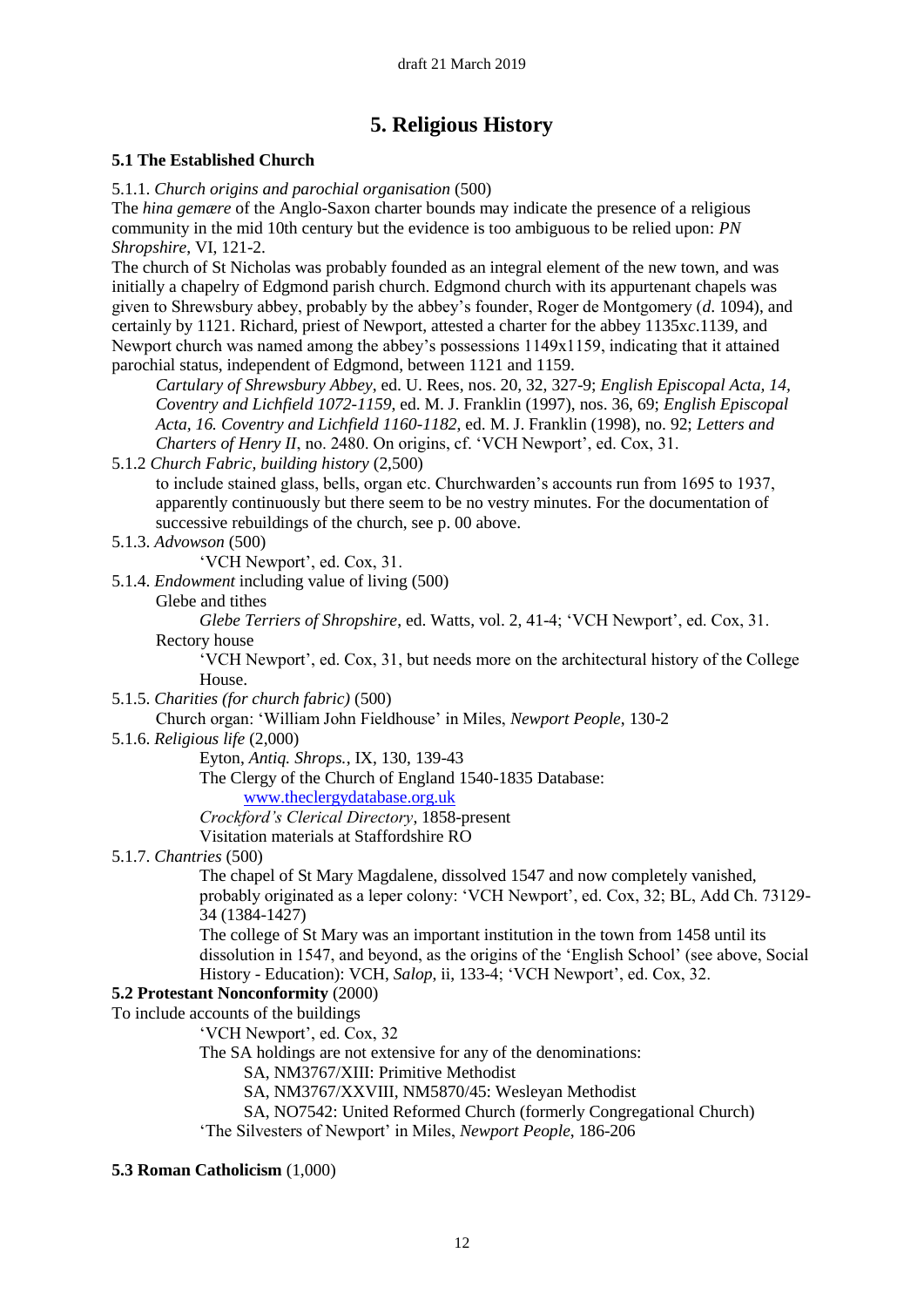To include accounts of the buildings

After the Talbots sold Longford Hall in 1789, a priest lived at Salter's Hall, which was temporarily the bishop of Shrewsbury's residence in the 19th century. The RC church was built on the same site in 1830s.

> Ss Peter and Paul RC Church: incl. register of baptisms 1843-85: SA, RC18/1/1 Licence for Roman Catholic worship, 1791: SA, QS

Journal of the 1845 visit of Miss Harriet Pigott, a Catholic convert; describes the church and offers a snapshot of religious life: Oxford, Bodleian Library, MS Piggott e.1 Correspondence of clergy, mainly James Brown, bishop of Shrewsbury, while at

Newport, 1850s-60s: Birmingham Archdiocesan Archives, B series, SC/C2/--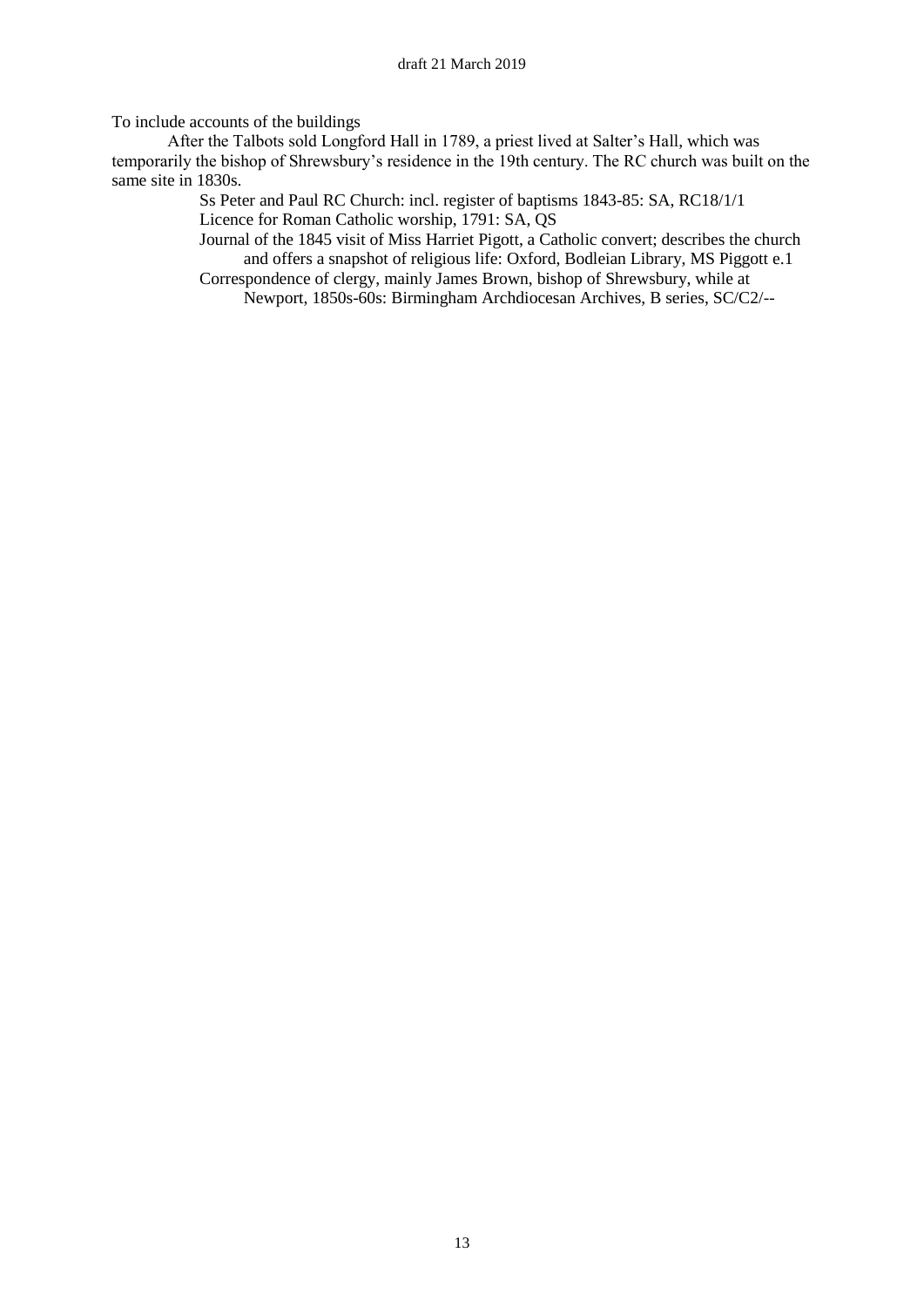# Appendix 2

## Detailed synopsis of *Newport buildings and townscapes*

## **Introduction**

## **Religious Buildings**

### **Church of St Nicholas**

Probably 12th-century originally, the tower was rebuilt in the 14th century along with 5-bay arcades. The decorative roof is 15th century, replacing an earlier roof with a steep pitch. In 1725-9, the exterior of the nave and chancel were rebuilt in brick with Georgian windows, this arrangement shown in a plan of 1837-8 relating to re-pewing and alterations. Edward Haycock Junior rebuilt the chancel in 1866. In 1883-5, a major restoration was undertaken by John Norton of London, who rebuilt the nave and reconstructed the arcades, whilst the chancel was remodelled in a second phase. Repairs to the tower took place in 1910-11. An alabaster tomb-chest with recumbent effigies, *c.*1520, thought to be of John Salter and wife, has been relocated to the south chapel, whilst there is an impressive range of stained glass dating from 1874 to 1981. Medieval masonry was recorded by contemporaries during the Norton restoration, providing much useful evidence.

### *References*

Barrow, C.C., *A Short History of St. Nicholas Church, Newport*, 1921 (SA q K 64); Cranage, D.H.S., *The Churches of Shropshire*, 1905, Part 7, pp. 609-16; Newman and Pevsner, *Shropshire*, pp. 440-2; SA 6001/372/3: Revd Edward Williams, Watercolours of Shropshire Churches, Newport 1791; Historic England Archive, Swindon, early 20th century drawing of a medieval traceried screen (available on-line); Shropshire HER PRN 00820.

## *Further Sources to be consulted*

#### **Shropshire Archives and Museums**

SA P207/B/1/1/2: Churchwardens' Account Books (1723-64), including possible evidence for the restoration of 1725-9; SA 6001/6742: Ink drawings of Shropshire Churches, *c*.1800; SHYMS (Shropshire Museums): FA/1991/203, Lithograph of Newport Church 1840-60; SA P207/B/2/3/1: Faculty for restoration, May 1883; SA P207/B/2/1/: Documents regarding 1883 restoration, including plans; SA P207/U/2/3: Re. five wooden figures found in the roof during restorations; SA P207/V/4/2: Papers of C.C. Barrow; SA P207/B/2/2: Tower repairs 1910-11; D.C. Cox (ed.), 1997, *Sir Stephen Glynne's Church Notes for Shropshire*, p. 75 (reference to seat carvings); E. Jones in *TSAS, V*olumes VIII-X*,* 1885-7 (source material in Barrow, above); SA IMG1301-24: Drawings of Monuments by William Mytton (d. 1746).

## **Staffordshire Record Office (Lichfield Diocesan Records)**

LD77/21/38: Faculty for erecting a new gallery and repewing, 1837-8, by J. & J. Cobb. Also see www.images.lambethpalacelibrary.org.uk: ICBS 00872a, Plan of 1837-8; B/C/12/1/338: Faculty for restoring and altering the church (may duplicate SA P207/B/2/3/1); General: B/C/12/- Faculty papers.

#### **NHS archives**

NHS collection 01616, Papers of T.W. Picken (antiquarian), particularly regarding 1883 restoration and Salter tomb; report no. 00132; SNAP archive: pen & ink drawing, 1820-30.

There is a significant opportunity to produce a definitive church guide in association with NHS and the church. Historical and antiquarian observations should be verified and the information used to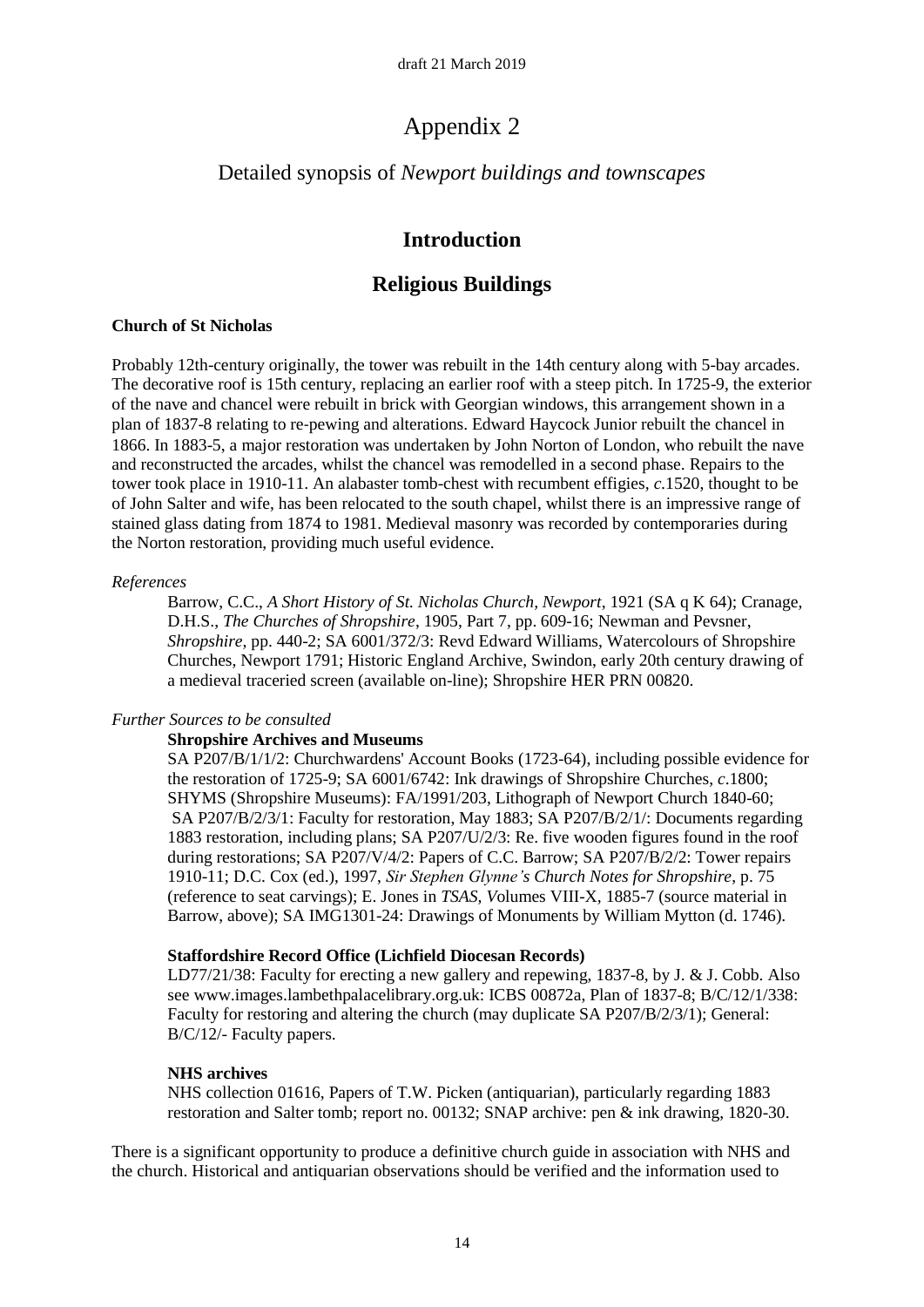elucidate the church's development. The monuments, carvings and stained glass are of additional interest.

### **College of St Mary**

The south chancel chapel was built as a chantry from 1432 by Thomas Draper and retains the Perpendicular-style two-bay arcade. Subsequently, a college connected with St. Mary's guild was founded in 1442 with a master and four chaplains, the college house being located at 20-24 St Mary Street. The building was replaced by houses and shops in the late 16th century, although a wall in the cellar may relate to the college house (see Significant Houses, below).

#### *References*

Cranage, D.H.S., *The Churches of Shropshire*, 1905, Part 7, pp. 609-16; Knowles, D. & Hadcock, R.N., *Medieval Religious Houses in England & Wales,* 1971; Newman and Pevsner, *Shropshire*, pp. 440-2; NHRE monument no. 73897.

### *Further Sources to be consulted*

See E. Jones, *TSAS*, 1910 (Certificates of the Shropshire Chantries) VCH Shropshire, Vol II, ed. A.T. Gaydon and R.B. Pugh, 1973, Religious Houses, Colleges, Newport, St Mary, pp. 133-4; www.vchshropshire.org/cox\_newport.html

## **St Peter and St Paul's Roman Catholic Church (incorporating Salter's Hall)**

Roman Catholic Church and Presbytery, encapsulating the 17th century Salter's Hall and part of an earlier screens-passage. The 17th century roof structure and staircase newel posts have been recorded in the attic. The complex was remodelled in 1832 by Joseph Potter, architect, of Lichfield, in gothicstyle. It is of brick with stone dressings, gables and lancet windows. The decoration and furnishings of the Sanctuary were possibly designed by A.W.N. Pugin, 1838-40, who was patronised by Lord Talbot, whilst the stained glass in the lancets is by Margaret Rope. A large rose window inserted in the gabled front of the church in 1920 relieves the somewhat austere style.

#### *References*

Colvin, Howard, *A Biographical Dictionary of British Architects 1600-1840*, 1978, pp. 654-5; Mercer, *Shropshire Experience*, pp. 313-7; Moran, *Vernacular Buildings,* p. 476; Newman and Pevsner, *Shropshire*, p. 442; Historic England, List no. 1188022.

#### *Further Sources to be consulted*

Historic England Archive, Swindon, 1994, record form; Architectural History Practice, Taking Stock (Diocese of Shrewsbury), St. Peter and St. Paul, Newport, 2012; SNAP, interior photos.

Note that the updated Historic England list entry (2014) describes the building in considerable detail, and can be drawn upon for this project. This will contrast well with antiquarian source material (see editor's report).

#### **Non-conformist Chapels**

## *Former Independent Chapel, Beaumaris Road*

This chapel was licensed at the Quarter Sessions in July 1803, replacing an earlier building, location unknown. It was a small chapel with two lateral round-arched windows. The congregation grew and a new chapel was built in Wellington Road in 1832. The old chapel was converted into two cottages, shown in a photograph with a central chimney stack, but was later demolished.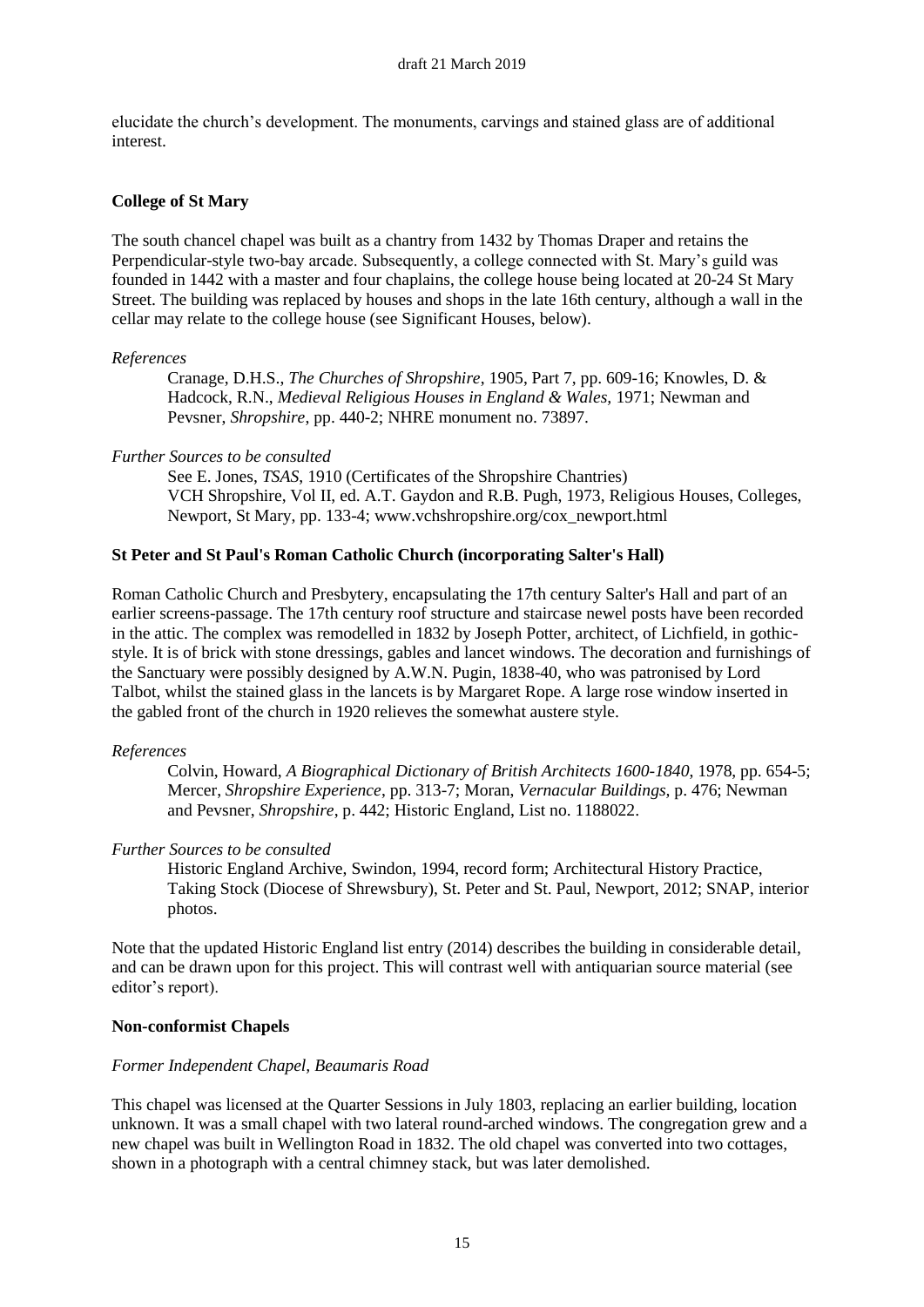Cox, *Nonconformist chapels*

## *Further Sources to be consulted*

NHS digital archive, including information on Capt Jonathan Scott who founded the chapel.

### *Trinity Independent (Congregational) Chapel, Wellington Road*

Large Tuscan-style chapel built in 1831-2, replacing that in Beaumaris Road. It has a three-bay stuccoed front with pilasters and a pedimented gable. A central recessed bay forms the porch with doorways to the side returns, now glazed in. The gallery is supported on thin iron columns. It became a United Reformed church in 1972.

### *References*

Cox, *Nonconformist chapels*; Mercer, *Shropshire Experience*, p. 309; Newman and Pevsner, *Shropshire*, p. 442; Stell, C., *An Inventory of non-conformist chapels in Central England* (RCHME), 1986 (excerpt in SA q C 98).

## *Former Primitive Methodist Chapel, Stafford Road*

A gable-fronted brick chapel of 1830, with round-arched windows with tall keystones flanking the doorway, above which is a stone tablet. A new chapel was built in 1876 in Wellington Road, the old building rented out and then sold.

### *References*

Cox, *Nonconformist chapels.* (The photograph is copyright Martin-Kaye solicitors, Telford.)

## *Primitive Methodist Chapel, Wellington Road*

Built in 1876. Red brick with prominent yellow brick dressings, round-arched openings and cast iron windows. Closed in the 1920s and now a Masonic Hall.

## *References*

Cox, *Nonconformist chapels.*

## *Former Wesleyan Methodist Chapel, Upper Bar*

The Methodists erected a chapel in Upper Bar in 1829-30 at a cost of £200, using the site or buildings of a former theatre. The gabled-front has 3 round-arched windows to the upper storey which lit a gallery at one end, the ground floor now converted to shops. The chapel became a working men's club in 1865, and a new chapel was built in Avenue Road in 1876-7.

## *References*

Cox, *Nonconformist chapels*; vchshropshire.org/cox\_newport.html; Prentice, *Newport*, p. 76.

*Further Sources to be consulted* SA NM3767/xxviii/: NHS archives.

## *Wesleyan Methodist Chapel, Avenue Road*

1876-7. A Gothic-style gable-fronted chapel by George Bidlake, architect, of Wolverhampton, of red brick with yellow brick dressings. The congregation joined the United Reform church in Wellington Road in 2001, and the building became a gymnasium before being converted to a private house.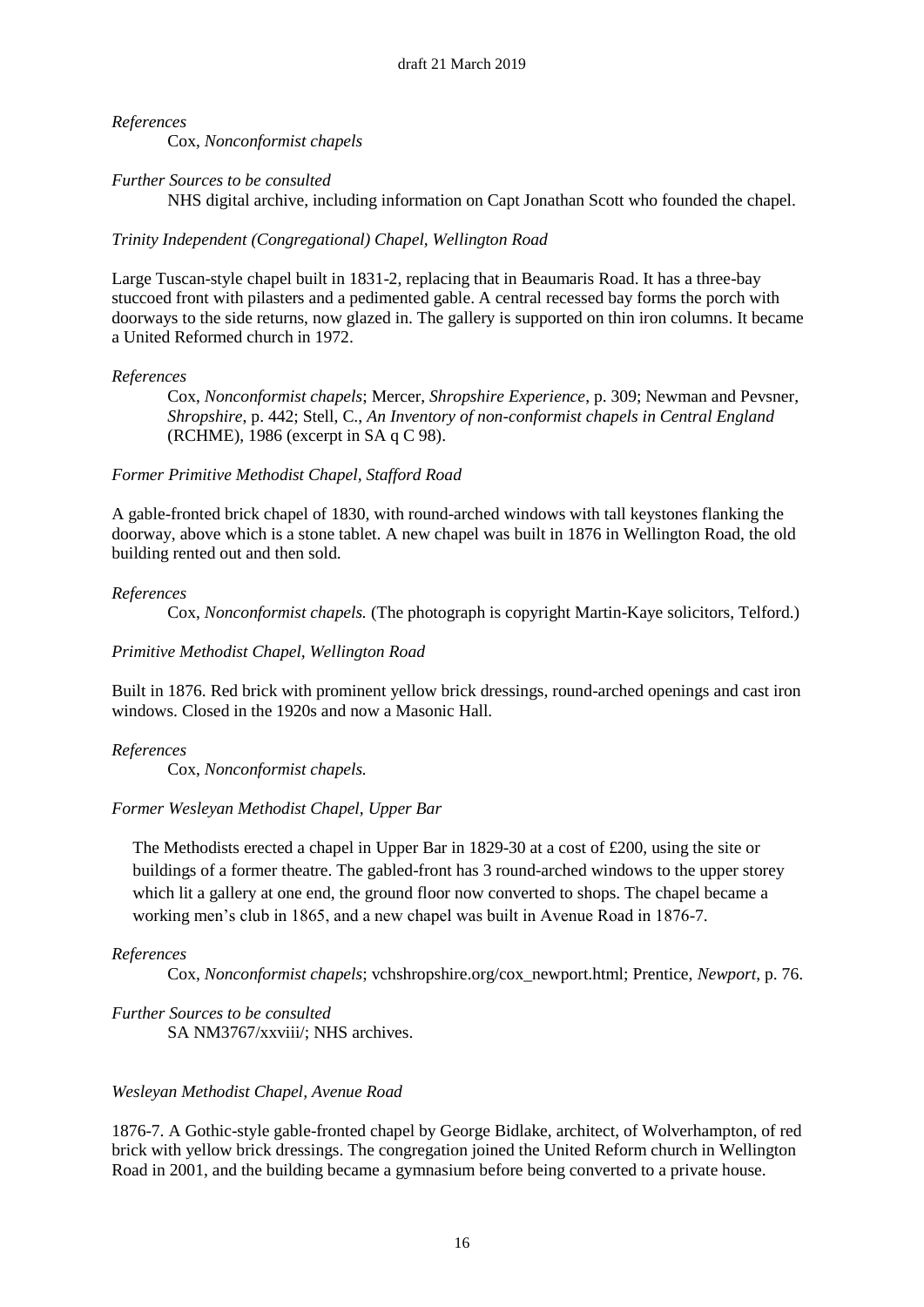Cox, *Nonconformist chapels*. Newman and Pevsner, *Shropshire*, p. 442; *Directory of British Architects 1834-1900,* BAL/RIBA, p. 80.

**All Chapels**: See Cox, *Nonconformist chapels*; vchshropshire.org/cox\_newport.html; Stell, C., (RCHME), 1986 (excerpt in SA q C 98).

### **Cemetery Chapel**

Newport General Cemetery opened in 1859. This small gothic-style chapel in the centre of the cemetery grounds is gable- fronted and of rock-faced stone. It was constructed by John Williams, a local builder who collaborated with John Cobb.

#### *References*

Shropshire HER PRN 14377; SNAP archive.

#### *Further Sources to be consulted*

SA DA11/209/1, 5-6: Specifications and contract documents for tradesmen, October 1859, plan of site, and petition for consecration of burial ground.

## **Civic Buildings**

#### **The Guildhall**

Perhaps the most impressive building in Newport, the guildhall is a two-bay open hall with cusped and decorative bracing to the roof, between a gabled entrance bay and rear room. It has been dendrodated 1487, at which time it was associated with the merchant Guild of St Mary. A range was added to the right, dendro-dated 1546, close-studded and with a lobby-entrance. It bears a decorated jetty bressumer, engraved 'Wm Gregari 1615', but this was brought from elsewhere. The interior bears an impressive array of contemporary stencilled decoration. In the 19th century, a gable-fronted wing was added to the right, giving the current 'hall-house' appearance.

#### *References*

Mercer, *Shropshire Experience*, p. 123; Moran, *Vernacular Buildings,* pp. 470-6 (including reconstruction drawings and plans); Newman and Pevsner, *Shropshire*, p. 444; Historic England, List no. 1177807 (grade II\*); Historic England Archive, Swindon, Files 1967-85 (including measured drawings by M. Moran); NHS Heritage Trail, booklet.

*Further Sources to be consulted*

NHS Report nos. 00204, 00767; NHS collection 01616, Papers of T.W. Picken (antiquarian).

Note: There is a considerable volume of available material relating to this building, which needs to be synthesised to produce an authoritative account.

#### **Former Market Hall (demolished), The Square**

The market hall was constructed *c*.1662 with money donated by William Adams. It was a narrow building supported on pillars, with arched openings to the ground floor, a clock attached to the front gable and a bell turret on the roof. The town hall occupied the upper storey and the lock-up was downstairs. It was demolished in 1859 at the behest of the Marsh Trustees, who then contracted John Cobb to build a new town and market hall on the east side of the square.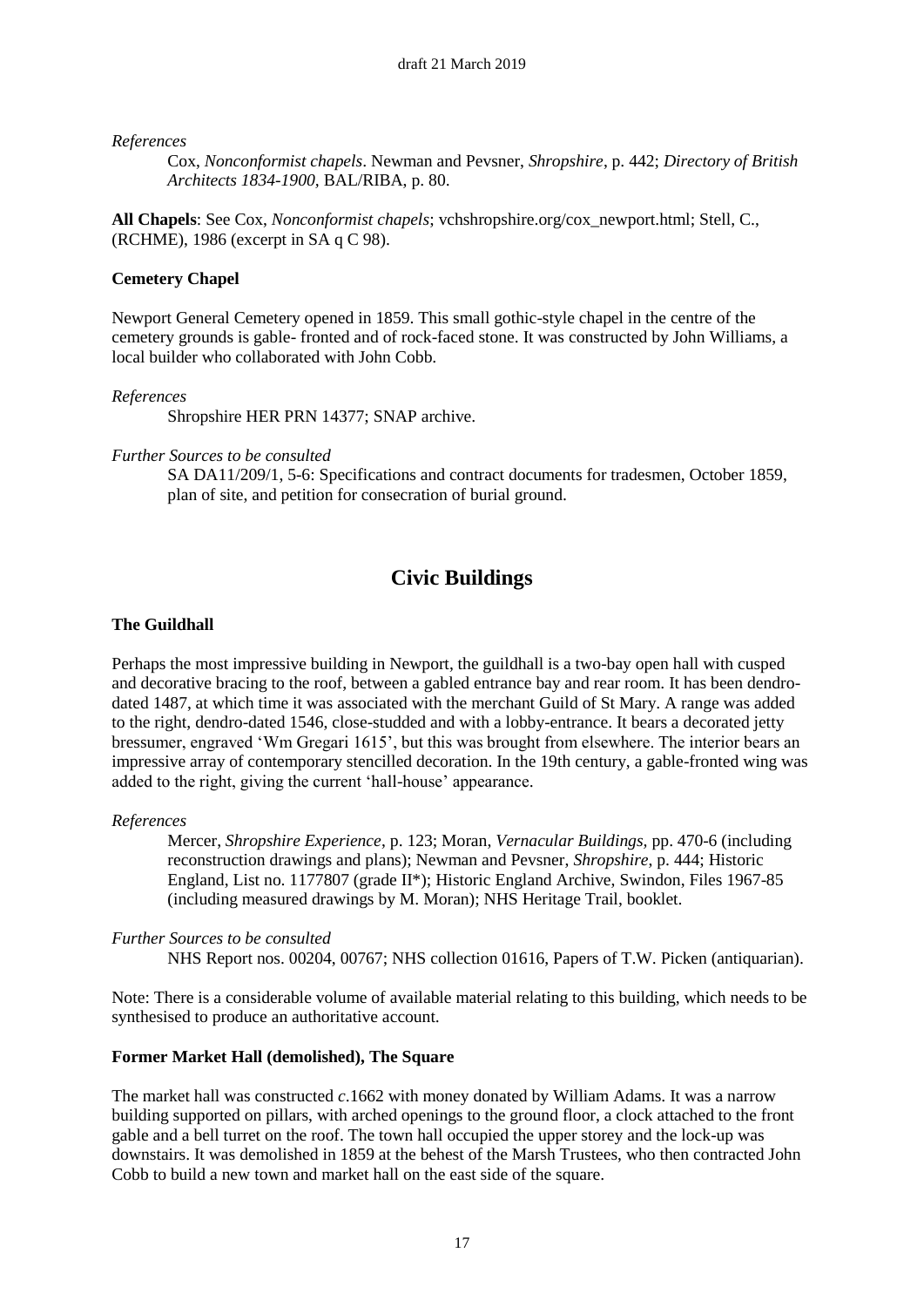Warner, *Newport*; Prentice, *Newport*, pp. 31-2; SNAP archive.

#### *Further Sources to be consulted*

SA P207/V/2/18; SA NTM/6/5/1: Refers to 1854 Act - the trustees can demolish the market house and butter cross and rebuild the town hall. Document includes a plan of the trustees' accommodation in the new hall. (A copy of the act is available at NHS)

#### **Former Butter Cross (demolished), High Street**

Rebuilt in stone in 1665 by Thomas Talbot. Demolished in 1859-60, but shown in old photographs. It was a low open structure in classical-style, with round columns supporting a gabled roof. Excavations revealed its footprint, which is now marked by blue brick.

#### *References*

Prentice, *Newport*, plate 14, p. 37; Shropshire HER ESA6807; Oasis database, slrconsul-181981.

#### *Further Sources to be consulted*

SA P207/V/2/18; SA NTM/6/5/1; SNAP archive.

#### **Town Hall and Market Hall**

Built in 1860 by John Cobb Junior of Newport, unflatteringly described by Newman & Pevsner as 'debased Italianate'. The six-window front has over-emphasised detail, including a semi-circular scroll over the clock. Two round-arched entrance doors, between windows, are shown in old photographs, but these were removed in the 20th century and replaced by a wide shop front. The building hosted a dance floor and cinema (The Picture House), the ballroom restored and re-opened in 2018. To the rear is the substantial market hall, a nine-gable brick block with cast iron windows, still in use.

#### *References*

Newman and Pevsner, *Shropshire*, p. 444; Prentice, *Newport*, pp. 84-5; Warner, *Newport*; SNAP photograph, 1936.

#### *Further Sources to be consulted*

SA P207/V/2/18; SA NTM/6/5/1; NHS archive, including report on John Cobb, no. 02072; Brown, Fred, *Silver Screen Memories*, 1984, (SA c 38 4).

#### **Pulesden Cross, High Street**

Market Cross dedicated to Roger Pyvelesdon (1241-72), High Sheriff of Shropshire, raised by his son. The 2m-high shaft has angle mouldings and stands on a tiered octagonal base, but the cross is missing. It was possibly mutilated during the Civil War. Archaeological recording revealed a buried soil passing beneath, dated 916-1205 AD, and there was no evidence that the monument had been moved. It is not clear whether the same stone was used for the base and the shaft.

#### *References*

Historic England, List no. 1014890 (Scheduled Monument); NHRE Monument no. 73900; Shropshire HER ESA6807; Oasis database slrconsul-181981; NHS archive.

#### **Former Lock-up and Police Station, Stafford Road**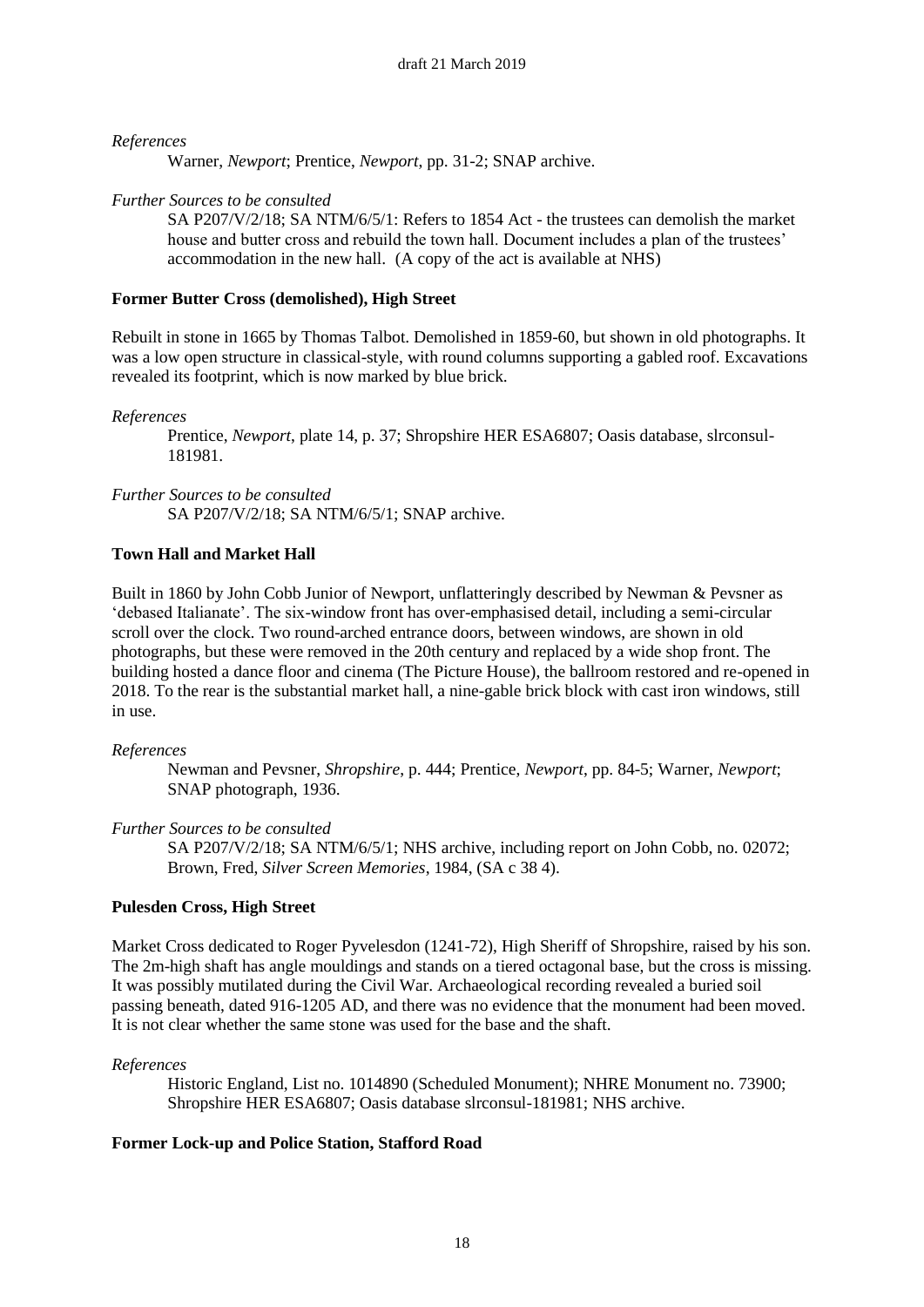A two-storey building with advanced central gabled bay, the gable bearing a plaque dated 1847. It was constructed by John Cobb of Newport on a plot off Stafford Road which was formerly a field. The lock-up had two cells with heavy doors, wooden beds and concrete floors. It is now a house and has been recently modernised.

#### *References*

Warner, *Newport,* p. 93; SNAP archive.

#### *Further Sources to be consulted*

SA 2924/67: The County Surveyor is to make accurate plans of lock ups, including at Newport, June 1841; SCC1/G/597: Plans by C. H. Simmons, County Architect, 1955.

#### **Cottage Hospital, Station Road**

Designed by E. Kirby & Sons, architects, of Liverpool. Funded by a bequest of Lady Annabel Boughey (d. 1914) and built in 1930. It is shown in old photographs with a prominent entrance arch leading into a courtyard.

#### References

Prentice, *Newport*, plate 44; NHRE monument no. 1082629; Historic England Archive, Swindon, 1994, File.

#### *Further Sources to be consulted*

SA c 71 5: Catalogue of the records of Edmund Kirby & sons of Liverpool; SNAP archive.

## **Hotels and Commercial Buildings**

#### **Royal Victoria Hotel, High Street**

Opened as The Union Hotel in 1830, but following a visit by Princess Victoria in 1832, the name was changed to the Royal Victoria. It is a prominent building with stuccoed front and fine classical-style detail, said to have a coffered ceiling inside. The upper storey is divided into bays by pilasters with leaf and palmette capitals. Shown in an old photograph with a horse bus outside, used to convey passengers to the railway station.

#### *References*

Newman and Pevsner, *Shropshire*, pp. 443-4; Prentice, *Newport*, plate 21. SNAP archive

*Further Sources to be consulted* NHS archive; SA PH/N/8/13/: Photograph

#### **The Bridge Inn**

The Bridge Inn was located on the mill pool dam. It is said to retain a 17th century newel post at the foot of the staircase, and deeds go back to 1669 when it was owned by the Cherrington family. The bar and cellar are the oldest parts, but the brick exterior is early 19th century. It was called the Cross Keys until 1828, when it became the Bridge Inn, perhaps the time at which it was remodelled. A row of older cottages (Bridge Terrace) adjoins to the left, probably contemporary with the 17th century inn and shown on Hill's map of 1681-2.

#### *References*

Shropshire HER PRN 12920; SA 81/599: William Hill map, 1681-2; SNAP archive; NHS report no. 01108 (Bridge Terrace).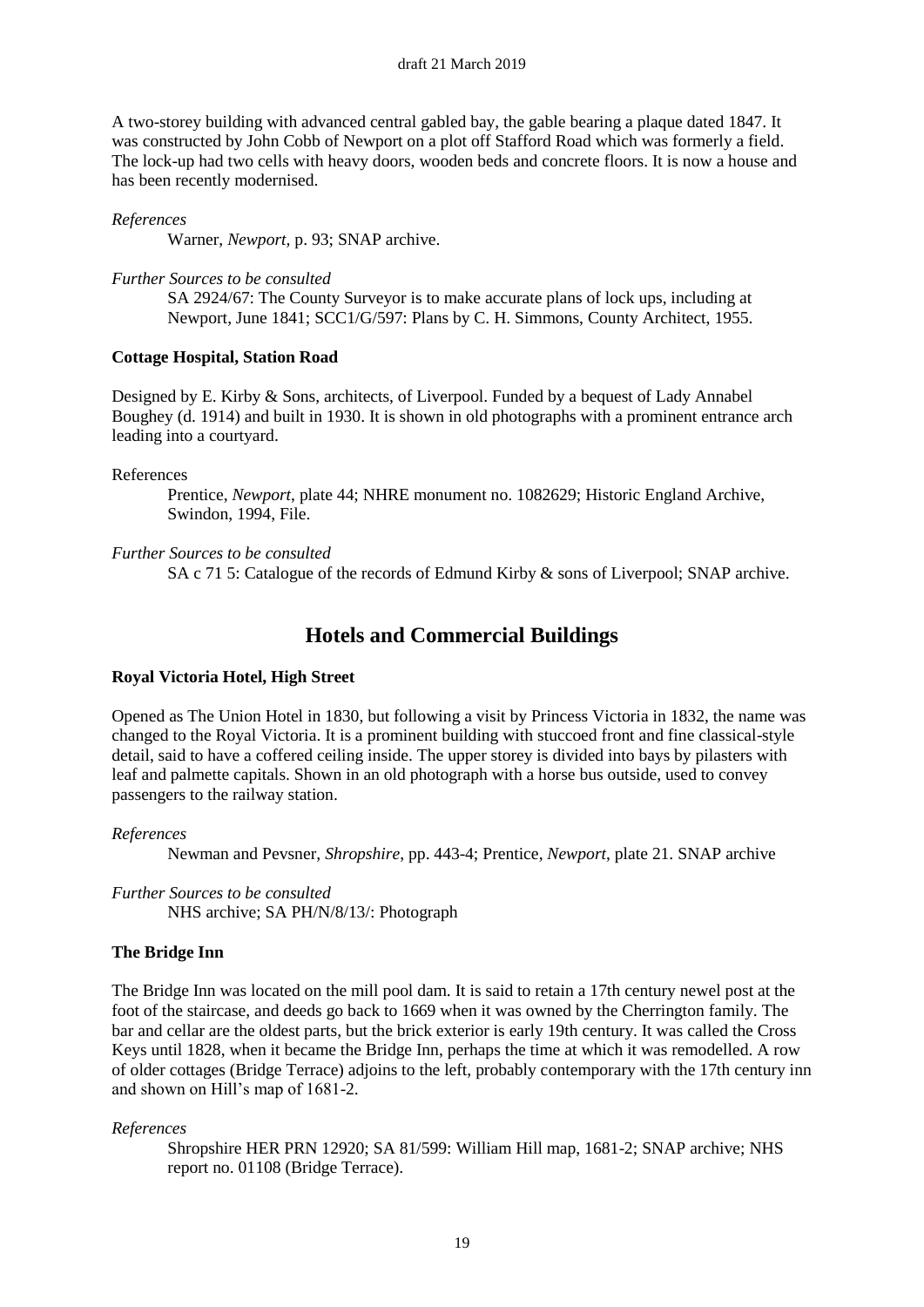#### **Lloyds Bank, 95 High Street**

Built as the premises of the Shropshire Banking Company in the late 19th century, the imposing front has Regency elements and is designed to convey its function. See also, former Barclays Bank at 53 High Street (below), and former Newport Provident Bank which opened in 1863 at 21 High Street, under Secretary, H. P. Silvester.

#### *References*

Mercer, *Shropshire Experience*, p. 272.

*Further Sources to be consulted* NHS report no. 03532 (Mr Silvester); Lloyd's Bank archives.

## **Entertainment**

#### **Former racing grandstand, Audley Villa**

Built *c.*1839 as the grandstand at Newport racecourse and shown in a woodblock drawing as such. It had been converted to a villa by 1900, when the railings from the grandstand balcony were re-located to the front boundary of the property. The house is stuccoed under a hipped roof, with advanced central entrance bay and fine classical-style detail.

#### *References*

Historic England, List nos. 1367294 and 1054380; Warner, *Newport*.

#### *Further sources to be consulted*

SA NTM/4/30/1-2: A proposal was made to erect a new grandstand in 1839; NHS report nos. 02307, 02564, 03386.

#### **The Newport Literary and Social Institute, Wellington Road**

The Literary Institution was located on the corner of Wellington Road and opened in 1883, possibly with funding from the Boughey family. A narrow 3-storey building with sash windows, it was probably purpose-built. As well as books, there were reading, billiard, smoking and recreation rooms. The institution moved to new premises, The Town House, in High Street in 1927.

#### *References*

Prentice, *Newport*, p. 73; Warner, *Newport*.

#### *Further sources to be consulted*

SA P207/V/4/2/5: A history of the institute from 1883 to 1938 by R.G. Pugh, 1938; NHS report nos. 00203, 00229, 02456, plus copy of Pugh, above.

## **Schools**

#### **Adams' Grammar School**

A school for 80 boys built in 1656, generously endowed by William Adams, a London haberdasher born in Newport. The central 2-storey range is crowned by a domed clock-turret. The school-room and library were over an open arcade, with flanking and projecting houses for the schoolmaster and his assistant. Remodelled and refaced in ashlar in 1820-2 by John Cobb of Newport, but retaining the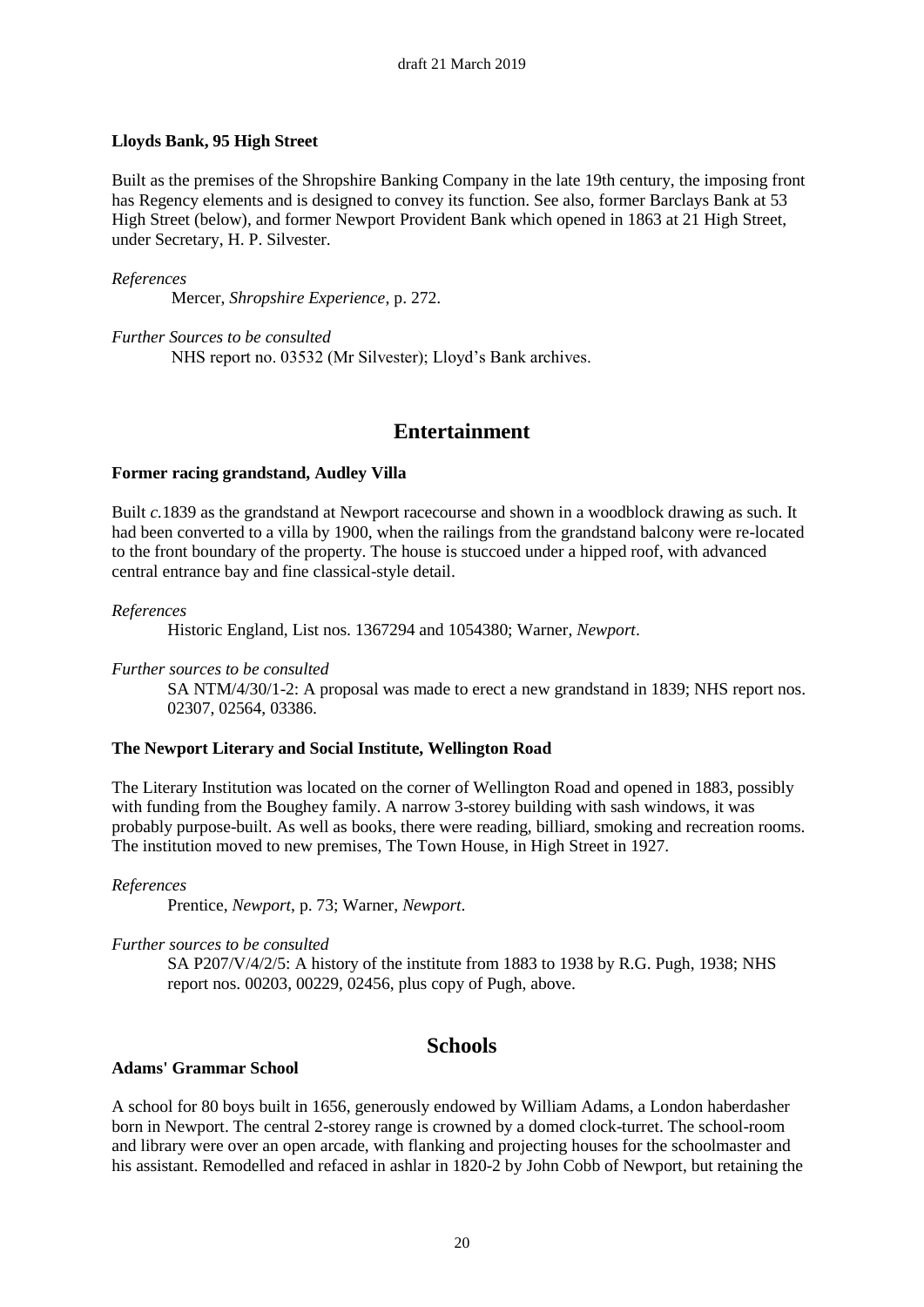original layout. A blocked doorway leading into the rear of the school-room is 17th-century, whilst the clock and staircase in the headmaster's house are said to be original.

#### *References*

Mercer, *Shropshire Experience*, p. 222; Newman and Pevsner, *Shropshire*, pp. 442-3. Historic England, List no.  $1054359$  (grade II\*).

#### *Further sources to be consulted*

Taylor, D. & R.*, Mr Adams' Free Grammar School*, 2002. The book includes a print of 1765, Gough Maps 28, p. 241 (Bodleian Library); SA SCC1/G/561-4, plans of a new block, 1927-8; School archives. (A detailed history of the school is given by Taylor & Taylor. The focus here should be on plans, drawings and photographs of the school buildings.)

#### **Newport Girls' High School, Wellington Road**

Built in 1924-5 by G. N. Bailey, County schools' architect, a long symmetrical composition including 5-bay central block and pedimented end pavilions. Constructed of pink brick with red brick and stone dressings, and baroque-style detail.

#### *References*

Newman and Pevsner, *Shropshire*, p. 443

#### *Further sources to be consulted*

SA SCC1/G/582-9: Preliminary drawings & plan of site, 1923-4; SCC1/G/590: Plan of site, A.G. Chant, County Architect, 1939; SCC1/G/591-3: New science laboratory; School archives (the school may be interested in having its history written).

#### **Junior School, Avenue Road**

A National school, by John Ladds, built in 1872. Gothic-style, red brick with polychrome detail including black and yellow bands and slate-hanging under the window arches. The teacher's house is attached to the right. An Infants School was added on the adjoining plot to the left, dated 1898.

#### *References*

Newman and Pevsner, *Shropshire*, p. 443; Prentice, *Newport*, p. 74.

#### *Further sources to be consulted*

SA SCC1/G/574-5: Sketch plan, n.d., and existing building, 1931, respectively.

#### **Former British School, Wellington Road**

Adjacent to and associated with Trinity Independent chapel. A single-storey gable-fronted building with simple classical-style detail, including a round arch over the doorway. Under the arch is a stone plaque reading 'Erected by voluntary contributions AD MDCCCXLI' (1841). It is labelled as a Girls' school on the 1st edition Ordnance Survey.

#### *References*

Newman and Pevsner, *Shropshire*, p. 443; SNAP archive; Ordnance Survey 1881, 1st edition, Sheet XXXI, SW.

#### **Free English School**

A school for poor children was held in the Booth Hall (Market Hall?) from the 17th century onwards (see editor's report). The Booth Hall was demolished in 1859 and the school was moved to a site between 25 Upper Bar and Wellington Road, a simple single-storey, red brick building. It was sold in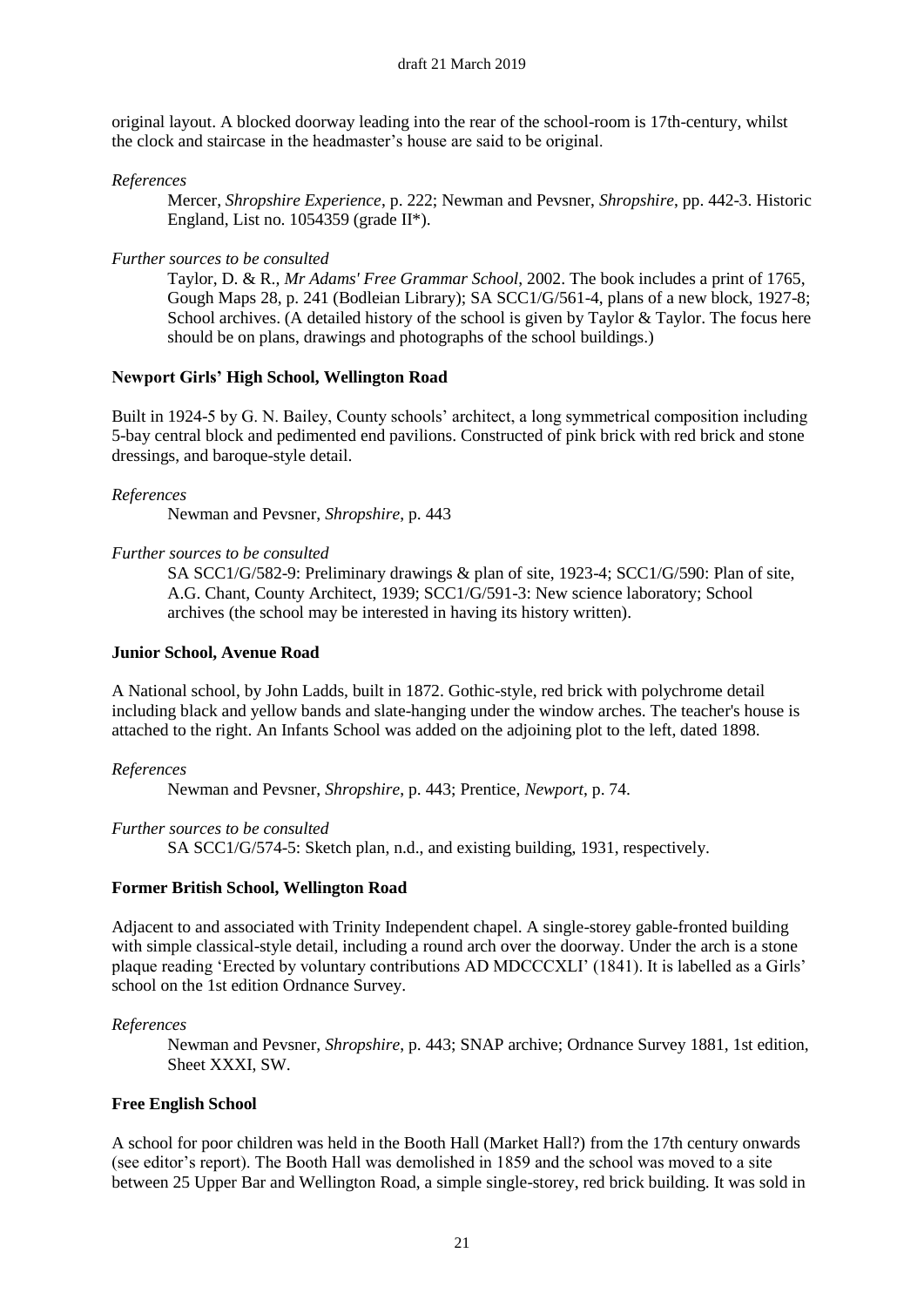1898 by the charity commissioners when pupils started migrating to the Junior School in Avenue Road. The building was photographed in the 1980s in a derelict state before its demolition.

### *References*

Prentice, *Newport*, pp. 31, 74; Shropshire HER PRN 06085; SNAP exterior photograph.

### **Castle House School/Merevale**

Two Georgian villas adjoining each other, late 18th century with later alterations, of red brick and engraved stucco dressings. A taller, third house on the left is probably later. Each house is different, but all have good classical-style detail, and there are a couple of Flemish gables. In the garden is a large folly consisting of castellated turrets linked by a wall. By 1898 it was known as Merevale College, a boarding school for girls. From 1919-25, it housed the Girls' High School before the current building in Wellington Road was completed. It has been a Preparatory school since 1944.

#### *References*

Warner, *Newport*, pp. 76, 93; Historic England, List nos. 1054384 and 1307284; SA PH/N/8/10/- : Photographs dating from 1898. SNAP exterior photographs.

*Further Sources to be consulted* NHS report no. 01084; SNAP archive

**All schools:** the files of the Department of Education and its successors at the National Archives need to be searched for applications for funding for new buildings, some of which may well contain plans sent to the Department for its approval.

## **Industrial**

#### **Site of Former Mill, River Strine**

A significant feature of the medieval manor, associated with the fishery and dam. Said to have been at the foot of the bridge going into town, on the right-hand side. Described in 1560 as two mills under one roof, possibly referring to two pairs of mill-stones. The mill went out of use in the late 18th century and the site was demolished in 1836 when the canal was built.

#### *References*

Shropshire HER PRN 00807; NHRE monument no. 73894; SA 6000/19358

*Further sources to be consulted* SA 6000/19349-50, 19358, 19360, 19364, 19382, 16356, 619360; NB/E/2/; NHS archive.

#### **Windmill, Broomfield Road (demolished)**

A windmill was constructed in Broomfield road in 1796 under the direction of the Marsh Trustees, but was a loss-making concern and was sold in 1802. It was converted to a dwelling and is shown in several old depictions. It is marked on the Ordnance Survey of 1881 as 'Old Windmill' and was subsequently demolished. There were two further windmills, Chetwynd Mill, off Forton Road, which had become a creamery by 1930, and the site of another at Sandiford Crescent, shown as 'Old Windmill' on the 1881 map.

*References*

Warner, *Newport*, plate 50; Warner, *Newport*; Shropshire HER PRN 07162, 07163, 07164, 06072; Ordnance Survey 1881, 1st edition, Sheet XXXI, NW & SW.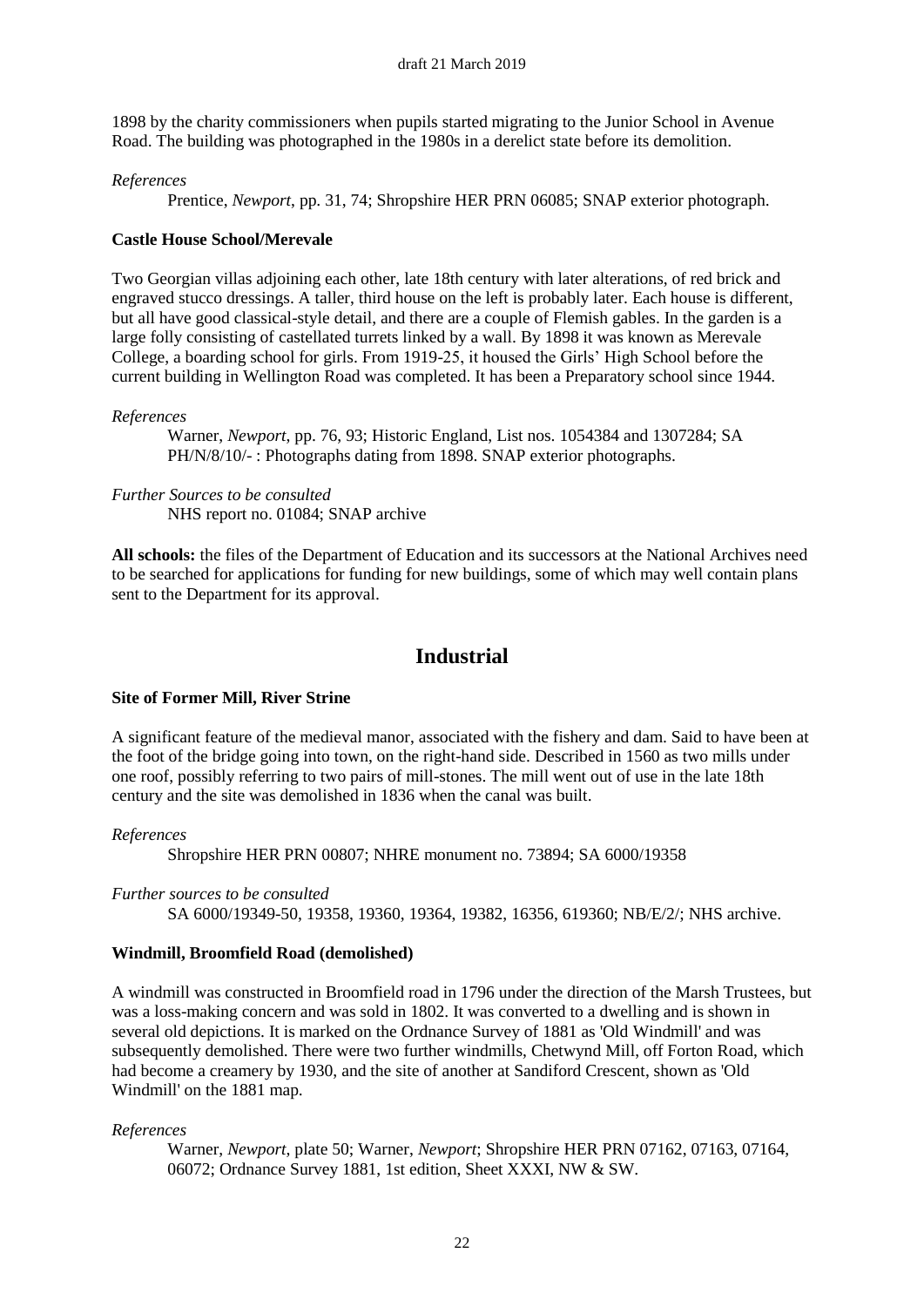*Further sources to be consulted*

SA NTM/5/3/-: Mortgage marsh to raise money to build a windmill; P207/V/3/22 (photo); NHS report no. 02747; SNAP archive, including drawing by Charlotte Burne.

### **Tan Yard, Tan Bank (partly demolished)**

All that remains are some ranges and cottages set in a yard, the ranges now used by automotive traders. Some of these buildings are marked on the 1881 Ordnance Survey.

#### *References*

Shropshire HER PRN 07173; Ordnance Survey 1881, 1st edition, Sheet XXXI, NW

*Further sources to be consulted* NHS report no. 00757

### **Audley Engineering Works (demolished)**

Audley Engineering Company was registered in 1906, taking over the premises of St Mary's Ironworks. The company made valves, inscribed AUDCO, and was a major supplier of the British market. After a merger, the company became known as Serck Audco. It subsequently changed hands several times, but production ceased in 1998-9. The factory consisted of long parallel ranges covering a large area, which were then demolished and the site levelled. It has since been redeveloped for housing (Audley Park). Although none of the buildings survive, old maps, photographs, aerial views and documents may provide further evidence for its development.

*References*

Shropshire HER PRN 07172; Ordnance Survey, Sheet XXXI NW, 1881 and 1938; Prentice, *Newport*, pp. 95-6; Newport Heritage Trail, booklet.

#### *Further sources to be consulted*

Shropshire HER PRN 07172, including ESA 6626; Trinder, Barrie, *The Industrial Archaeology of Shropshire*, 1996, p. 62; SNAP, Aerial photos, various dates; NHS archives, including 2 books dated 1955 and 1982.

#### **Masseys Iron and Brass foundry, 2a Lower Bar**

*c*. 1910, the building was an agricultural iron foundry and the front has two large openings in the shape of horse-shoes, now infilled with glazing and doorways. The building has coved plaster eaves and three small gabled dormers. A well-preserved front, but less important historically than Mr Underhill's foundry in St Mary Street, which became the site of the Audley Engineering Works.

*References*

Historic England, List no. 1295070.

## **Transport**

#### **Station Cottage, off Wright Avenue**

Associated with the Shropshire Union of Railways and Canals (SUR & CC) and its successors (1847- 1964). A blue brick station cottage occupied by the crossing-keeper before the road bridge was built over the railway line. It is now a dwelling within a modern housing development. A curved stone retaining wall to the north is also associated with the railway.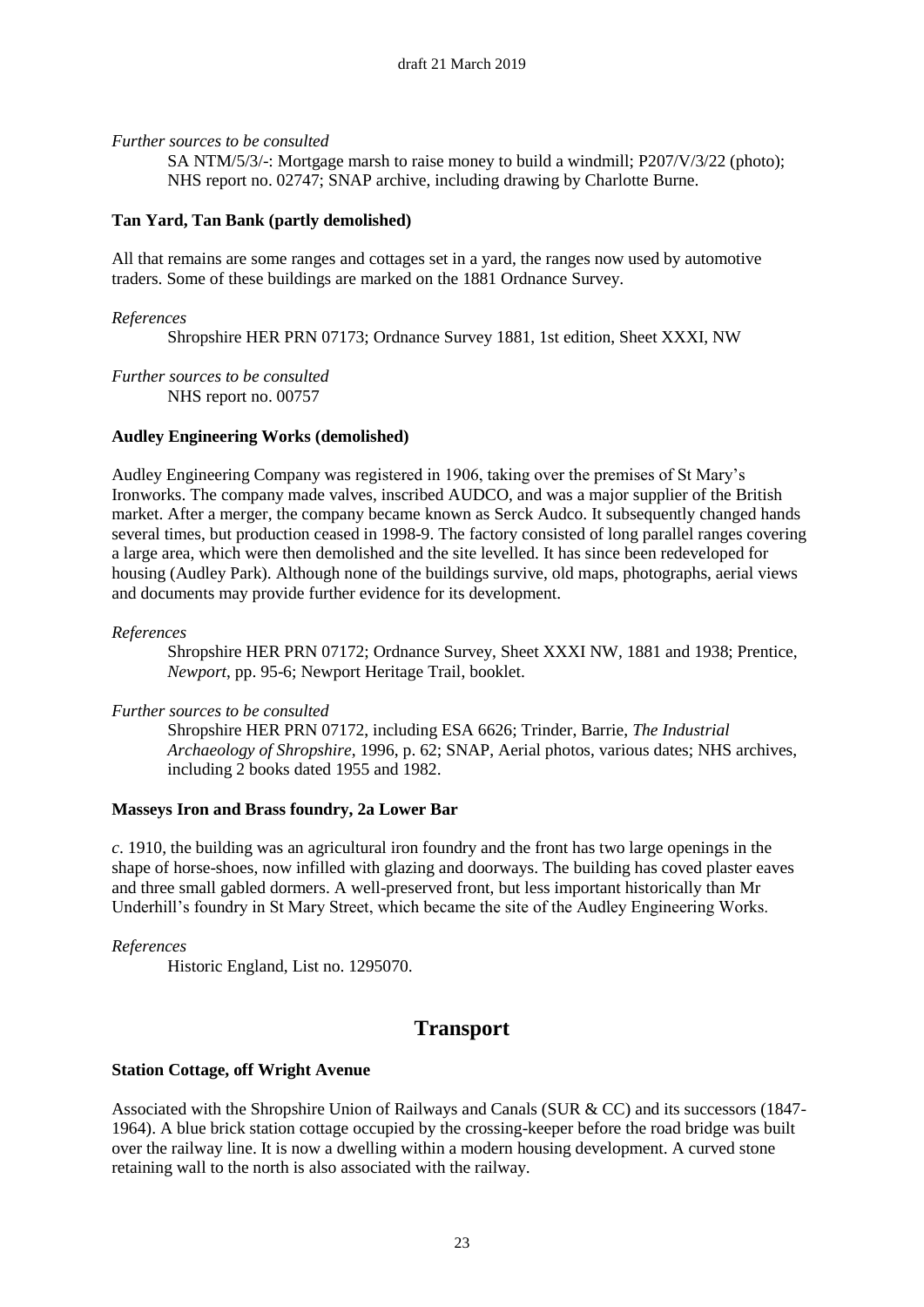Shropshire HER PRN 33021; SNAP archive.

#### *Further sources to be consulted*

SA DP322-4, 326, 426; Historic England Archive, Swindon, File; Morriss, Richard, in *TSAS*, 1985, A gazetteer of passenger railway stations in Shropshire, pp. 89-105; NHS archives.

#### **1 Station Road (former Station-master's house)**

A substantial suburban villa of *c*.1838 which is probably a remodelling of an earlier house. It became the station-master's house when part of its grounds were required for the railway bridge and remained so until the 1960s. It is of red brick with stone dressings, including distinctive triangular pediments to the gables, and has a symmetrical 3-window front with stone porch and sash windows. Several ranges adjoin to the rear, including a stable and coach-house. Remains of earlier window openings have been seen on the rear elevation of the house.

#### *References*

Historic England, List no. 1367315; NHS archives; Templetons estate agents, photos.

#### *Further Sources to be consulted*

NHS report no. 03192; SNAP archive; SA DPs (see Station Cottage, above)

#### **The Canal Lock and Roving Bridge, Shropshire Union Canal, Newport Branch**

The Newport branch of the former Birmingham and Liverpool Junction Canal was constructed in 1835-6. The canal lock and roving bridge, the latter allowing horses to cross from one side of the towpath to the other, has been scheduled by Historic England as an excellent example of its type, and a detailed description is provided. This monument forms an impressive assemblage with other structures along the canal in Newport, including the Summer House Bridge, a warehouse, locks and two lock-houses. The canal bridge is in place of the dam which held back water to power the mill; the latter went out of use in the early 18th century. (Did the dam-bridge survive until 1835, or was there an intervening bridge during this century?)

#### *References*

Roving bridge and lock, Historic England, List no. 1002952 (Scheduled Monument); Summer House Bridge, Historic England, List no. 1261468.

#### *Further sources to be consulted*

SA DP306: Plan of the proposed Newport branch of the Birmingham & Liverpool Junction Canal, 30 September 1826. Surveyed by W.A. Provis under the direction of Thomas Telford; cms.snct.co.uk (The Shrewsbury & Newport Canals Trust).

#### **Turnpike House, Stafford Road**

18th to 19th century toll-house on the Newport to Stafford road, shown on the 1841 tithe map. The toll-house is a two-storey brick house with bay window to front, later extended to the left with a bay window to the east gable end. The road is probably 18th century and cuts across earlier fields. (There were also toll gates at Upper Bar and in Chetwynd).

#### *References*

Shropshire HER PRN 06080/15336; SA P207/T/1/1: Tithe map

#### *Further sources to be consulted*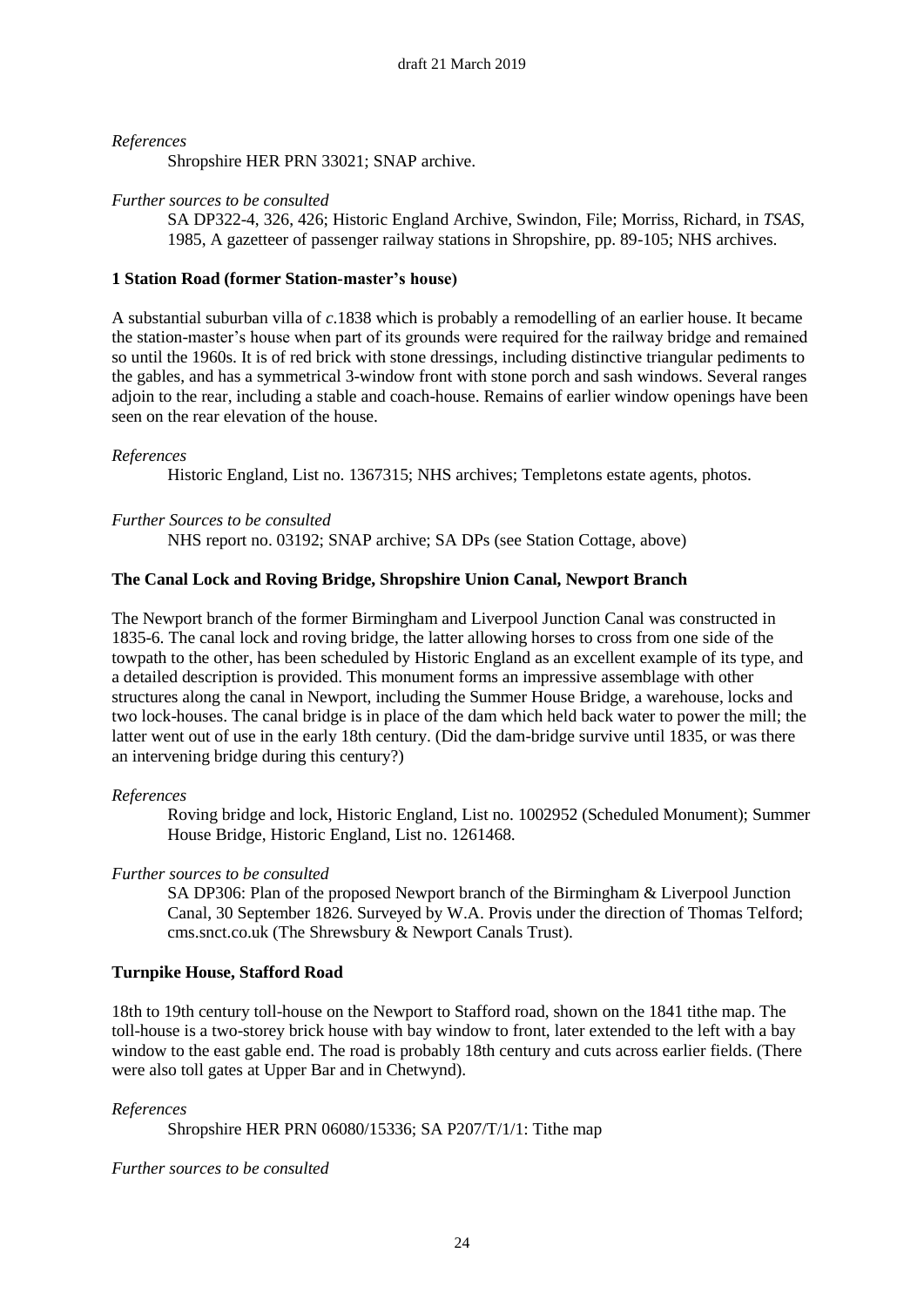SA DA11/966: Turnpike Trust (1822-67); SA NB/F/1/1: Minute book for Turnpike Trust.

### **New Bridge over River Meese, A519 (by-passed)**

Two-arch bridge, stone with plain parapets, built in 1726. It is on the site of an earlier bridge, built by 1478, of which no trace remains. This route, Newport to Eccleshall, is thought to be an early ridgeway and was the original route to Stafford.

### *References*

Historic England, List no. 1367319; NHRE monument no. 74179; L. Fletcher, pers. comm.

## **Welfare Institutions**

## **Former Almshouses, High Street**

William Glover was granted land between the churchyard and the King's highway in 1446 for the maintenance of 4 people. In 1836, more land was required for the churchyard, and a new almshouse was built in Vineyard Road (see below).

### *References*

Shropshire HER PRN 00810; NHRE Monument no. 73894

### *Further sources to be consulted*

SA NB/E/4/ (out store): Churchyard hospital and almshouses (1585-1770); NHS report no. 01616 (copy of indenture, 1657).

#### **Almshouses flanking entrance to Adams Grammar School**

A pair of almshouses intended for two men and two women were built in 1656, part of the endowment of William Adams. They originally had Dutch gables, but these were removed by John Cobb of Newport when he reconstructed them in 1820-2.

#### *References*

Newman and Pevsner, *Shropshire*, pp. 442-3. (Also see sources for the school)

## **Poorhouse, 32-36 Vineyard Road**

Probably 18th century and referred to in 1787. A tall brick building under a hipped roof with dentilled eaves, otherwise plainly detailed. It now forms 3 dwellings. The height suggests it may have been 'a house of industry'.

#### *References*

Smith, Lance, 'Refuges of Last Resort: Shropshire Workhouses and the People Who Ran Them', *TSAS* 82 (2007), p. 64.

## *Further sources to be consulted*

SA P207/L/8/4: Lease for a messuage in Norbroom … for the use of the inhabitants of the parish as a workhouse for the poor, August 1755.

## **Almshouses, 24-30 Vineyard Road**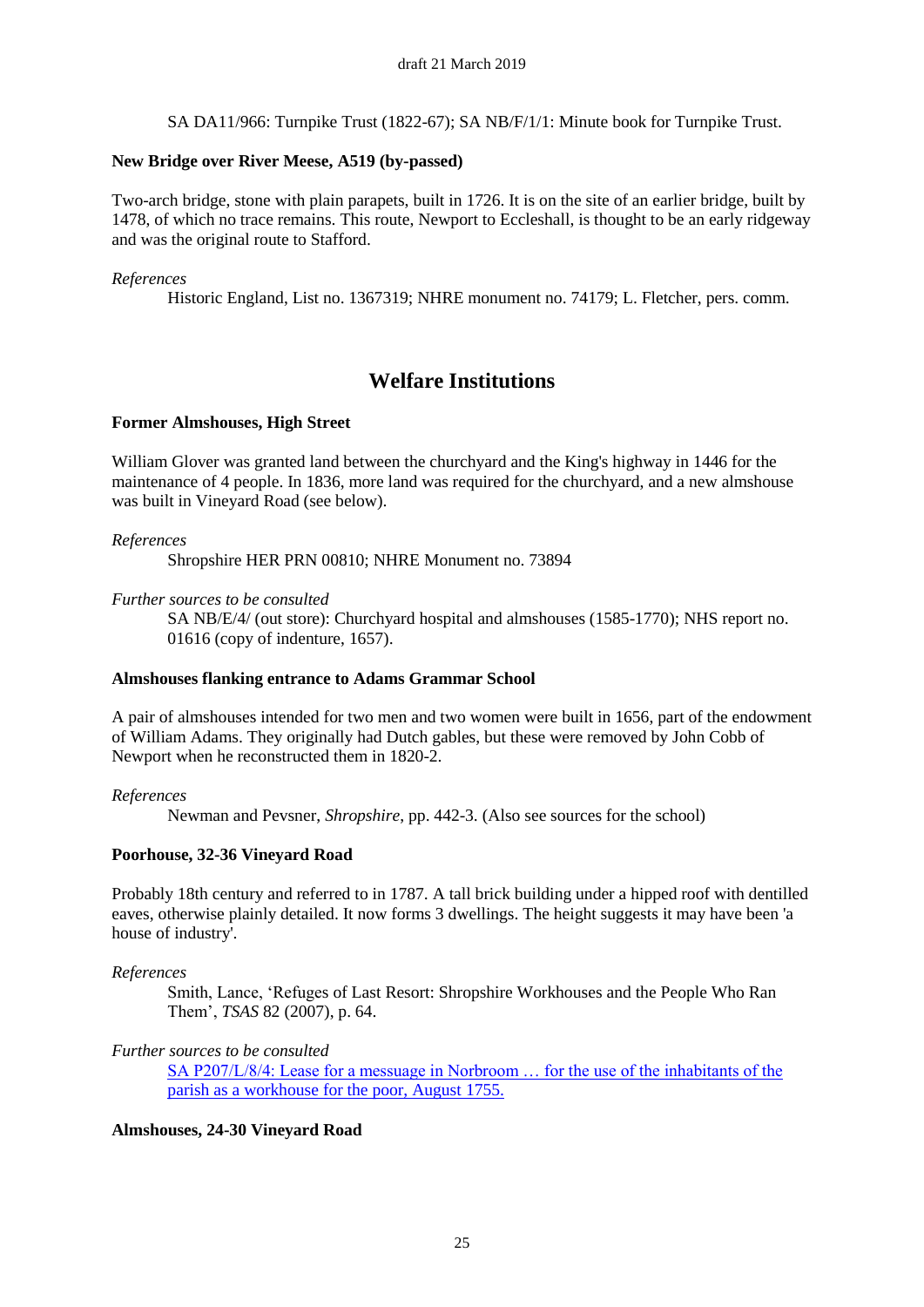Dated 1836 and replacing the almshouses in the High Street (see above). A range of four small cottages, of brick with stone dressings, including stone-framed windows under square drip-moulds. There is a large stone tablet on the front bearing an inscription and date.

#### *References*

Historic England, List no. 1188036; Smith, Lance, *ibid.*, p. 64.

### **Newport Union Workhouse, Audley Avenue**

Union workhouse by John Cobb of Newport, started in February 1855 at a cost of £3,610. Its completion was certified by Edward Haycock, County architect, in May 1856. Long 2-storey brick ranges are arranged around two yards. Further single-storey ranges were added to the rear in 1873 by John Lofts. It later became a children's home, then an old people's home, before being sold for housing in 1986. The former infirmary east of the workhouse was built in 1906-8 by Fleeming & son, architects.

#### *References*

Smith, Lance, *ibid.*, pp. 64-9; NHRE Monument no. 1454196.

#### *Further sources to be consulted*

Morrison, Kathryn, 1999, *The Workhouse, A Study of Poor Law buildings in England*, RCHME (for discussion of layouts); PL11/106-7: Guardians' minutes, building committee; SA PH/N/8/17/2: Photograph; SA SCC1/G/567-72: Survey drawing and alterations (when the workhouse became a children's home); SA SC 21/5 (1986); SNAP archive; [www.workhouses.org.uk](http://www.workhouses.org.uk/)

## **Agriculture**

#### **Buried soils, Stafford Street**

Pollen analysis revealed wheat, rye, hemp and cornflower, typical of the medieval period. 13th - 14th century pottery was found, along with a possible revetment to a pond.

*References*

Shropshire HER ESA6566; Oasis database fieldsec1-97623

#### **Quarry Farm Cottage, Stafford Road**

A small 19th-century farmstead, 50% survival, now converted to dwellings. It is adjacent to an old quarry. (One of the few remaining agricultural buildings within Newport town boundary).

*References* Shropshire HER PRN 24022

#### **Grain Silo, Audley Avenue**

One of 16 grain silos erected by the government in WWII, a large steel-framed structure with central tower and concrete wings, housing machinery, drying plant and bins. During the war it had 20 bins containing 5,000 tons of grain, and could be accessed from the railway. It was still in use in the 1980s with a capacity of 6,000 tons, the original steam-powered heaters, being replaced by diesel heaters. Now occupied by Wynnstay (Is the silo still in use?).

*References*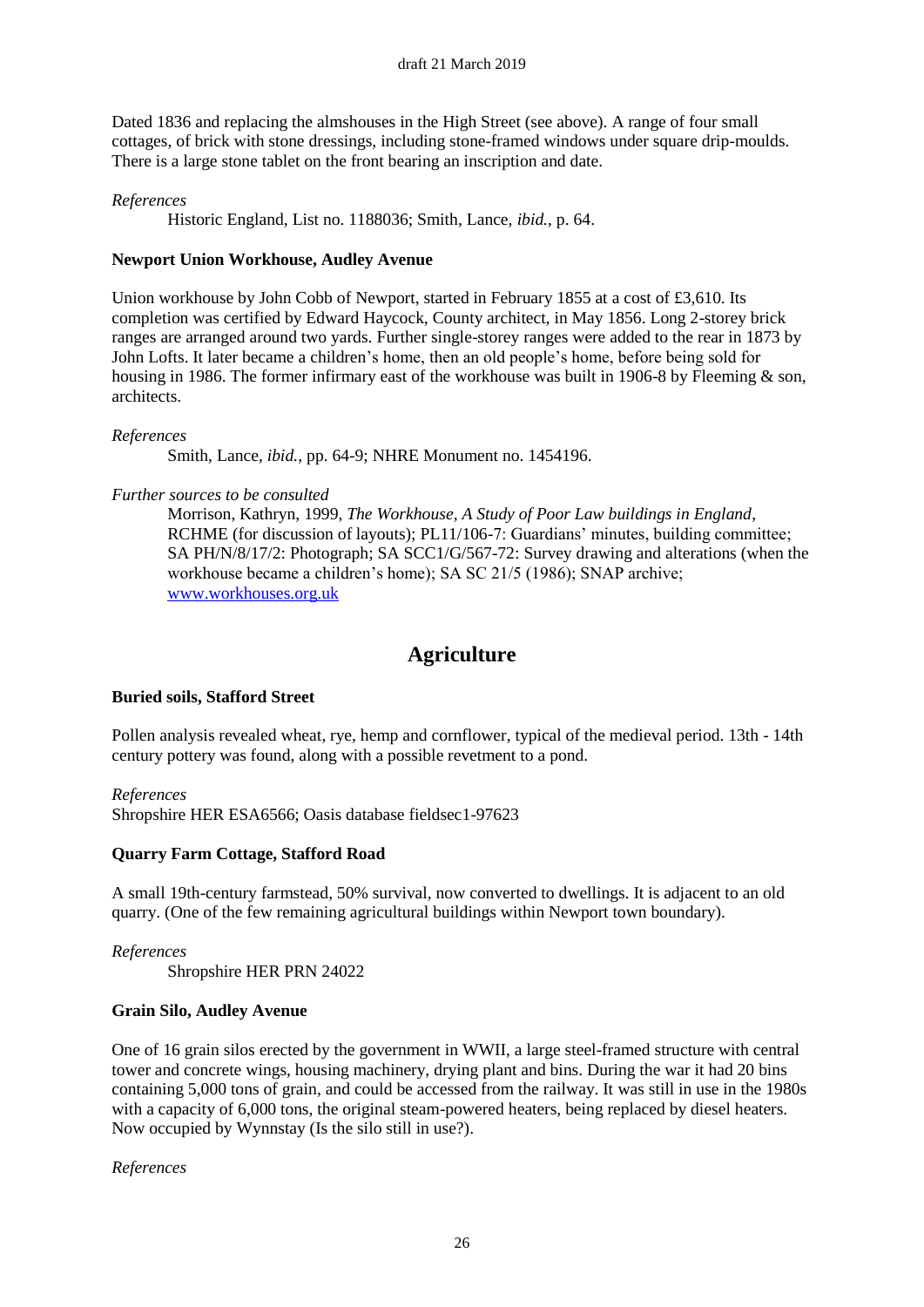NHRE monument no. 1188780; ads.ahds.ac.uk/catalogue; Prentice, *Newport*, p. 95.

## **Significant Houses (Vernacular and Polite)**

There are many significant houses in Newport, and this selection is by no means comprehensive. Information may come to light during the course of the project which may require additions.

#### **Moated Site, Station Road**

Medieval moated site, described in 1471 as being so ruinous as to be worth nothing. In 1681-2 the moat is clearly marked as an earthwork on a plot labelled Bembows Yard, along with 9-11 Upper Bar. The moat is similarly shown as a square earthwork, approximately 55 x 55m, on the Ordnance Survey of 1881. Now in the grounds of late 19th and early 20th century developments, only two arms of the moat are visible.

#### *References*

NHRE Monument no. 73903; Shropshire HER PRN 00812; SA 81/599: Map by William Hill, 1681-2; Ordnance Survey, 1881, 1st edition, Sheet XXXI, SW.

### *Further sources to be consulted*

Shropshire HER PRN 00812, detailed record files and associated event records. SA 6001/240: William Phillips Manuscripts, *c*.1900, *Moated Dwellings in Salop*.

### **Site of Mansion House, off St. Mary Street**

Said to have been a medieval guest house maintained by the College of St Mary and used by important travellers (This requires verification). It was subsequently in private ownership and was one of the largest houses in Newport, as seen on William Hill's map of 1681. The house was set back from the High Street, but with nothing obscuring its frontage.

#### *References*

NHS booklet, 2003; SA 81/599: William Hill map, 1681-2; Shropshire HER PRN 06084

#### *Further Sources to be consulted*

SA P207/F/2/3/7: Grant regarding transfer of Mansion House from College of St. Mary, now dissolved, ... to John Pergent and Thomas Reve; Shropshire HER PRN 06084 including associated event records; NHS report no. 00795.

## **King's Head, Chetwynd End**

Part of a medieval cruck truss has been recorded in photographs, suggesting that this is one of the earliest buildings in Newport. Known as The Bull in 1681. Deeds of 1787 onwards are held by Marston's brewery (copies in NHS). The exterior is 18th to 19th century in character, constructed of brick with sash windows.

#### *References*

Shropshire HER PRN 17189; SNAP interior and exterior photos.

#### *Further Sources to be consulted*

NHS report no. 00766; Shropshire HER PRN 17189: photos in detailed record files.

## **18-24 St Mary Street**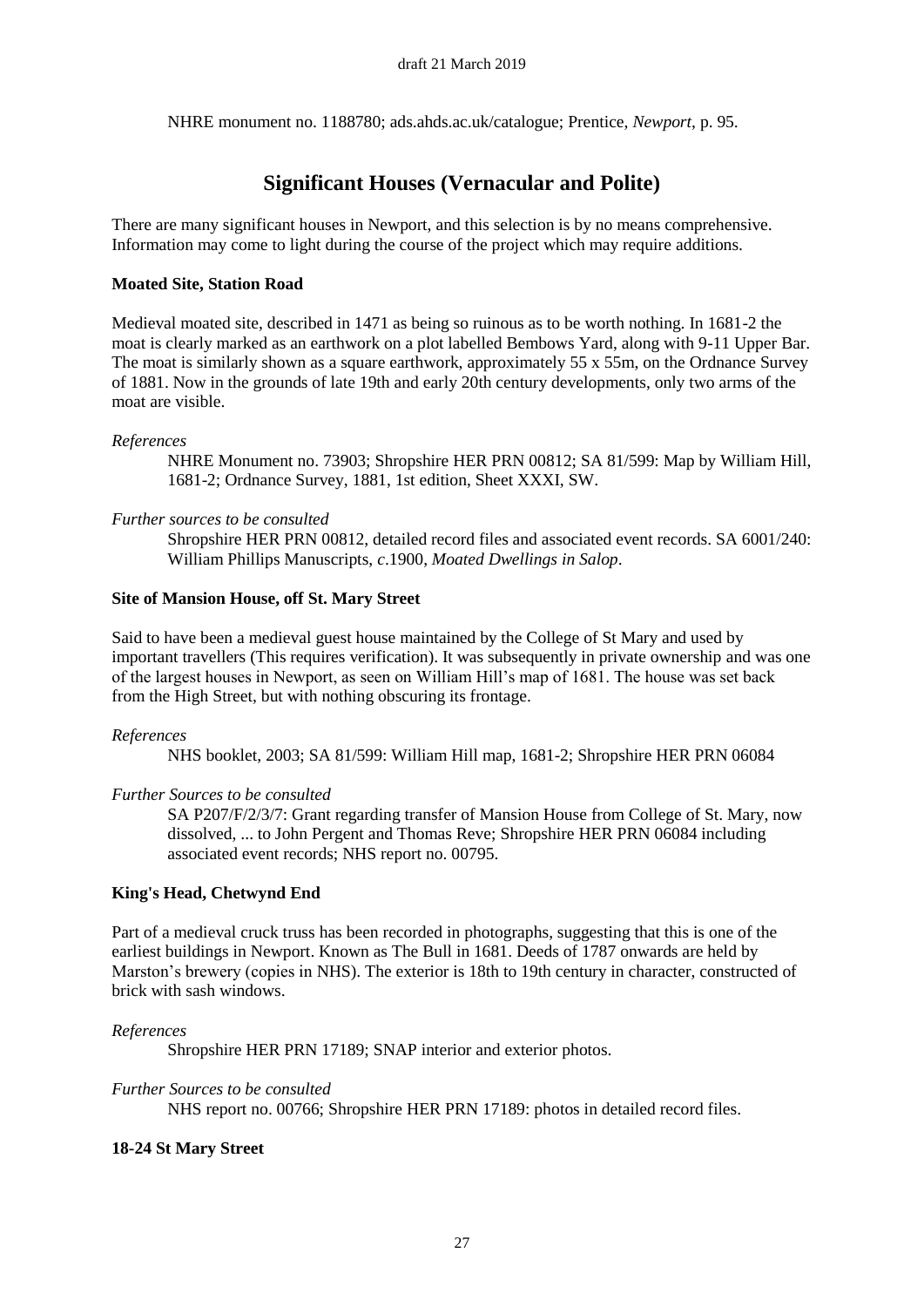A two-storey range with jetty stylistically dated 1560-80 and replacing the medieval college of St. Mary. It consists of six identical box-panelled bays, each 3.7m square, with much timber-framing preserved inside. There may have been shops on the ground floor with chambers over. No. 22 was purchased in 1700 as the rectory, and was recorded in 1799 as being 'mean though in good repair'. The range was re-fronted in brick, probably in the late 18th century. The rectory was moved to the somewhat grander Beaumaris House in 1874 (see below).

#### *References*

Moran, *Vernacular Buildings*, p. 477; Historic England, List no. 1054337

#### *Further Sources to be consulted*

SA P207/F/2/3/: Building acquired by the parishioners in 1700; NHS report no. 01591; vchshropshire.org/cox\_newport.html; SNAP, interior photographs.

#### **Boughey House, 60 High Street**

16th-century originally and retaining timber-framing with wattle and daub infill to the 2nd floor, along with the newel post of a contemporary staircase. The newel post is in its original position, suggesting that the walls were once higher. The hall at the front is probably 17th century and has a diagonal hearth in the northeast corner. A rear room may be 18th century, and accommodated the board of the Marsh Trustees. Typically, the stuccoed facade is late 18th century, with a wooden doorcase to the left and 19th century bay window to the right. Liddle & Heane solicitors were formerly based here.

#### *References*

Historic England, List no. 1178242.

*Further Sources to be consulted*

NHS report no. 01580; SNAP, interior photographs.

#### **9-11 Upper Bar**

A timber-framed 2-storey building with jetty, consisting of a 3-bay hall with gable-fronted parlour wing to right. Probably early 17th century, though the parlour wing could have earlier origins. Closestudding has been recorded under the exterior render during renovations. In 1672 the site was in the ownership of Thomas Talbot and leased to the Benbowe family. The house is shown on a map of 1681-2 in a plot labelled 'Bembows Yard' along with the moated site which is immediately south of it. (Did this house replace the moated site, not Old Hall, which doesn't appear very old?)

#### *References*

Moran, *Vernacular Buildings*, p. 477; Historic England, List no. 1054341; Map by William Hill, 1681-2; SNAP archive; L. Fletcher, pers. comm.

#### *Further Sources to be consulted*

Historic England Archive, Swindon, Interior and Exterior photographs; NHS archive.

#### **67 High Street**

16th and 17th century internally. The stuccoed facade with plat bands is 18th century in character, a panelled door on the left leading to a yard-passage. The central core is 16th century with much timber-framing preserved, including a truss in the attic with an ogee arch. A carved beam on the south side may have been on the exterior originally, facing into the passage. The front and rear bays are probably 17th century. There is a projecting timber shop-front with splayed entrance, whilst the interior of the shop was stripped out and refitted in the 20th century. Formerly Addison grocers.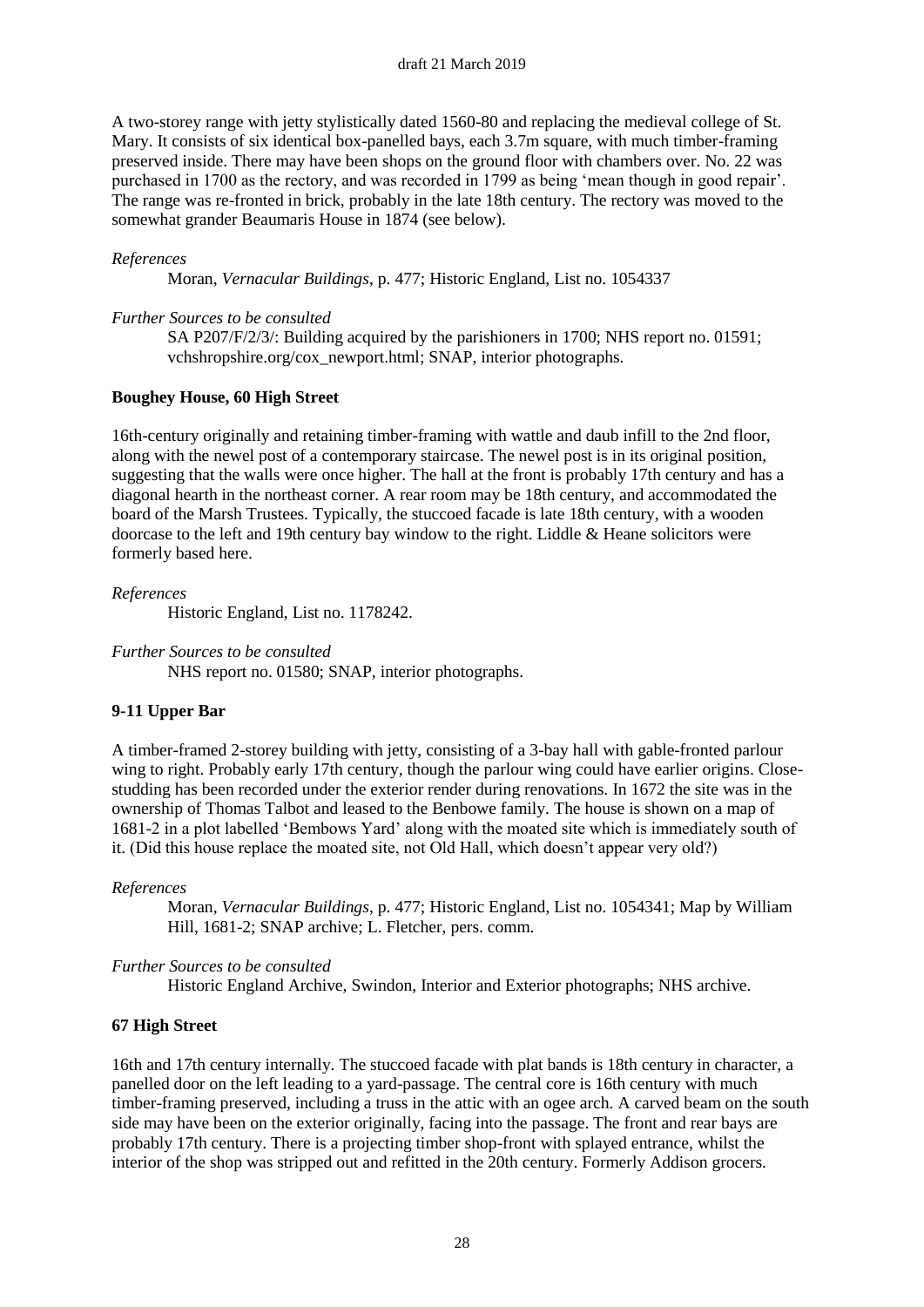Historic England, list no. 1307217; SNAP, interior photos; NHS report no. 00758.

#### **Former Star Inn, 30 High Street**

A 17th century, 3-storey timber-framed building, re-fronted and stuccoed in the 18th century. Timberframing is retained in the passage to the north. Inside the shop, an ovolo-moulded bressumer is visible in the ceiling, set back about 1m from the current building line. Sockets in the underside suggest close-studding, and provide good evidence that the High Street was once wider. A carving of a man was found on a timber to the southwest, now covered over, whilst Fleur-de-lis and tulip motifs have also been recorded. In 1790, it was a house belonging to John Cotes, High Steward, but by the 19th century it was an inn with pleasure gardens to the rear, known as Star Gardens.

#### *References*

Moran, *Vernacular Buildings*, p. 477; Historic England, List no. 1367289; Newport Heritage Trail, booklet.

*Further Sources to be consulted*

NHS report Nos. 01576, 00318; SNAP, interior photographs.

#### **87-89 and 91-91A High Street**

These buildings are within one curtilage and are late 16th to 17th century. Nos. 87-89 is 16th-century and has three-panel high box-framing to the rear and is said to have a blocked stone-mullioned window. The three-storey front is red brick with sash windows with tall key-blocks. No. 91-91A is probably 17th century infill of an open space and has a timber-framed core, a front room and rear wing. The attic storey of the wing has projecting eaves supported on carved brackets, interpreted as a knitting or spinning gallery. There is a covered well in the yard outside. The front elevation is re-faced in modern brick.

#### *References*

Moran, *Vernacular Buildings*, p. 477 (including photograph); Shropshire HER PRN 12931, 13511; Historic England, List nos. 1367322 and 1054356; NHS archive.

#### *Further Sources to be consulted*

Shropshire HER PRN 12931, 13511 and ESA6911. The latter is a design and access statement by Arrol & Snell architects; NHS report nos. 01102, 01104, 01584.

#### **Ivydene, Lower Bar**

A box-framed house, probably 17th-century, but with many phases of construction, re-fronted and gentrified in the early-18th century. The long, lower rear wing contains the entrance hall and a staircase with cast iron balusters. A former roof-line with steep pitch survives inside, and the original house may have extended eastwards. Once used as a school, and now a restaurant.

#### *References*

Moran, *Vernacular Buildings*, p. 478; Newman and Pevsner, *Shropshire*, p. 443; Historic England, List no. 1054370; Davies, White & Perry estate agents, photos of rear and interior. SNAP archive.

#### *Further Sources to be consulted*

NHS report No. 01585; SNAP interior photos; Historic England archive, Swindon, drawings.

#### **34 St Mary Street**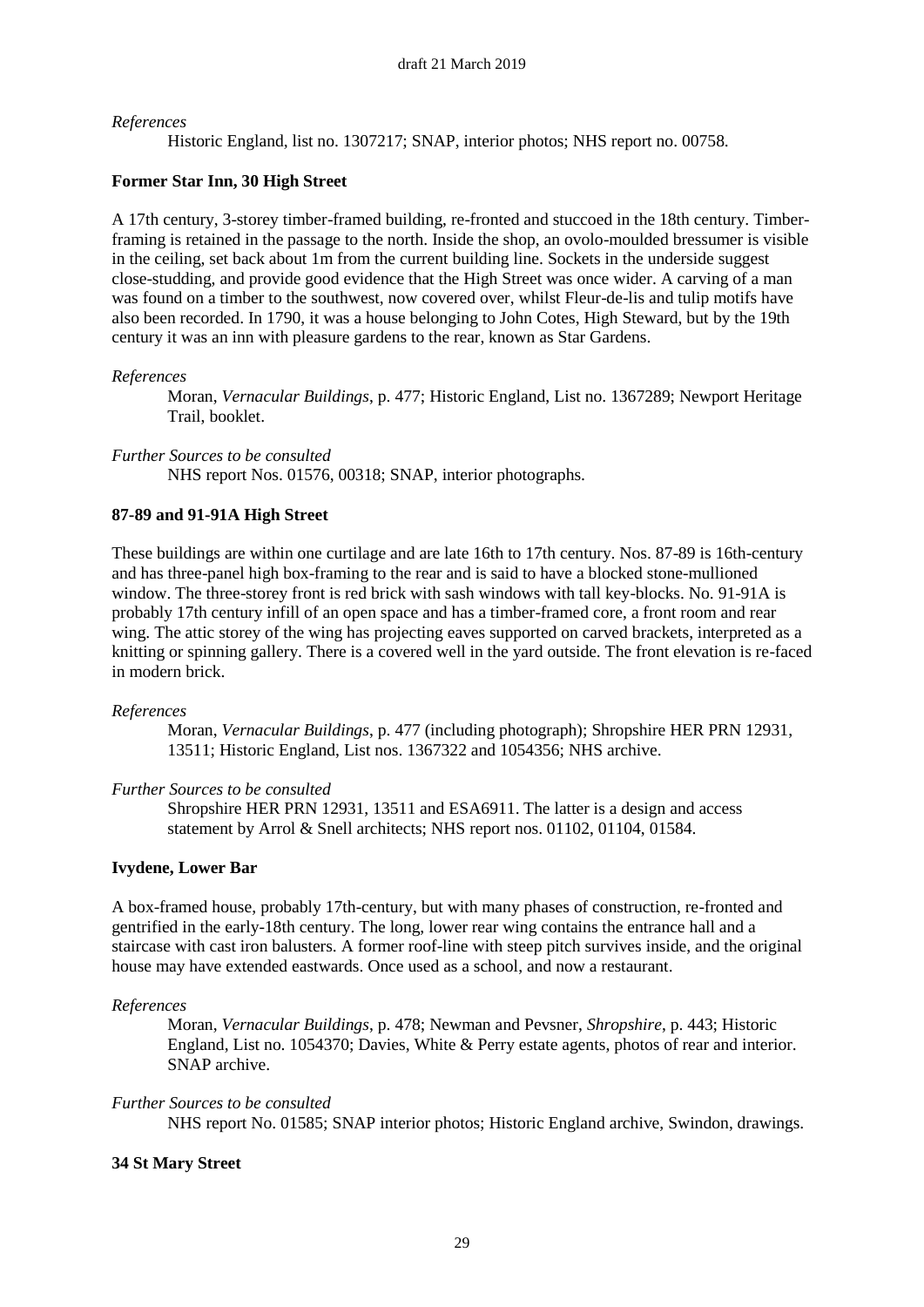Probably late 16th-century with timber-framing recorded inside. The building has a narrow frontage, probably representing a burgage plot, with side-passage entry from the north. There was a shop to the front, with heated parlour and kitchen behind. Some earlier stone walling was found in the cellar at right-angles to the road, possibly relating to the medieval church or college. In the 19th century, the shop was a fishmongers: at the back of the burgage plot was a smoke-house, a tall narrow brick building with central doorway and 2 openings, now demolished.

#### *References*

Moran, *Vernacular Buildings*, p. 477 (includes photograph of smoke-house); Historic England, List no. 1294976; NHS archive.

#### *Further Sources to be consulted*

NHS archives, report no. 01593; SNAP, interior photographs.

#### **45 High Street (Davies, White & Perry)**

A Regency-style stuccoed front of *c.*1840, three-storey and three-window with distinctive incised pilasters. The building was previously the Crown Inn and has an interesting history. At one time it was a perfumery, features in the cellar suggesting the perfume was mixed there.

#### *References*

Newman and Pevsner, *Shropshire*, p. 444; Historic England, List no. 1054391; NHS archives

*Further Sources to be consulted*

NHS archives; SNAP, interior photographs of cellar.

#### **53 High Street (Former Barclays Bank)**

17th century or earlier. The building was the Red Lion Inn from 1690 with substantial stabling in the rear yard. In the early 19th century it became three shops, and may have been remodelled at that time. The stuccoed front was designed to impress, the first floor bearing an arched pediment on Ionic columns over drapery swags. It became the United Counties Bank in 1905, the ground floor remodelled in classical-style by Edwin Whittingham. It was taken over by Barclays Bank in 1917, before closing in 2018.

#### *References*

Newman and Pevsner, *Shropshire*, p. 444; Historic England, List no. 1054393; SNAP archive.

*Further Sources to be consulted*

NHS report nos. 01579, 00318, 00721. Also report no. 01528 on an inventory of 1713. Barclay's Bank archive.

#### **Beaumaris House, 125 High Street**

The front has a tablet inscribed 1724 with the initials ITI, but this is a remodelling of a sub-medieval house with records dating back to the early 17th century. An impressive three-storey five-bay house, of red brick with stuccoed classical-style detail, including a doorway with Tuscan pilasters supporting a pediment. This house is perhaps the best of a group of highly-gentrified Georgian houses at the north end of the town, and retains fine moulded plaster ceilings. At one time it was the Bear Inn, with coaching facilities to the rear, and has also been a grocer's shop. In 1874, the house was purchased by subscription as the rectory. More recently, it was a boarding house of Adams Grammar School.

*References*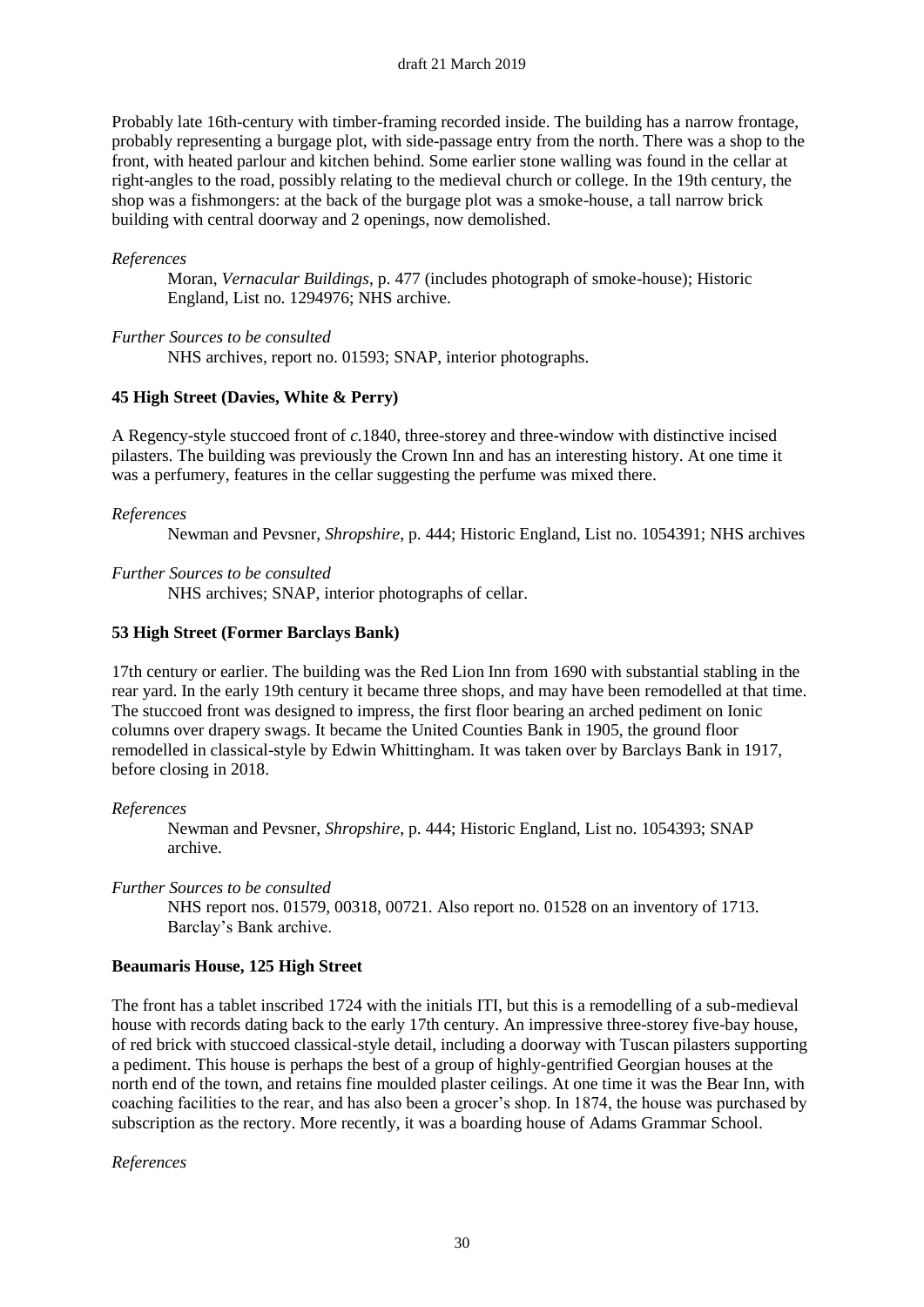Newman and Pevsner, *Shropshire*, p. 444; Historic England, list no. 1367287; NHRE Monument no. 1057167; Andrew Dixon estates agents, rear photos; SNAP archive.

### *Further Sources to be consulted*

NHS archives; SNAP, interior photos; vchshropshire.org/cox\_newport.html; SA SC/6003/186: Sales catalogue, 1948; School archive.

### **Old Hall, Station Road**

The exterior is late 18th century with alterations, a 3-storey 3-window square-plan house, of painted brick under a hipped slate roof. The name suggests earlier origins, and it may have been a successor of the moated manor site nearby. In 1840, the building was used as a school for boys, and this continued until at least 1885. It is now a doctors' surgery.

#### References

Prentice, *Newport*, p. 75; Historic England, List no. 1054340; NHRE Monument no. 1316437

### *Further Sources to be consulted*

NHS archives; Historic England archive, Swindon, 1981, Interior and exterior photos, plans and elevations; SA PH/N/8/15/9-: Photographs from the 1970s.

### **131 High Street**

A fine early 19th century brick villa with stone dressings and tall sash windows, the central stone porch supported on paired ionic columns. Formerly known as Hurlstone, the house was purchased as the rectory in 1933 for the Revd Prebendary William Salt, in place of Beaumaris House which was sold. The cast iron boundary railings with openwork piers form a good townscape feature on the High Street, whilst to the rear were outbuildings and gardens and access to Water Lane.

#### *References*

Historic England, list nos. 1054372-3; vchshropshire.org/cox\_newport.html

#### *Further Sources to be consulted*

SA P207/F/2/3/48: House purchased for Revd Salt.

#### **25-27 Chetwynd End**

A late 17th century house remodelled in the early 19th century to form a Regency-style suburban villa. The house is stuccoed under a hipped roof with shallow pilaster strips which divide the front elevation into panels. The entrance bay is slightly advanced, with a decorative balcony over the porch. Such villas are found on the north and south approaches into Newport, but not on the eastern approach.

#### *References*

Mercer, *Shropshire Experience*, p. 205 (including illustration); Historic England, List no. 1367297; NHRE Monument no. 1058181.

## **St. Mary, 36 Station Road**

Constructed from 1882-6 by Edwin Whittingham, master-builder, of Newport. In Arts & Crafts style with well-preserved detail including half-timbering and tile-hanging. Whittingham built a number of houses in this style *c.*1900 in the southern suburbs of Newport, for example, in Granville Avenue. He also remodelled a number of significant buildings in the High Street.

*References and sources to be consulted*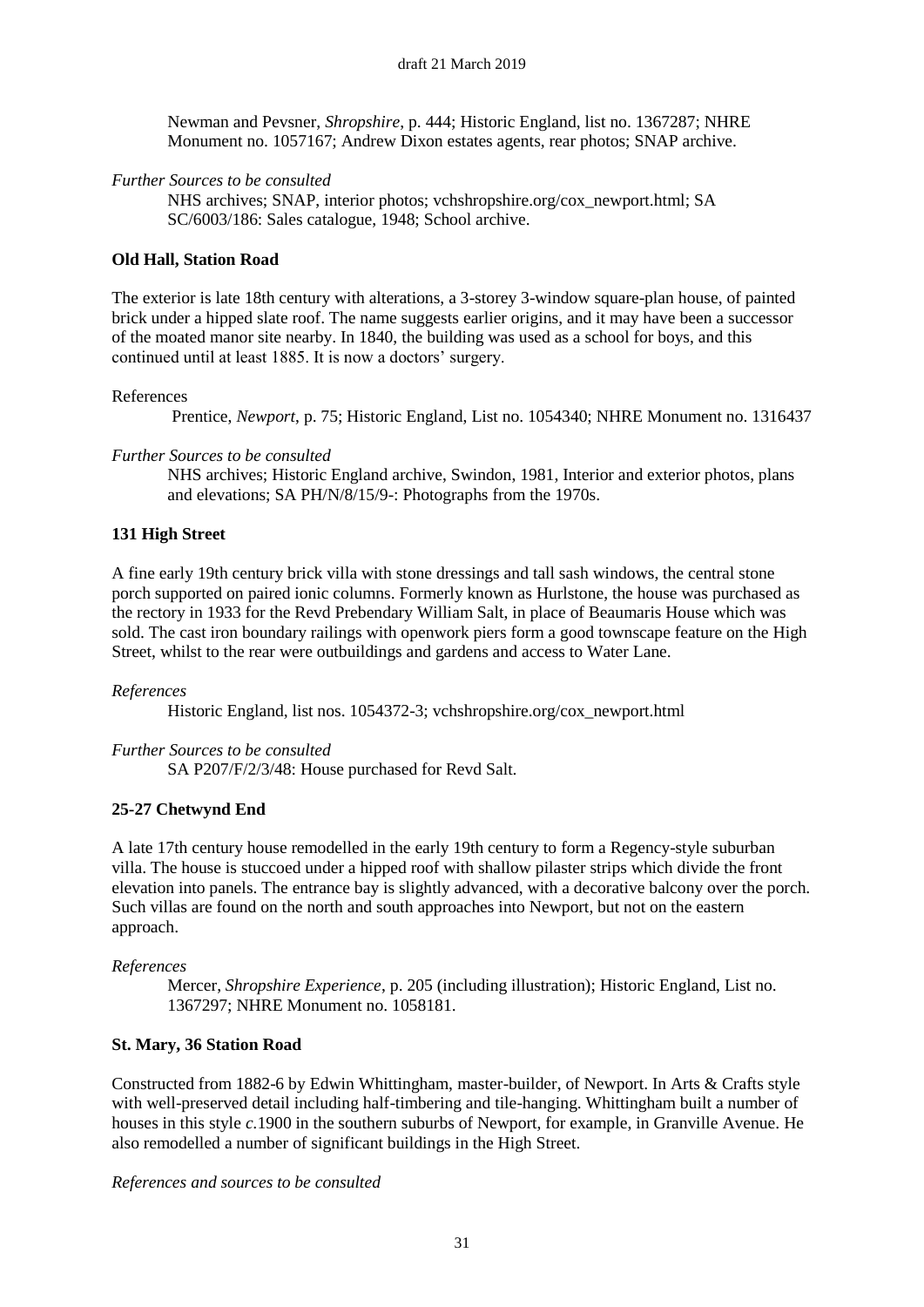NHS archives, including report on Edwin Whittingham, no. 02066

## **Townscape (Summary)**

Historic Ordnance Survey maps clearly show long burgage plots laid out in the medieval period in more than one phase. A measured survey of burgage plot frontages would help elucidate this development further (see below). The town is thought to have expanded in the late medieval period, and the bars moved further out. No. 9-11 Upper Bar may represent 17th century suburban development, though it could be a successor to the moated site. The fire in Newport destroyed or damaged some of the sub-medieval buildings in the town centre, but this requires clarification. These building were then obscured by a substantial programme of Georgian gentrification, resulting in the 18th century character that is so prevalent today. Some buildings were re-fronted, others encased, whilst many occupied two or more burgage plots. The north end of High Street and Lower Bar provide the best examples of Georgian gentrification. At the north end are some good 19th century shopfronts, possibly unaltered because the shopping centre migrated south. Some fine early 19th century villas, some in Regency style, cluster around the south and north approaches into town, but interestingly, not on Stafford Road to the east. The north-south trade route became less important after the construction of the Holyhead Road further west, but it is unclear whether the Regency villas were constructed before or after this event. Stafford Road to the east is no earlier than the 18th century, cutting across fields and negotiating the marsh. Villas of *c*.1900 are found in the southern suburbs, around Granville Avenue and Wellington Road, some built by Edwin Whittingham, and the railway may have influenced these developments.

#### **Workers' Housing**

Rear yards provided sites for workers' housing, utilising the long medieval plots. NHS has undertaken research on this topic, which should be synthesized along with historic map regression, starting with the tithe map, through historic and current Ordnance Surveys. Tithe apportionments may shed light on ownership and landlords as may the Valuation Office surveys made immediately before the First World War. Modern housing now occupies some of the yards, and it is unclear how much of the workers' housing has been demolished. Evidence should be sought for slum clearance from the 1890s onwards, especially through the Newport Local Board and UDC records.

Nos. 19-41 Avenue Road comprise planned housing for working people, provided by the Oddfellows Society in 1905. They are built in rows of 4, each consisting of 2 mirrored pairs.

#### *References*

NHS archives.

#### *Further Sources to be consulted*

SA P207/T/1: Newport tithe map & apportionment; Ordnance Survey Sheets XXXI, NW & SW (various dates); SA DA11/ : Newport Local Board & UDC records, including DA11/112, 114, 155, 159, 603-7, 802; Search of Newport Town Council archive; NHS report nos. 00316, 00759, 00794.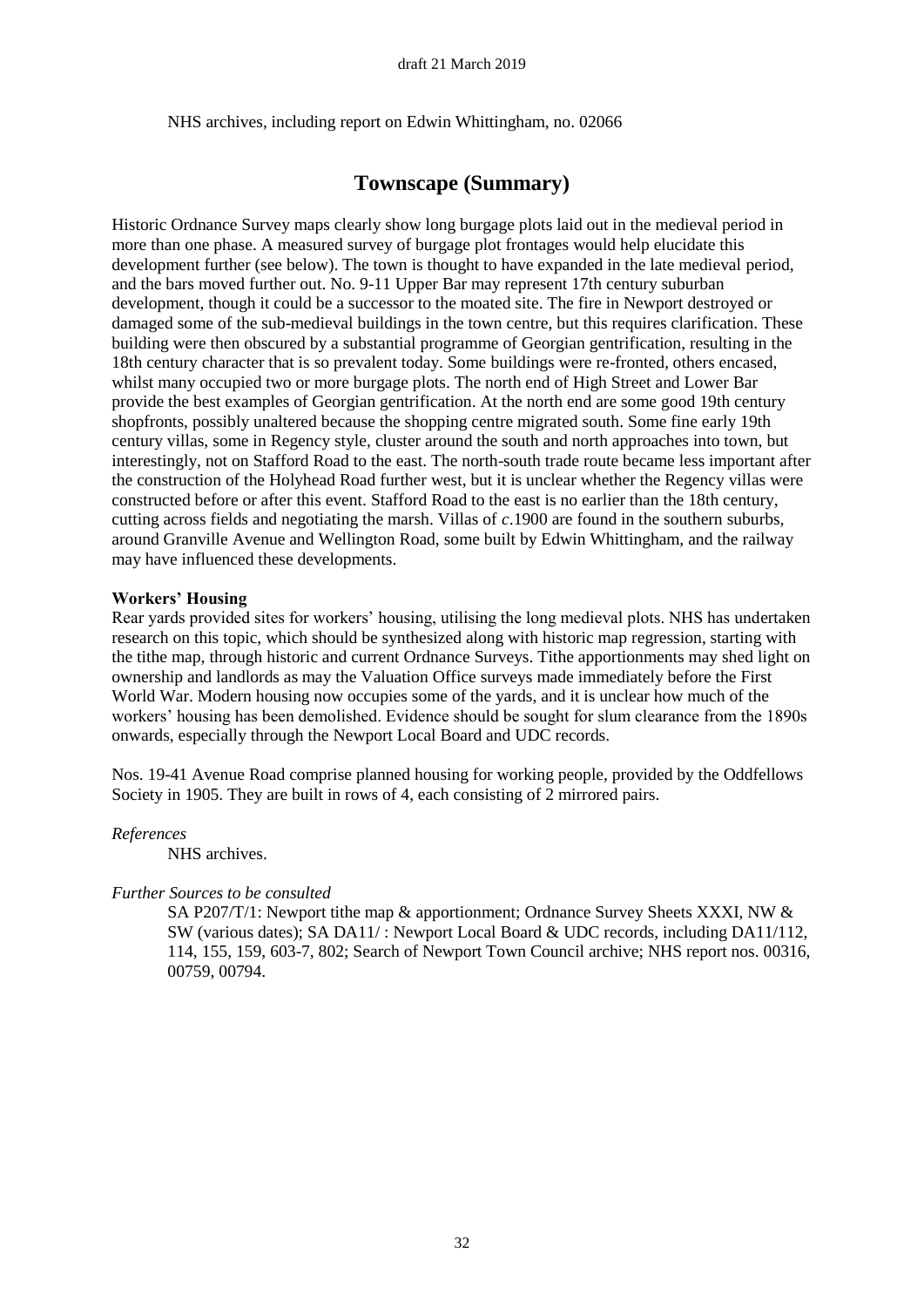# Appendix 3

## **HANDLIST OF SOURCES FOR THE HISTORY OF NEWPORT**

## By Judith Everard

The VCH history of Newport will draw on a wide range of original sources, some of them printed but mostly manuscript documents. It is this dependence on primary sources (i.e. created at the time under study) that makes the VCH series both new and reliable. This list includes the main sources to be used but is not comprehensive. The principal archive used is listed first, followed by the other archives in alphabetical order, and then the published sources, primary and secondary.

Newport may lack a previous monograph history, *pace* Prentice (1986), but the town has been the subject of considerable research by local historians, some of which has been published. In the 1880s, Edward Jones published a book-length survey of documentary materials 'from the earliest times', and in recent decades detailed studies have appeared on particular topics (e.g. Thomas Adams' Grammar School, public houses, NHS booklets). There remain considerable amounts of unpublished – but well catalogued – material in NHS collections. We hope that the papers of the late Malcolm Miles might be made available to us.

For the nineteenth and twentieth century newspapers are indispensible sources. See the comments on their availability of the *Newport Advertiser* and its successors at 00 above. Other newspapers, including those published in Shrewsbury and Wellington, have better online coverage at the moment.

## **Manuscript Sources**

## **Shropshire Archives, Shrewsbury**

Records of county government and records from manors, parishes, local government authorities and organisations within the county, as well as collections of family, business, and solicitors' papers.

- 81/599: volume of maps of the manors of Longford, Newport, Edgmond, and Church Aston surveyed 1681-2, esp. 81/599/7–8: survey of [part of] the manor of Newport with tenants' holdings inserted, and 'Map of Salters Hall and other lands in Newport, together with five meadows lying in Edgmond, with a Discription of ye Towne and poole of Newport Done by W. Hill.'
- 1101, 3670, Liddle and Heane, solicitors: very large collection, mostly of family and estate papers, but also some concerning Newport institutions; typescript catalogue held in SA, but part of the collection is uncatalogued.
- 2917, 3199: Elliott and Acton, solicitors, Newport, firms records, 1850–1940
- 6000: Manuscripts of the former Shrewsbury Public Library, includes original charters, manor court rolls, and other documents concerning Newport, 13th–18th centuries
- DA11: Newport Local Board and Urban District Council records, includes Town Council: 1858–1974
- DA11/966/1/1: Turnpike Trust, Trustees' minute book, 1822–67
- NB: Newport Borough, i.e. Corporation of Newport, 1604–1886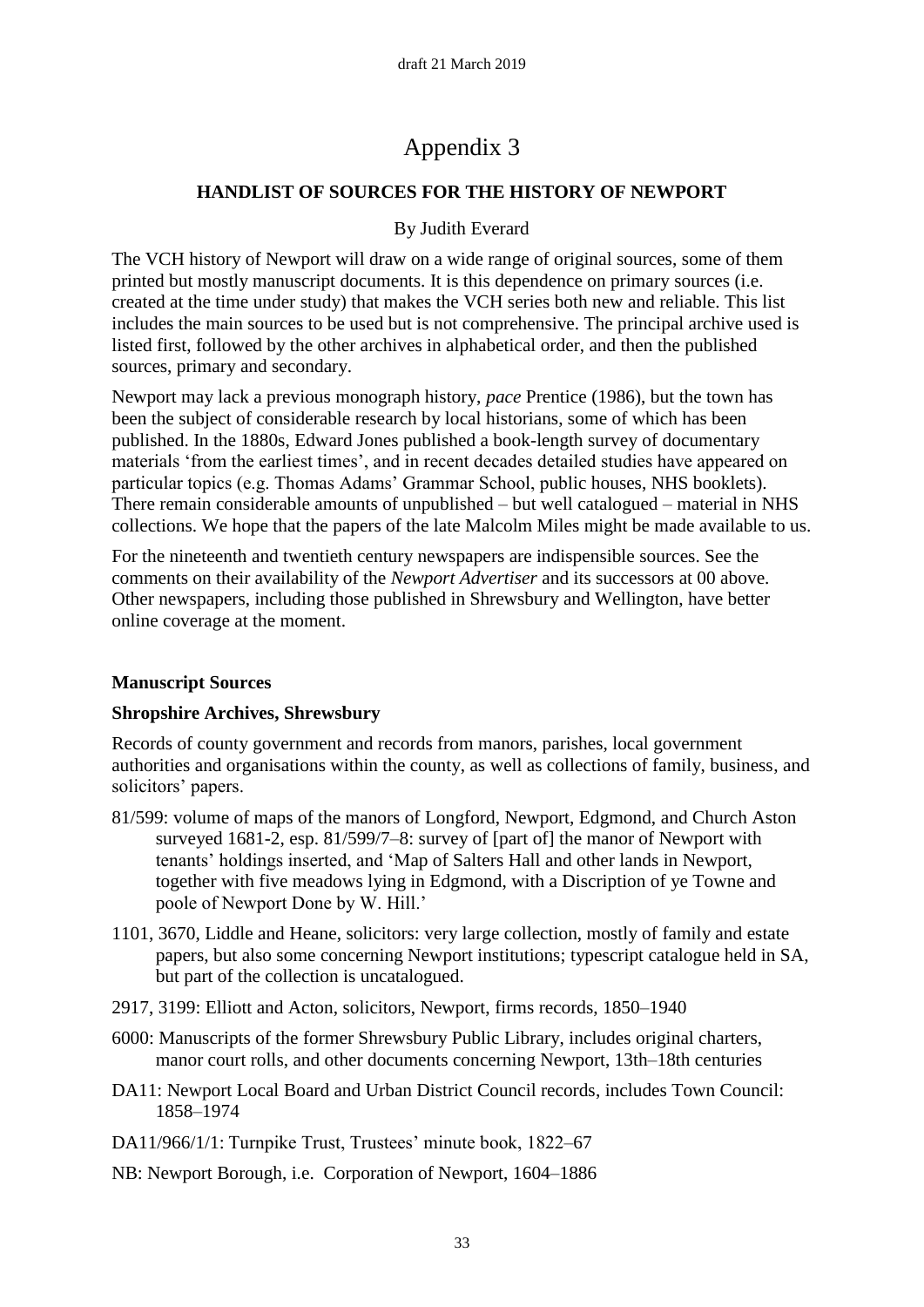NB/E: original deeds concerning the borough's property and rights, 13th–17th centuries

NTM: records of the Marsh Trustees, then Newport Town and Marsh Trust Trustees, 1725– 1931

P207: Newport parish records, especially:

P207/A: parish registers, 1569–1965

P207/B/1: churchwardens' accounts, 1695–1963

P207/L: administration of the old poor law, 1609-1835

P207/Q: charities, 1656–1968

P207/R/1: National School, 1903–68

P207/V: large collection of miscellaneous docments (originals and transcripts) concerning the history of Newport and Lilleshall.

Parish Registers, box 35: transcripts of nine volumes of registers of Newport parish church (P207/A), from 1572 to 1853, with a four-page introduction to vol. I and another introduction to vols III–IX [The register began in 1569, but by the time of transcription the first page (1569–71) was illegible.]

## **British Library, London**

Original deeds and antiquarian copies relating to Newport:

- Additional Charters 72610, 72624, 73104, 73127–39, 73859–77, 75082: deeds of the Talbot earls of Shrewsbury
- Additional MS 6523: 12th-century Gospel of St Luke glossed, owned in 1549 by Thomas Symmons, draper of Newport, and in 1561 by Richard Newport of High Ercall

Additional MS 41043: Shelton Young Collection, Vol. CLV

Additional MS 41044: Shelton Young Collection, Vol. CLVI

Harley MS 594, diocesan survey, 1563: Salop and Newport deaneries, ff. 160–2

Harley MS 1985: copies by Randle Holme of 'charters and deeds belonging to the towne of Newport in com. Salop, 1648', ff. 49–59.

Harley MS 2063: copies of deeds of 'Mr Yonge of Kenton, Shropshire', including, documents concerning Newport, ff. 5–13v.

## **Bodleian Library, Oxford**

Ashmole MS 854, Inscriptions and monuments recorded by Ashmole: Shropshire (pp. 121– 57), Newport p. 233

Blakeway MSS: collections for a history of Shropshire, MSS 3, 11, 17, 24

Gough MS 28, fo. 24: illustration of Newport, published in D. Taylor and R. Taylor, *Mr Adams Free Grammar School* (Chichester, 2002)

Piggott MSS: papers of Miss Harriet Pigott (1775–1846), a member of the Pigott family of Chetwynd Park, especially Piggott ms e.1: journal of her visit to Newport in 1845; see also mss b.5 (scrapbook) and g.1 (diary and accounts, 1812)

## **Institute of Chartered Engineers (ICE), London**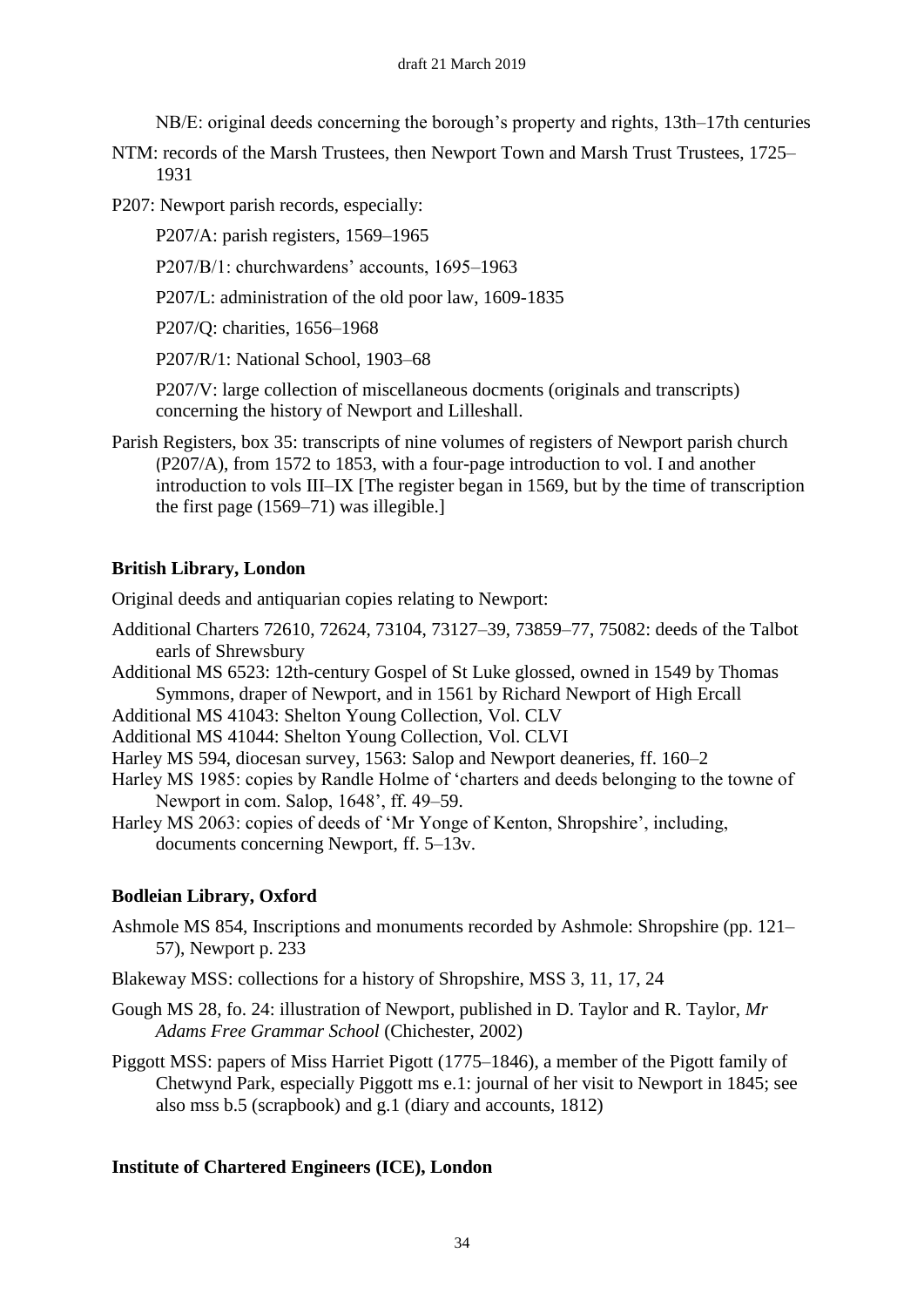MCDR233: Mackenzie drawings. Plan of the proposed Newport Branch of the Birmingham and Liverpool Junction Canal with the Collateral Branches or Railways...1826.

## **Raby Castle, Co. Durham**

See M.C. Hill (ed.), 'Calendar of Some of the Shropshire Deeds at Raby Castle', 4 vols (typescript at SA, calendar Boxes 1 and 2 and part of 4).

'Lord Barnard's Estate documents at Raby Castle', handlist by Mrs Elizabeth Steele, custodian of Raby Castle archive (typescript at SA).

Shropshire and Staffordshire Deeds, original charters concerning tenements in Newport Box 1 bundles 19 and 25 Box 2 bundles 7–9 Box 6 bundle 17

Raby Estate: Box 50: 1817, 'Abstract of Fee Farm Grants in Newport, Shropshire'.

**Shropshire Historic Environment Record** (formerly the Shropshire Sites and Monuments Record) holds notes of archaeological sites and features and of listed buildings. It is accessible at https://new.shropshire.gov.uk/environment/historic-environment/historicenvironment-record/

## **Staffordshire Record Office, Stafford**

The Leveson Gower family, dukes of Sutherland, possessed many Shropshire manors, notably Lilleshall. Most of the Shropshire materials were transferred to SA as the Lilleshall Collection (SA, 972), but the Newport material had probably been removed previously, by C.W.S Dixon when he became lord of the manor, and was deposited by the Dixon family in SA, now in 6000 series. Documents concerning the Staffordshire estates were deposited with SRO as 593, Duke of Sutherland Papers. Some Shropshire and specifically Newport, materials were left within it; the most interesting ones are listed below, from 'Catalogue of Records of the Duke of Sutherland's estate in Staffordshire Record Office' (typescript in SA)

593 Duke of Sutherland Papers

593/E/6/26: 1639: Chorlton v. Earl of Shrewsbury, Sir Ric. Leveson, Bostocke and Howle. Case in Chancery re alleged illegal activities of Shrewsbury and Leveson [lords of manor] in claiming and enforcing a title to Newport mill which Chorlton claims is his.

593/G : several Shropshire rentals, 17th-18th centuries containing, inter alia, Newport properties

593/J/16: Newport Manor court rolls, view of frankpledge: 1541, 1550, 1552, 1632, 1634. Suit roll, 1626. Fragment of a chief rental, ?16th century; 'vouchers': 1647 and one *c*.1470.

593/O/3/2 Newport: rental of lands belonging to William Yong of Kaynton: tenants names, rents, brief description of property, 1539 or 1540.

593/T/4/18: Newport: Documents re tolls of markets and fairs. Draft leases, conditions for letting, draft depositions as to tolls. 1832–45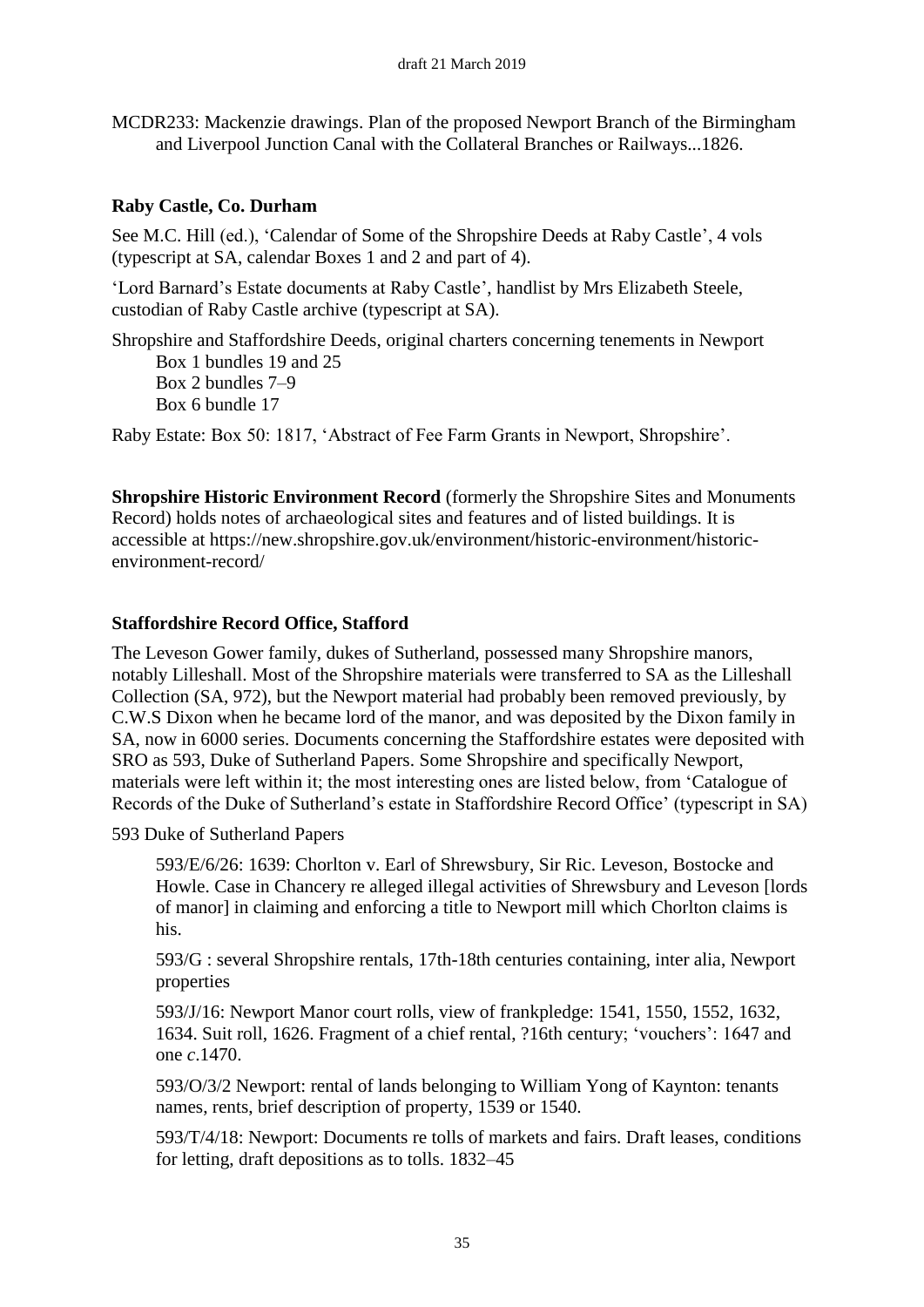The diocese of Lichfield and Coventry included north Shropshire, hence the diocesan archives contain material on the religious organisation of Newport parish including appointments of clergy and archdeacons' visitations. The bishop had general jurisdiction over probate in the area, which was exercised through the Lichfield Consistory Court. Formerly held at Lichfield Record Office, these are now deposited at SRO.

B/A/1–: Bishops' registers

B/C/5: Consistory Court papers

B/V/1–: Visitation books

Wills and Inventories of Newport people proved in the probate court of the Diocese of Lichfield and the PCC (whose records are held by the national archives, but are on line on a fee basis).

**The National Archives** at Kew, London, holds the records of national government from the late 12th century onwards. Calendars of some medieval administrative records which have been used in the history, notably the Close and Patent Rolls, have been published. The classes of documents to be used in this history will include:

C 93/13/25: Commission for Charitable Uses, inquiry held at Newport, 1632

Chancery: Equity Pleadings C5-C16

Chancery: Extents of inquests post mortem: C 132/14/2 (1253), C 133/8/6 (1273), C 133/15/3 (1275), C 133/20/15 (1278), C 133/33/14 (1282), C 134/56/3 (1316), C 136/6/9 (1391), C 136/38/1 (1385).

CHAR 2 (Charity Commissioners' files).

ED: Education : Newport schools

IR: Newport tithe file; Land Tax return, 1798; Land Tax Redemption certificates (1798 and later)

MAF Newport tithe file: agricultural census (selective only); National Farm Survey (1941)

RAIL 623: Shropshire Union Railways and Canal Company

RAIL 808: Birmingham & Liverpool Junction Canal Co.

SC6/HenryVIII/439, Ministers' account for the dissolved monastery of Lilleshall, 1540, and other dissolution records.

## **Published Sources**

## *Primary*

*The Cartulary of Lilleshall Abbey*, ed. U. Rees, Shropshire Archaeological and Historical Society ([Shrewsbury], 1997)

*The Cartulary of Shrewsbury Abbey*, ed. U. Rees (Aberystwyth, 1975)

*The Glebe Terriers of Shropshire: Part 2 (Llanyblodwel to Wroxeter)*, ed. S. Watts, Shropshire Record Series, vol. 6 (Keele, 2002), 41–4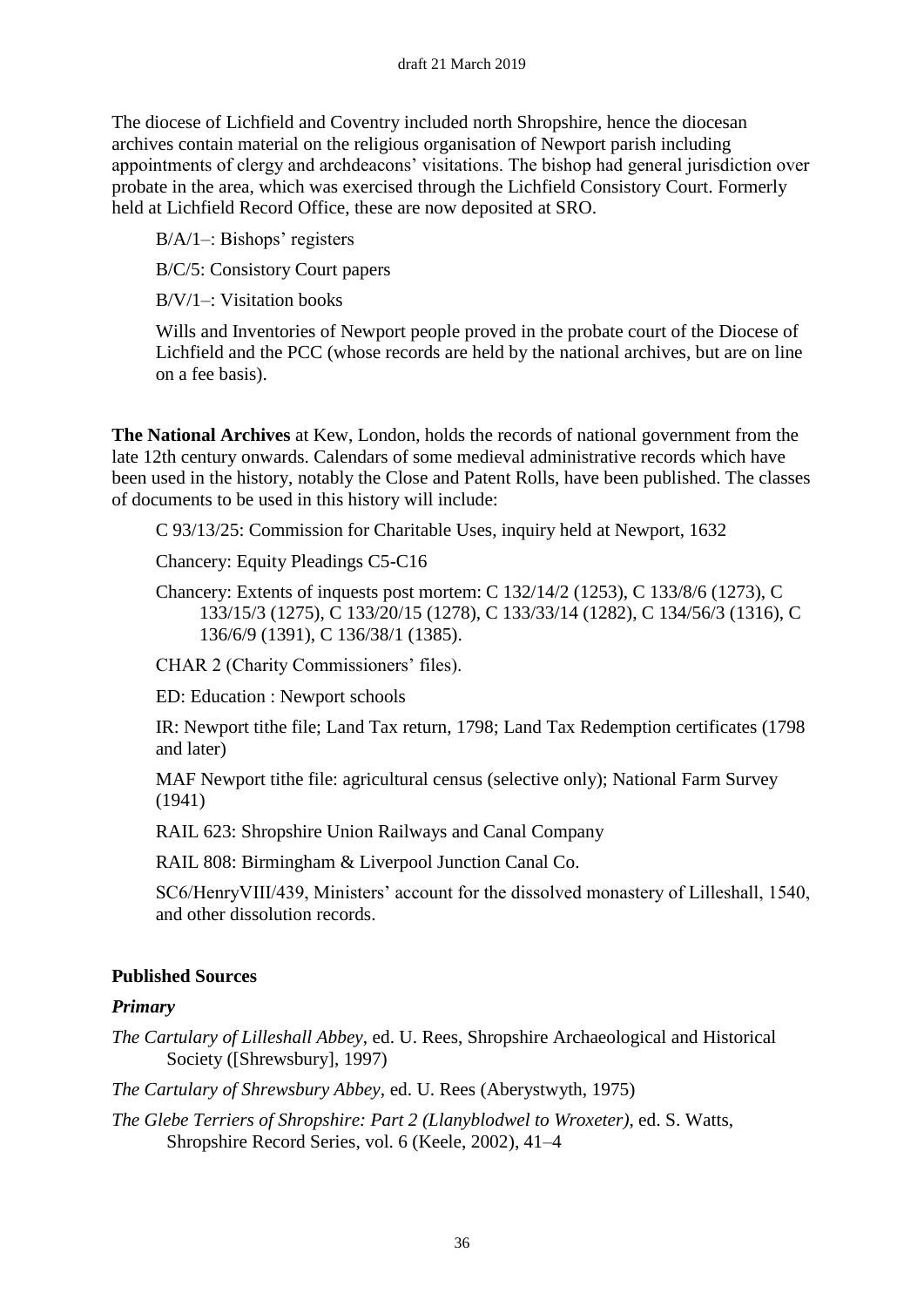- E. Jones, 'Historical Records of Newport, co. Salop', *TSAS*, ser. 1, 7 (1884), 349–82; 8 (1885), 229–68; 9 (1886), 117–70; 10 (1887), 96–123, from 'Earliest History' to 19th century, including some texts (in translation) [SA has offprints of the four parts in a single volume, SA, K 64. Also available in the *TSAS* volumes online.]
- *Report of the Commissioners concerning Charities in England and Wales* (House of Commons, London, 1821) 'Newport', 409–35
- *The Shropshire Hearth-Tax Roll of 1672*, ed. W. Watkins-Pitchford (Shropshire Archaeological and Parish Register Society, 1949), 82–4

### *Secondary*

- Eyton, R. W., *Antiquities of Shropshire*, 12 vols (London, 1854–1860), esp. vol. IX (1859), 129–43
- Gelling, M., and H.D.G. Foxall, *The Place-Names of Shropshire, I. The Major Names of Shropshire* (English Place-Name Society, Nottingham, 1990).
- Gelling, M., and H.D.G. Foxall, *The Place-Names of Shropshire, VI. The Hundreds of Brimstree and Bradford South* (English Place-Name Society, Nottingham, 2012).
- Miles, M., *Newport People. A History of a Shropshire Market Town* (Newport, 2004)
- Miles, M. *The Inns and Outs of Newport's Pubs: A History of a Shropshire Market Town* (Newport, 2007)
- Miles, M., *The Astonishing History of Newport. A History of a Shropshire Market Town* (Newport, 2010)
- Prentice, R., *A New History of Newport* (Chichester, 1986)
- Taylor, D. and R. Taylor, *Mr Adams Free Grammar School* (Chichester, 2002)
- Warner, A., *Newport, Shropshire, Past and Present. A Collection of Visual Images of Newport, Shropshire, and Immediate Surroundings* (Newport, 1983)

### Victoria County History (VCH) volumes:

- *A History of the County of Shropshire: Volume II*, ed. A. T. Gaydon and R. B. Pugh (London, 1973).
- *A History of Shropshire: Volume III*, ed. G. Baugh (London, 1979)
- *A History of the County of Shropshire: Volume IV, Agriculture*, ed. G.C. Baugh and C.R. Elrington (London, 1989).
- *A History of the County of Shropshire: Volume VI.I, Shrewsbury, General History and Topography*, ed. W. Champion and A.T. Thacker (London, 2014).
- *A History of the County of Shropshire: Volume XI, Telford*, ed. G.C. Baugh and C.R. Elrington (London, 1985).

#### **Websites**

A Vision of Britain through Time: www.visionofbritain.org.uk/

British History Online: www.british-history.ac.uk/